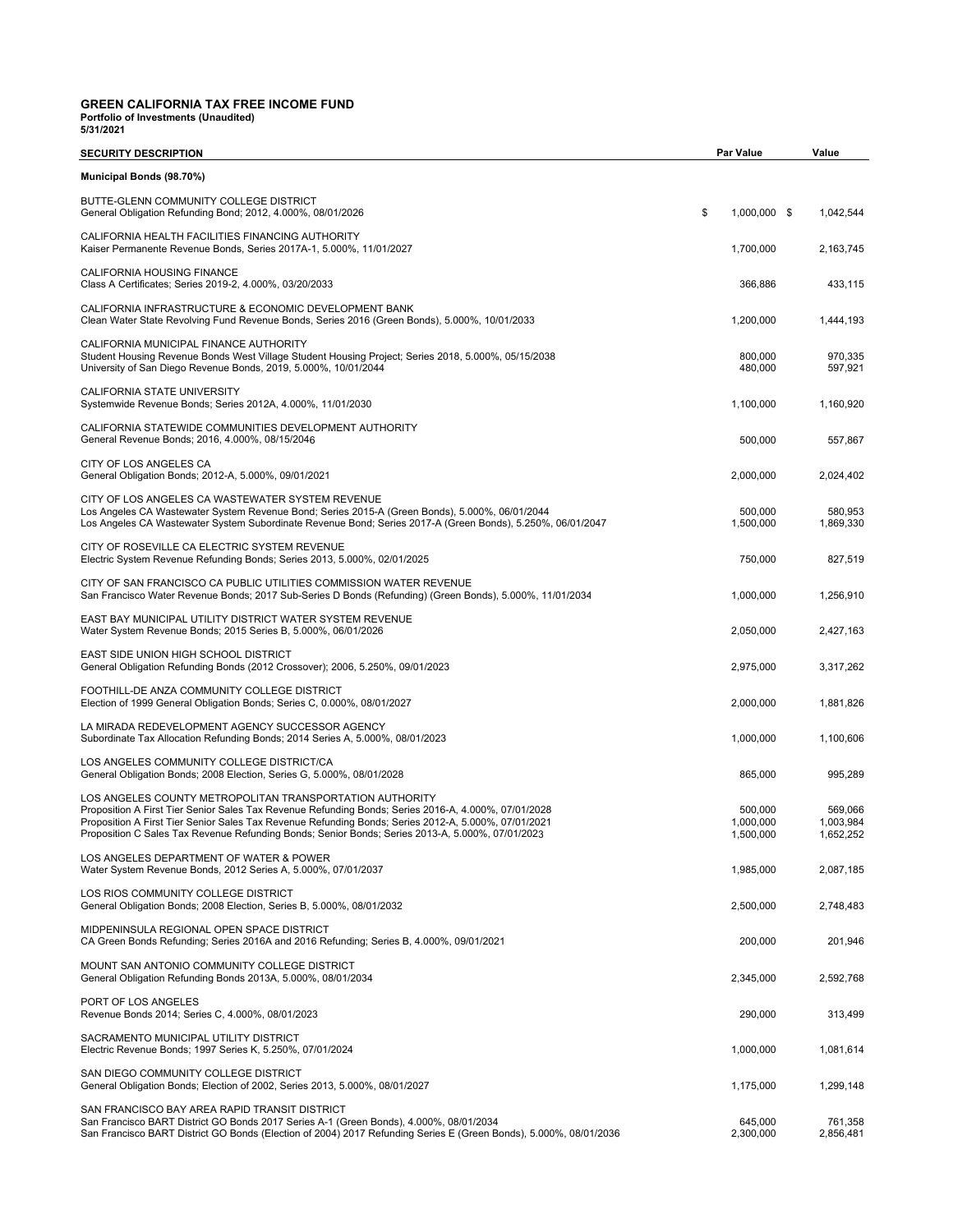| SAN FRANCISCO CITY & COUNTY PUBLIC UTILITIES COMMISSION POWER REVENUE<br>San Francisco City & County Public Utilities Commission Water Revenue Bonds 2013; Series A (Refunding), 4.000%, 10/01/2021<br>San Francisco City & County Public Utilities Commission Power Revenue 2015; Series A, 5.000%, 11/01/2030<br>San Francisco City & County Public Utilities Commission Power Revenue 2015; Series A, 5.000%, 11/01/2036 | 700.000<br>680.000<br>1.170.000 | 709.059<br>795,582<br>1,358,998                  |
|-----------------------------------------------------------------------------------------------------------------------------------------------------------------------------------------------------------------------------------------------------------------------------------------------------------------------------------------------------------------------------------------------------------------------------|---------------------------------|--------------------------------------------------|
| SAN MATEO FOSTER CITY PUBLIC FINANCING AUTHORITY<br>City of San Mateo Wastewater Revenue Bonds 2019 (Clean Water Program), 4.000%, 08/01/2044                                                                                                                                                                                                                                                                               | 2,000,000                       | 2,366,935                                        |
| SANTA CLARA VALLEY TRANSPORTATION AUTHORITY<br>2000 Measure A Sales Tax Revenue Refunding Bonds; 2015 Series A, 5.000%, 04/01/2034                                                                                                                                                                                                                                                                                          | 1,000,000                       | 1,178,030                                        |
| SANTA MARIA JOINT UNION HIGH SCHOOL DISTRICT<br>General Obligation Bonds; Election of 2004, Series 2005, 0.000%, 08/01/2029                                                                                                                                                                                                                                                                                                 | 2,500,000                       | 2,215,024                                        |
| STATE OF CALIFORNIA<br>Variable Rate General Obligaction Bond, Series 2005, 0.010%, 05/01/2040<br>Various Purpose General Obligation Bonds (Green Bonds), 3.000%, 10/01/2028                                                                                                                                                                                                                                                | 1.000.000<br>900.000            | 1.000.000<br>965.859                             |
| <b>TURLOCK IRRIGATION DISTRICT</b><br>Revenue Refunding Bonds; 2019, 5.000%, 01/01/2036                                                                                                                                                                                                                                                                                                                                     | 300,000                         | 391,626                                          |
| UNIVERSITY OF CALIFORNIA<br>General Revenue Bonds; 2014 Series AM, 5.000%, 05/01/2029                                                                                                                                                                                                                                                                                                                                       | 925,000                         | 1,049,573                                        |
| WILLIAM S HART UNION HIGH SCHOOL DISTRICT<br>General Obligation Bonds; Election 2001 2005, Series B, 0.000%, 09/01/2029                                                                                                                                                                                                                                                                                                     | 3,595,000                       | 3,210,247                                        |
| Total Municipal Bonds (Cost \$52,740,856)                                                                                                                                                                                                                                                                                                                                                                                   |                                 | 57,060,617                                       |
| Total Investments (Cost \$52,740,856) <sup>(a)</sup> (98.70%)<br>Other Net Assets (1.30%)<br><b>Net Assets (100.00%)</b>                                                                                                                                                                                                                                                                                                    |                                 | 57,060,617<br>S<br>753,108<br>57,813,725<br>- \$ |
| (a) Aggregate cost for federal income tax purposes is \$52,739,061.                                                                                                                                                                                                                                                                                                                                                         |                                 |                                                  |
| At May 31, 2021, unrealized appreciation/(depreciation) of securities for federal income tax purposes is as follows:                                                                                                                                                                                                                                                                                                        |                                 |                                                  |
|                                                                                                                                                                                                                                                                                                                                                                                                                             |                                 |                                                  |

| Unrealized appreciation                                                            |  | 4.324.358 |
|------------------------------------------------------------------------------------|--|-----------|
| Unrealized depreciation_                                                           |  | (2,802)   |
| Net unrealized appreciation                                                        |  | 4.321.556 |
|                                                                                    |  |           |
| Because tax adjustments are calculated annually, the above tax figures reflect the |  |           |

Because tax adjustments are calculated annually, the above tax figures reflect the<br>tax adjustments outstanding at the Fund's previous fiscal year end. For the<br>previous fiscal year's federal income tax information, please r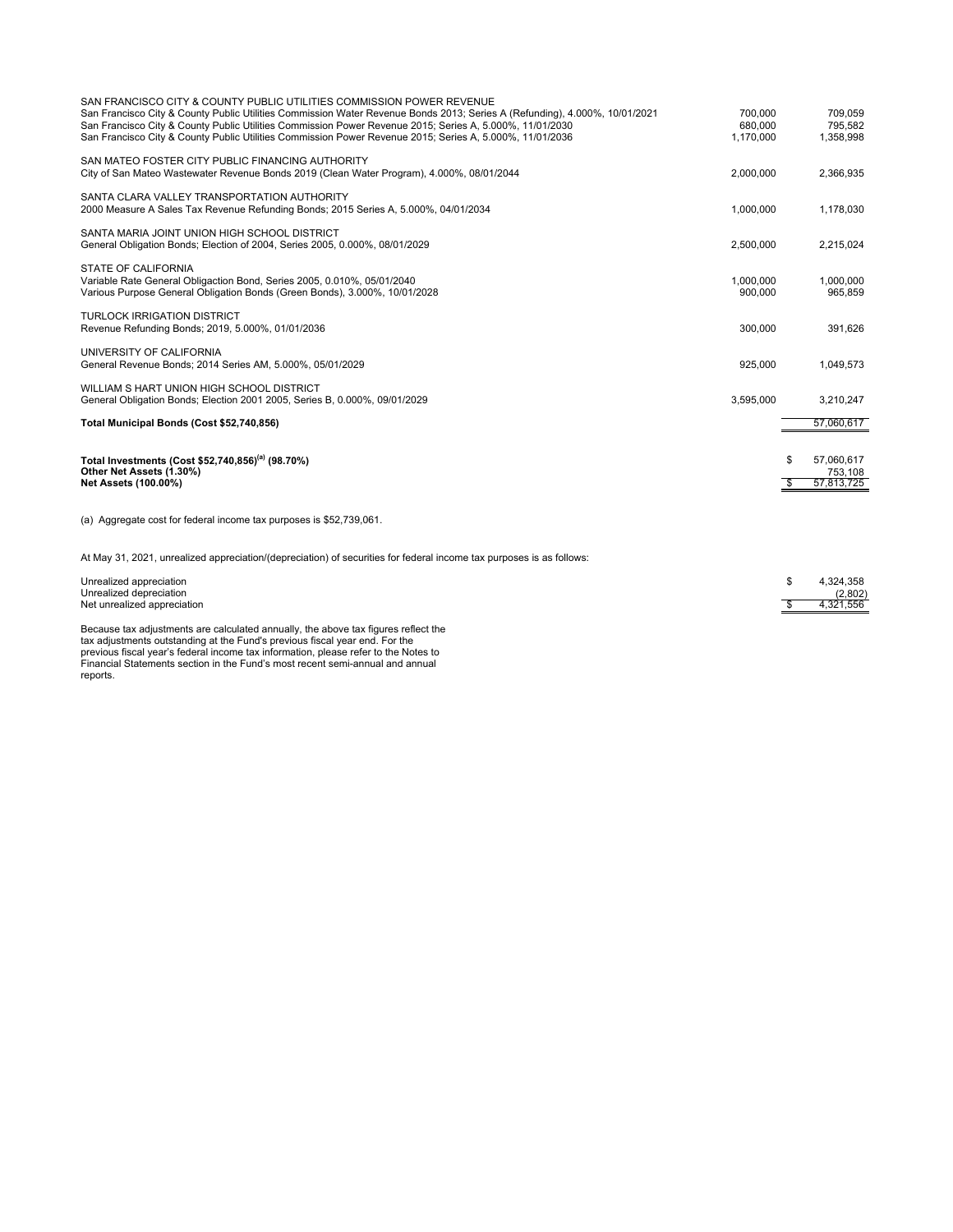## **U.S. GOVERNMENT SECURITIES FUND**

**Portfolio of Investments (Unaudited) 5/31/2021**

| <b>Security Description</b>                                                                                                                          | <b>Par Value</b> | Value            |
|------------------------------------------------------------------------------------------------------------------------------------------------------|------------------|------------------|
|                                                                                                                                                      |                  |                  |
| <b>Government National Mortgage Association (2.57%)</b><br>3.500% 11/20/2044                                                                         | \$<br>174,001    | \$<br>186,649    |
| 5.000% 03/15/2038                                                                                                                                    | 87,300           | 99,948           |
| 5.500% 01/15/2025                                                                                                                                    | 18,970           | 21,087           |
| 5.500% 04/15/2036                                                                                                                                    | 83,817           | 96,830           |
| 6.000% 01/15/2026                                                                                                                                    | 60,353           | 68,640           |
| 6.000% 06/15/2038                                                                                                                                    | 33,284           | 39,651           |
| Total Government National Mortgage Association (Cost \$463,742)                                                                                      |                  | 512,805          |
| United States Treasury Bonds (11.21%)                                                                                                                |                  |                  |
| 5.000% 05/15/2037                                                                                                                                    | 500,000          | 712,686          |
| 6.000% 02/15/2026                                                                                                                                    | 800,000          | 995,625          |
| 6.375% 08/15/2027                                                                                                                                    | 400,000          | 528,391          |
| Total United States Treasury Bonds (Cost \$2,032,243)                                                                                                |                  | 2,236,702        |
|                                                                                                                                                      |                  |                  |
| United States Treasury Notes (85.40%)                                                                                                                |                  |                  |
| 0.375% 03/31/2022                                                                                                                                    | 2,200,000        | 2,336,727        |
| 0.375% 03/31/2023                                                                                                                                    | 500,000          | 501,290          |
| 2.000% 02/15/2022                                                                                                                                    | 1,200,000        | 1,205,238        |
| 2.125% 08/15/2021                                                                                                                                    | 500,000          | 536,895          |
| 2.125% 02/29/2024                                                                                                                                    | 2,600,000        | 2,733,453        |
| 2.125% 05/15/2025                                                                                                                                    | 1,300,000        | 1,366,727        |
| 2.250% 08/15/2027                                                                                                                                    | 3,800,000        | 4,065,703        |
| 2.500% 08/15/2023                                                                                                                                    | 2,900,000        | 2,940,205        |
| 3.125% 11/15/2028                                                                                                                                    | 1,200,000        | 1,353,773        |
| Total United States Treasury Notes (Cost \$16,509,782)                                                                                               |                  | 17,040,011       |
| Total Investments (Cost \$19,005,767) <sup>(a)</sup> (99.18%)                                                                                        |                  | \$<br>19,789,518 |
| Other Net Assets (0.82%)                                                                                                                             |                  | 163,806          |
| <b>Net Assets (100.00%)</b>                                                                                                                          |                  | \$<br>19,953,324 |
| (a) Aggregate cost for federal income tax purposes is \$19,006,527.                                                                                  |                  |                  |
| At May 31, 2021, unrealized appreciation/(depreciation) of securities for                                                                            |                  |                  |
| federal income tax purposes is as follows:                                                                                                           |                  |                  |
| Unrealized appreciation                                                                                                                              |                  | \$<br>783,751    |
| Unrealized depreciation                                                                                                                              |                  | (760)            |
| Net unrealized appreciation                                                                                                                          |                  | \$<br>782,991    |
| Because tax adjustments are calculated annually, the above tax figures<br>reflect the tax adjustments outstanding at the Fund's previous fiscal year |                  |                  |

reflect the tax adjustments outstanding at the Fund's previous fiscal year end. For the previous fiscal year's federal income tax information, please refer to the Notes to Financial Statements section in the Fund's most recent semi-annual and annual reports.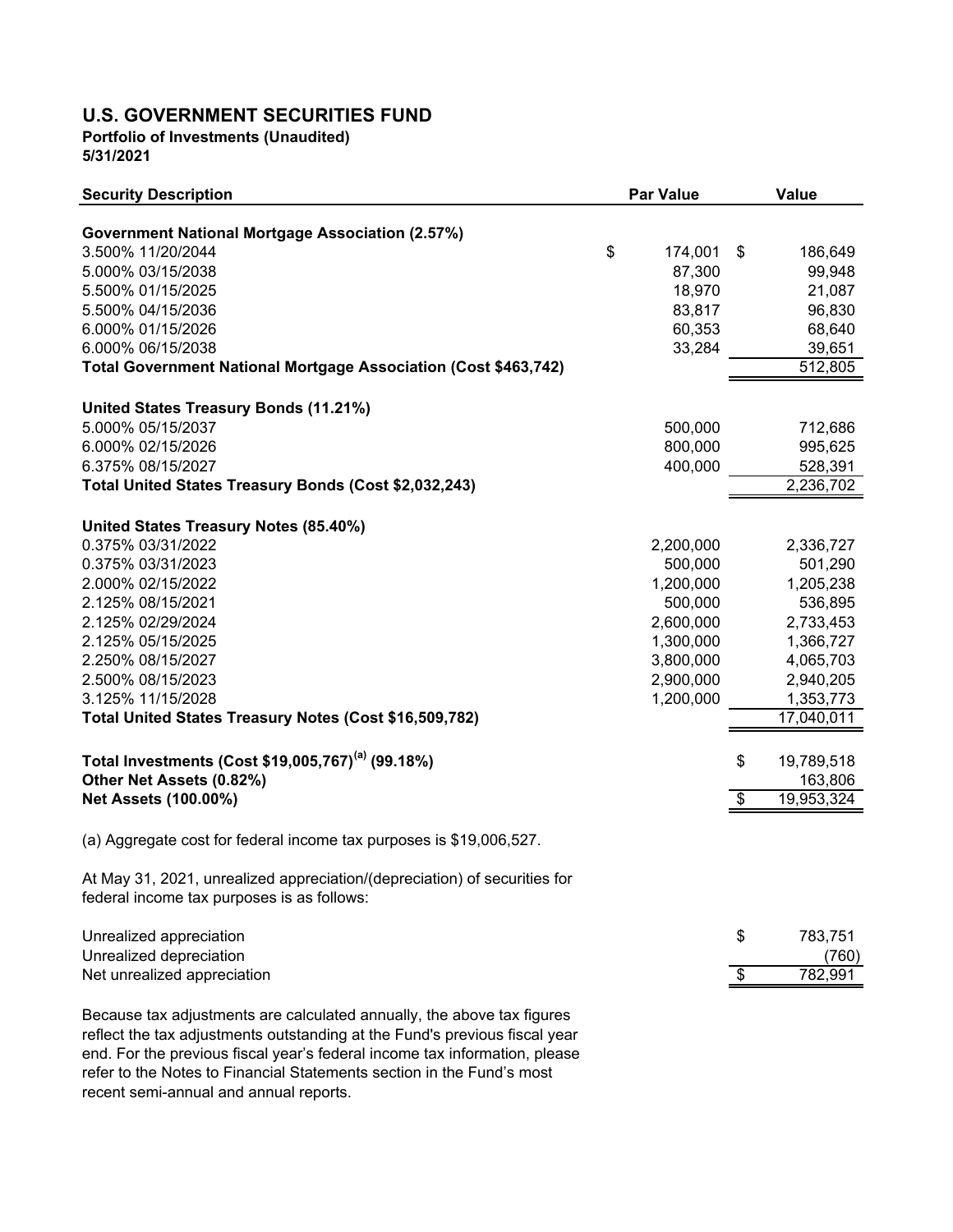## **THE UNITED STATES TREASURY TRUST Portfolio of Investments (Unaudited)**

**5/31/2021**

| <b>Security Description</b>                                   | <b>Par Value</b>      | Value      |
|---------------------------------------------------------------|-----------------------|------------|
| United States Treasury Bills, DN <sup>(a)</sup> (99.16%)      |                       |            |
| 03/09/2021                                                    | \$<br>3,700,000<br>\$ | 3,699,872  |
| 03/11/2021                                                    | 3,200,000             | 3,199,568  |
| 03/16/2021                                                    | 2,100,000             | 2,099,999  |
| 03/23/2021                                                    | 2,400,000             | 2,400,000  |
| 04/08/2021                                                    | 3,000,000             | 2,999,981  |
| 04/13/2021                                                    | 3,000,000             | 2,999,996  |
| 04/22/2021                                                    | 1,000,000             | 999,999    |
| 05/04/2021                                                    | 2,100,000             | 2,099,988  |
| 05/13/2021                                                    | 2,200,000             | 2,199,975  |
| 05/20/2021                                                    | 4,300,000             | 4,299,872  |
| 05/27/2021                                                    | 2,400,000             | 2,399,978  |
| 06/03/2021                                                    | 2,400,000             | 2,399,941  |
| 05/04/2022                                                    | 4,900,000             | 4,899,944  |
| 05/04/2023                                                    | 1,900,000             | 1,899,921  |
| Total United States Treasury Bills, DN (Cost \$38,599,029)    |                       | 38,599,034 |
|                                                               |                       |            |
| Total Investments (Cost \$38,599,029) <sup>(b)</sup> (99.16%) | \$                    | 38,599,034 |
| Other Net Assets (0.84%)                                      |                       | 327,792    |
| <b>Net Assets (100.00%)</b>                                   | S                     | 38,926,826 |
|                                                               |                       |            |

(a) Discount Note. Yield to maturity is between 0.00% - 1.59%.

(b) Aggregate cost for federal income tax purposes is \$38,599,029.

Because tax adjustments are calculated annually, the above tax figure reflects the tax adjustments outstanding at the Fund's previous fiscal year end. For the previous fiscal year's federal income tax information, please refer to the Notes to Financial Statements section in the Fund's most recent semi-annual and annual reports.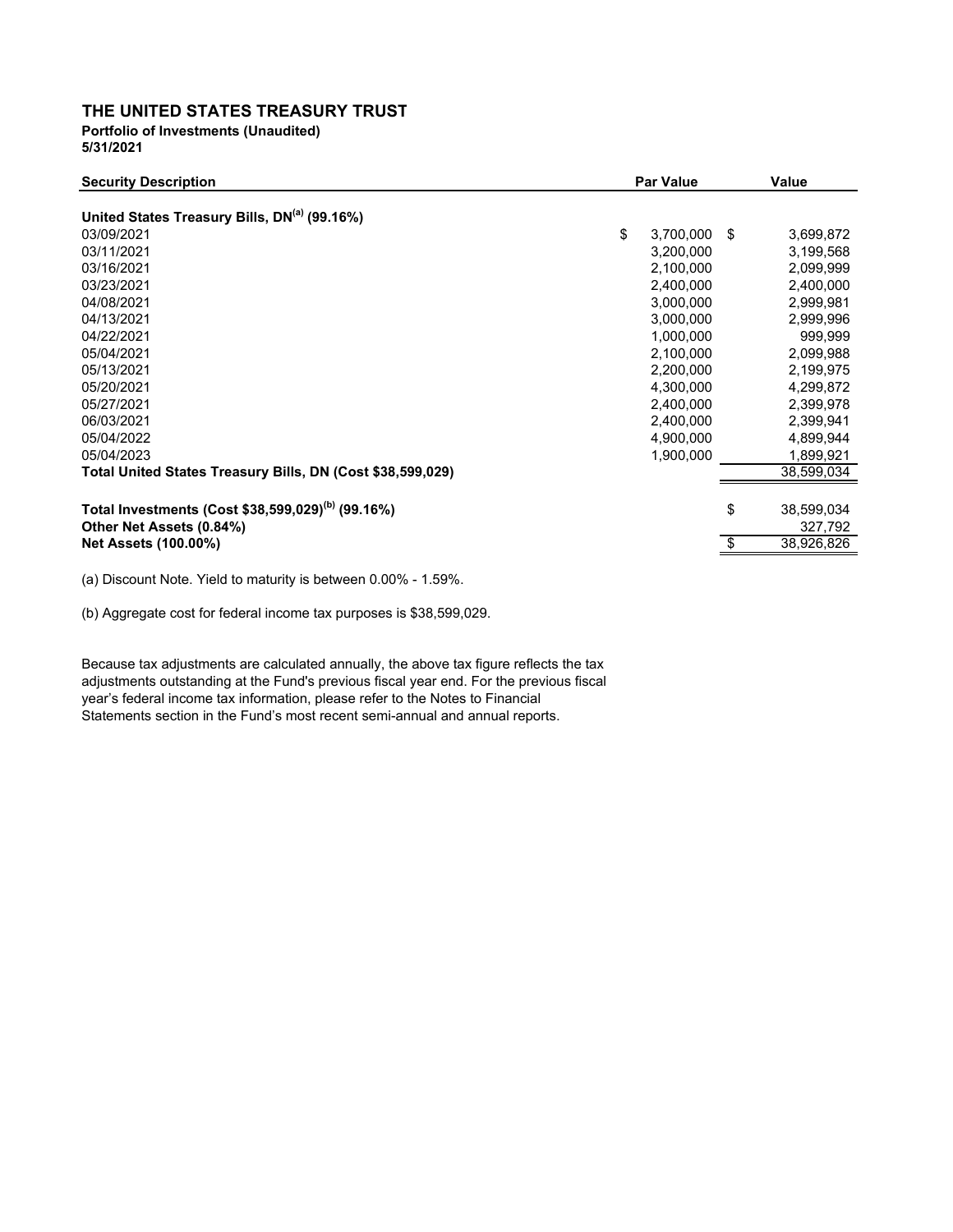## **S&P 500 INDEX FUND**

| <b>Security Description</b>                           | <b>Shares</b>   | Value                    |
|-------------------------------------------------------|-----------------|--------------------------|
| Common Stock (99.60%)                                 |                 |                          |
|                                                       |                 |                          |
| Basic Materials (2.31%)                               |                 |                          |
| Air Products and Chemicals Inc<br>Albemarle Corp      | 1,458<br>729    | 436,904<br>\$<br>121,801 |
| Celanese Corp                                         | 763             | 126,238                  |
| CF Industries Holdings Inc                            | 1,457           | 77,469                   |
| Dow Inc                                               | 4,894           | 334,848                  |
| DuPont de Nemours Inc                                 | 3,491           | 295,304                  |
| Eastman Chemical Co                                   | 893             | 111,982                  |
| Ecolab Inc<br><b>FMC Corp</b>                         | 1,622<br>891    | 348,860<br>103,971       |
| Freeport-McMoRan Inc                                  | 9,035           | 385,975                  |
| International Flavors & Fragrances Inc                | 1,613           | 228,514                  |
| International Paper Co                                | 2,697           | 170,181                  |
| Linde PLC                                             | 3,428           | 1,030,457                |
| LyondellBasell Industries NV<br>The Mosaic Co         | 1,667<br>2,068  | 187,738<br>74,738        |
| <b>Newmont Corp</b>                                   | 5,247           | 385,550                  |
| Nucor Corp                                            | 2,085           | 213,796                  |
| PPG Industries Inc                                    | 1,558           | 280,004                  |
| The Sherwin-Williams Co                               | 1,599           | 453,364                  |
| <b>Total Basic Materials</b>                          |                 | 5,367,694                |
|                                                       |                 |                          |
| Communications (16.13%)                               |                 |                          |
| Alphabet Inc - Class A*<br>Alphabet Inc - Class C*    | 1,963<br>1,869  | 4,626,497<br>4,507,206   |
| Amazon.com Inc* <sup>,(a)</sup>                       | 2,773           | 8,937,573                |
| Arista Networks Inc*                                  | 366             | 124,213                  |
| AT&T Inc                                              | 46,543          | 1,369,760                |
| Booking Holdings Inc*                                 | 261             | 616,365                  |
| <b>CDW Corp</b>                                       | 920             | 152,186                  |
| Charter Communications Inc*                           | 953             | 661,887                  |
| Cisco Systems Inc                                     | 27,359          | 1,447,291                |
| Comcast Corp<br>Corning Inc                           | 29,822<br>4,990 | 1,709,993<br>217,714     |
| Discovery Inc - Class A* <sup>,#</sup>                | 1,116           | 35,835                   |
| Discovery Inc - Class C*                              | 1,878           | 56,434                   |
| DISH Network Corp*                                    | 1,784           | 77,640                   |
| eBay Inc                                              | 4,277           | 260,384                  |
| Etsy Inc*                                             | 797             | 131,290                  |
| Expedia Group Inc*                                    | 887             | 156,955                  |
| F5 Networks Inc*                                      | 424             | 78,622                   |
| Facebook Inc* <sup>(a)</sup>                          | 15,701          | 5,161,390                |
| Fox Corp - Class A<br>Fox Corp - Class B              | 2,335<br>1,242  | 87,212<br>45,060         |
| The Interpublic Group of Cos Inc                      | 2,667           | 89,851                   |
| Juniper Networks Inc                                  | 2,302           | 60,612                   |
| Lumen Technologies Inc                                | 6,449           | 89,254                   |
| Motorola Solutions Inc                                | 1,134           | 232,822                  |
| Netflix Inc*                                          | 2,885           | 1,450,607                |
| News Corp - Class A                                   | 2,672           | 72,117                   |
| News Corp - Class B<br>NortonLifeLock Inc             | 910<br>4,015    | 23,378<br>111,055        |
| Omnicom Group Inc                                     | 1,397           | 114,889                  |
| T-Mobile US Inc*                                      | 3,810           | 538.925                  |
| Twitter Inc*                                          | 5,110           | 296,380                  |
| VeriSign Inc*                                         | 689             | 151,525                  |
| Verizon Communications Inc                            | 26,856          | 1,517,095                |
| ViacomCBS Inc                                         | 3,816           | 161,875                  |
| The Walt Disney Co*<br><b>Total Communications</b>    | 11,660          | 2,083,059<br>37,454,951  |
|                                                       |                 |                          |
| Consumer, Cyclical (9.45%)                            |                 |                          |
| Advance Auto Parts Inc                                | 476             | 90,311                   |
| Alaska Air Group Inc*<br>American Airlines Group Inc* | 808<br>3,057    | 55,914<br>74,102         |
| Aptiv PLC*                                            | 1,715           | 257,970                  |
| AutoZone Inc*                                         | 151             | 212,397                  |
| Best Buy Co Inc                                       | 1,549           | 180,056                  |
| BorgWarner Inc                                        | 1,412           | 72,421                   |
| Caesars Entertainment Inc*                            | 945             | 101,540                  |
| CarMax Inc*                                           | 1,131           | 130,280                  |
| Carnival Corp*                                        | 5,174           | 152,943                  |
| Chipotle Mexican Grill Inc*                           | 175             | 240,097                  |
| Copart Inc*<br>Costco Wholesale Corp                  | 1,407<br>2,881  | 181,517<br>1,089,796     |
| Cummins Inc                                           | 966             | 248,532                  |
| Darden Restaurants Inc                                | 850             | 121,746                  |
| Delta Air Lines Inc*                                  | 4,086           | 194,820                  |
| Dollar General Corp                                   | 1,600           | 324,736                  |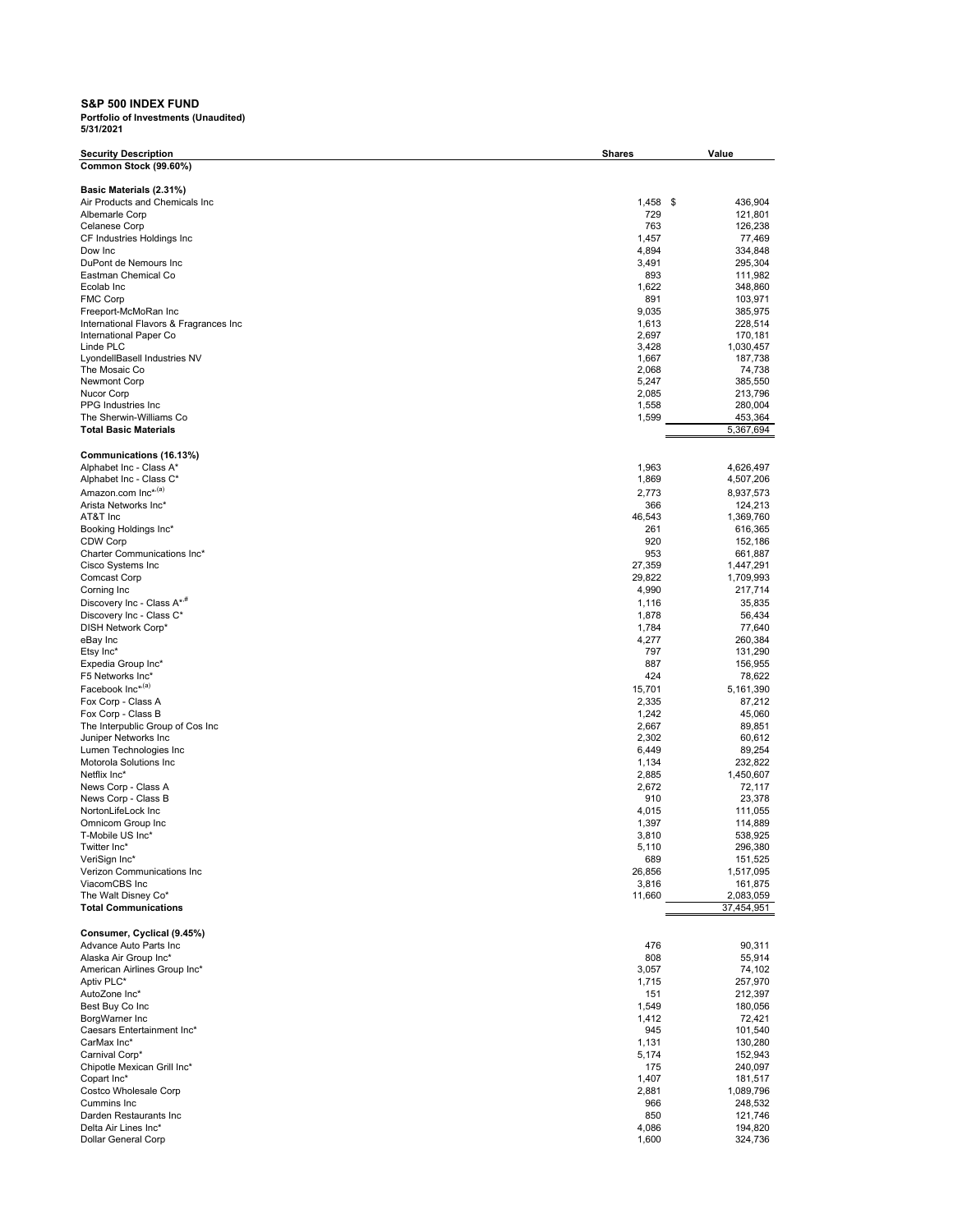| Dollar Tree Inc*<br>1,536<br>Domino's Pizza Inc<br>266<br>DR Horton Inc<br>2,165<br>3,749<br>Fastenal Co<br>25,804<br>Ford Motor Co*<br>The Gap Inc<br>1,450<br>General Motors Co*<br>8,316<br>Genuine Parts Co<br>999<br>2,371<br>Hanesbrands Inc<br>832<br>Hasbro Inc<br>Hilton Worldwide Holdings Inc*<br>1,779<br>The Home Depot Inc<br>6,892<br>L Brands Inc<br>1,525<br>Las Vegas Sands Corp*<br>2,145<br>Leggett & Platt Inc<br>1,017<br>Lennar Corp<br>1,796<br>Live Nation Entertainment Inc*<br>1,003<br>LKQ Corp*<br>1,848<br>Lowe's Cos Inc<br>4,710<br>1,737<br>Marriott International Inc*<br><b>McDonald's Corp</b><br>4,866<br>2,752<br><b>MGM Resorts International</b><br>Mohawk Industries Inc*<br>390<br>2,691<br>Newell Brands Inc | 149,760<br>113,547<br>206,303<br>198,847<br>374,932<br>48,503<br>493,222<br>130,989<br>46,329<br>79,847<br>222,855<br>2,197,928<br>106,552<br>123,874<br>55,966<br>177,822<br>90,380<br>94,174<br>917,649<br>249,398 |
|---------------------------------------------------------------------------------------------------------------------------------------------------------------------------------------------------------------------------------------------------------------------------------------------------------------------------------------------------------------------------------------------------------------------------------------------------------------------------------------------------------------------------------------------------------------------------------------------------------------------------------------------------------------------------------------------------------------------------------------------------------|----------------------------------------------------------------------------------------------------------------------------------------------------------------------------------------------------------------------|
|                                                                                                                                                                                                                                                                                                                                                                                                                                                                                                                                                                                                                                                                                                                                                         |                                                                                                                                                                                                                      |
|                                                                                                                                                                                                                                                                                                                                                                                                                                                                                                                                                                                                                                                                                                                                                         |                                                                                                                                                                                                                      |
|                                                                                                                                                                                                                                                                                                                                                                                                                                                                                                                                                                                                                                                                                                                                                         |                                                                                                                                                                                                                      |
|                                                                                                                                                                                                                                                                                                                                                                                                                                                                                                                                                                                                                                                                                                                                                         |                                                                                                                                                                                                                      |
|                                                                                                                                                                                                                                                                                                                                                                                                                                                                                                                                                                                                                                                                                                                                                         |                                                                                                                                                                                                                      |
|                                                                                                                                                                                                                                                                                                                                                                                                                                                                                                                                                                                                                                                                                                                                                         |                                                                                                                                                                                                                      |
|                                                                                                                                                                                                                                                                                                                                                                                                                                                                                                                                                                                                                                                                                                                                                         |                                                                                                                                                                                                                      |
|                                                                                                                                                                                                                                                                                                                                                                                                                                                                                                                                                                                                                                                                                                                                                         |                                                                                                                                                                                                                      |
|                                                                                                                                                                                                                                                                                                                                                                                                                                                                                                                                                                                                                                                                                                                                                         |                                                                                                                                                                                                                      |
|                                                                                                                                                                                                                                                                                                                                                                                                                                                                                                                                                                                                                                                                                                                                                         |                                                                                                                                                                                                                      |
|                                                                                                                                                                                                                                                                                                                                                                                                                                                                                                                                                                                                                                                                                                                                                         |                                                                                                                                                                                                                      |
|                                                                                                                                                                                                                                                                                                                                                                                                                                                                                                                                                                                                                                                                                                                                                         |                                                                                                                                                                                                                      |
|                                                                                                                                                                                                                                                                                                                                                                                                                                                                                                                                                                                                                                                                                                                                                         |                                                                                                                                                                                                                      |
|                                                                                                                                                                                                                                                                                                                                                                                                                                                                                                                                                                                                                                                                                                                                                         |                                                                                                                                                                                                                      |
|                                                                                                                                                                                                                                                                                                                                                                                                                                                                                                                                                                                                                                                                                                                                                         |                                                                                                                                                                                                                      |
|                                                                                                                                                                                                                                                                                                                                                                                                                                                                                                                                                                                                                                                                                                                                                         |                                                                                                                                                                                                                      |
|                                                                                                                                                                                                                                                                                                                                                                                                                                                                                                                                                                                                                                                                                                                                                         |                                                                                                                                                                                                                      |
|                                                                                                                                                                                                                                                                                                                                                                                                                                                                                                                                                                                                                                                                                                                                                         |                                                                                                                                                                                                                      |
|                                                                                                                                                                                                                                                                                                                                                                                                                                                                                                                                                                                                                                                                                                                                                         |                                                                                                                                                                                                                      |
|                                                                                                                                                                                                                                                                                                                                                                                                                                                                                                                                                                                                                                                                                                                                                         | 1,138,109                                                                                                                                                                                                            |
|                                                                                                                                                                                                                                                                                                                                                                                                                                                                                                                                                                                                                                                                                                                                                         | 117,978                                                                                                                                                                                                              |
|                                                                                                                                                                                                                                                                                                                                                                                                                                                                                                                                                                                                                                                                                                                                                         | 82,165                                                                                                                                                                                                               |
|                                                                                                                                                                                                                                                                                                                                                                                                                                                                                                                                                                                                                                                                                                                                                         | 77,205                                                                                                                                                                                                               |
| 8,098<br>NIKE Inc                                                                                                                                                                                                                                                                                                                                                                                                                                                                                                                                                                                                                                                                                                                                       | 1,105,053                                                                                                                                                                                                            |
| 1,599<br>Norwegian Cruise Line Holdings Ltd*                                                                                                                                                                                                                                                                                                                                                                                                                                                                                                                                                                                                                                                                                                            | 51,008                                                                                                                                                                                                               |
| 23<br>NVR Inc*                                                                                                                                                                                                                                                                                                                                                                                                                                                                                                                                                                                                                                                                                                                                          | 112,406                                                                                                                                                                                                              |
| O'Reilly Automotive Inc*<br>473                                                                                                                                                                                                                                                                                                                                                                                                                                                                                                                                                                                                                                                                                                                         | 253,112                                                                                                                                                                                                              |
| 2,262<br>PACCAR Inc                                                                                                                                                                                                                                                                                                                                                                                                                                                                                                                                                                                                                                                                                                                                     | 207,109                                                                                                                                                                                                              |
| 674<br>Penn National Gaming Inc*                                                                                                                                                                                                                                                                                                                                                                                                                                                                                                                                                                                                                                                                                                                        | 55,248                                                                                                                                                                                                               |
| 269<br>Pool Corp                                                                                                                                                                                                                                                                                                                                                                                                                                                                                                                                                                                                                                                                                                                                        | 117,432                                                                                                                                                                                                              |
| PulteGroup Inc<br>1,717                                                                                                                                                                                                                                                                                                                                                                                                                                                                                                                                                                                                                                                                                                                                 | 99,225                                                                                                                                                                                                               |
| PVH Corp*<br>464<br>314                                                                                                                                                                                                                                                                                                                                                                                                                                                                                                                                                                                                                                                                                                                                 | 53,276<br>38,961                                                                                                                                                                                                     |
| Ralph Lauren Corp*<br>2,378<br>Ross Stores Inc                                                                                                                                                                                                                                                                                                                                                                                                                                                                                                                                                                                                                                                                                                          | 300,555                                                                                                                                                                                                              |
| Royal Caribbean Cruises Ltd*<br>1,236                                                                                                                                                                                                                                                                                                                                                                                                                                                                                                                                                                                                                                                                                                                   | 115,282                                                                                                                                                                                                              |
| Southwest Airlines Co*<br>3,416                                                                                                                                                                                                                                                                                                                                                                                                                                                                                                                                                                                                                                                                                                                         | 209,947                                                                                                                                                                                                              |
| <b>Starbucks Corp</b><br>7,666                                                                                                                                                                                                                                                                                                                                                                                                                                                                                                                                                                                                                                                                                                                          | 873,004                                                                                                                                                                                                              |
| Tapestry Inc*<br>1,811                                                                                                                                                                                                                                                                                                                                                                                                                                                                                                                                                                                                                                                                                                                                  | 81,296                                                                                                                                                                                                               |
| <b>Target Corp</b><br>3,238                                                                                                                                                                                                                                                                                                                                                                                                                                                                                                                                                                                                                                                                                                                             | 734,767                                                                                                                                                                                                              |
| Tesla Inc*<br>4,979                                                                                                                                                                                                                                                                                                                                                                                                                                                                                                                                                                                                                                                                                                                                     | 3,112,970                                                                                                                                                                                                            |
| The TJX Cos Inc<br>7,918                                                                                                                                                                                                                                                                                                                                                                                                                                                                                                                                                                                                                                                                                                                                | 534,782                                                                                                                                                                                                              |
| <b>Tractor Supply Co</b><br>760                                                                                                                                                                                                                                                                                                                                                                                                                                                                                                                                                                                                                                                                                                                         | 138,092                                                                                                                                                                                                              |
| 359<br>Ulta Beauty Inc*                                                                                                                                                                                                                                                                                                                                                                                                                                                                                                                                                                                                                                                                                                                                 | 123,984                                                                                                                                                                                                              |
| Under Armour Inc - Class A*<br>1,210                                                                                                                                                                                                                                                                                                                                                                                                                                                                                                                                                                                                                                                                                                                    | 27,322                                                                                                                                                                                                               |
| Under Armour Inc - Class C*<br>1,218                                                                                                                                                                                                                                                                                                                                                                                                                                                                                                                                                                                                                                                                                                                    | 23,215                                                                                                                                                                                                               |
| United Airlines Holdings Inc*<br>1,732                                                                                                                                                                                                                                                                                                                                                                                                                                                                                                                                                                                                                                                                                                                  | 101,062                                                                                                                                                                                                              |
| VF Corp<br>2,109                                                                                                                                                                                                                                                                                                                                                                                                                                                                                                                                                                                                                                                                                                                                        | 168,129                                                                                                                                                                                                              |
| 4,694<br>Walgreens Boots Alliance Inc                                                                                                                                                                                                                                                                                                                                                                                                                                                                                                                                                                                                                                                                                                                   | 247,186                                                                                                                                                                                                              |
| Walmart Inc<br>9,054                                                                                                                                                                                                                                                                                                                                                                                                                                                                                                                                                                                                                                                                                                                                    | 1,285,940                                                                                                                                                                                                            |
| <b>Whirlpool Corp</b><br>434                                                                                                                                                                                                                                                                                                                                                                                                                                                                                                                                                                                                                                                                                                                            | 102,897                                                                                                                                                                                                              |
| WW Grainger Inc<br>300                                                                                                                                                                                                                                                                                                                                                                                                                                                                                                                                                                                                                                                                                                                                  | 138,648                                                                                                                                                                                                              |
| 526<br>Wynn Resorts Ltd*                                                                                                                                                                                                                                                                                                                                                                                                                                                                                                                                                                                                                                                                                                                                | 69,364                                                                                                                                                                                                               |
| Yum! Brands Inc<br>1,990                                                                                                                                                                                                                                                                                                                                                                                                                                                                                                                                                                                                                                                                                                                                | 238,740                                                                                                                                                                                                              |
|                                                                                                                                                                                                                                                                                                                                                                                                                                                                                                                                                                                                                                                                                                                                                         |                                                                                                                                                                                                                      |
|                                                                                                                                                                                                                                                                                                                                                                                                                                                                                                                                                                                                                                                                                                                                                         | 21,943,524                                                                                                                                                                                                           |
|                                                                                                                                                                                                                                                                                                                                                                                                                                                                                                                                                                                                                                                                                                                                                         |                                                                                                                                                                                                                      |
| Consumer, Non-Cyclical (20.07%)                                                                                                                                                                                                                                                                                                                                                                                                                                                                                                                                                                                                                                                                                                                         |                                                                                                                                                                                                                      |
| Abbott Laboratories<br>11,576                                                                                                                                                                                                                                                                                                                                                                                                                                                                                                                                                                                                                                                                                                                           | 1,350,340                                                                                                                                                                                                            |
| AbbVie Inc<br>11,531                                                                                                                                                                                                                                                                                                                                                                                                                                                                                                                                                                                                                                                                                                                                    | 1,305,309                                                                                                                                                                                                            |
| ABIOMED Inc*<br>310                                                                                                                                                                                                                                                                                                                                                                                                                                                                                                                                                                                                                                                                                                                                     | 88,220                                                                                                                                                                                                               |
| 1,429<br>Alexion Pharmaceuticals Inc*                                                                                                                                                                                                                                                                                                                                                                                                                                                                                                                                                                                                                                                                                                                   | 252,290                                                                                                                                                                                                              |
| 473<br>Align Technology Inc*                                                                                                                                                                                                                                                                                                                                                                                                                                                                                                                                                                                                                                                                                                                            | 279,141                                                                                                                                                                                                              |
| 12,272<br>Altria Group Inc                                                                                                                                                                                                                                                                                                                                                                                                                                                                                                                                                                                                                                                                                                                              | 604,028                                                                                                                                                                                                              |
| AmerisourceBergen Corp<br>1,034<br>3,802<br>Amgen Inc                                                                                                                                                                                                                                                                                                                                                                                                                                                                                                                                                                                                                                                                                                   | 118,641<br>904,648                                                                                                                                                                                                   |
| 1,624<br>Anthem Inc                                                                                                                                                                                                                                                                                                                                                                                                                                                                                                                                                                                                                                                                                                                                     | 646,709                                                                                                                                                                                                              |
| 3,634<br>Archer-Daniels-Midland Co                                                                                                                                                                                                                                                                                                                                                                                                                                                                                                                                                                                                                                                                                                                      | 241,770                                                                                                                                                                                                              |
| Automatic Data Processing Inc<br>2,839                                                                                                                                                                                                                                                                                                                                                                                                                                                                                                                                                                                                                                                                                                                  | 556,501                                                                                                                                                                                                              |
| <b>Avery Dennison Corp</b><br>567                                                                                                                                                                                                                                                                                                                                                                                                                                                                                                                                                                                                                                                                                                                       | 125,041                                                                                                                                                                                                              |
| 3,336<br>Baxter International Inc                                                                                                                                                                                                                                                                                                                                                                                                                                                                                                                                                                                                                                                                                                                       | 273,952                                                                                                                                                                                                              |
| Becton Dickinson and Co<br>1,860                                                                                                                                                                                                                                                                                                                                                                                                                                                                                                                                                                                                                                                                                                                        | 449,915                                                                                                                                                                                                              |
| 1,005                                                                                                                                                                                                                                                                                                                                                                                                                                                                                                                                                                                                                                                                                                                                                   | 268,817                                                                                                                                                                                                              |
| <b>Total Consumer, Cyclical</b><br>Biogen Inc*<br>147<br>Bio-Rad Laboratories Inc*                                                                                                                                                                                                                                                                                                                                                                                                                                                                                                                                                                                                                                                                      | 88,548                                                                                                                                                                                                               |
| 9,352<br>Boston Scientific Corp*                                                                                                                                                                                                                                                                                                                                                                                                                                                                                                                                                                                                                                                                                                                        | 397,928                                                                                                                                                                                                              |
| Bristol-Myers Squibb Co<br>14,591                                                                                                                                                                                                                                                                                                                                                                                                                                                                                                                                                                                                                                                                                                                       | 958,921                                                                                                                                                                                                              |
| 1,285<br>Brown-Forman Corp                                                                                                                                                                                                                                                                                                                                                                                                                                                                                                                                                                                                                                                                                                                              | 103,263                                                                                                                                                                                                              |
| Campbell Soup Co<br>1,162                                                                                                                                                                                                                                                                                                                                                                                                                                                                                                                                                                                                                                                                                                                               | 56,555                                                                                                                                                                                                               |
| Cardinal Health Inc<br>1,916                                                                                                                                                                                                                                                                                                                                                                                                                                                                                                                                                                                                                                                                                                                            | 107,430                                                                                                                                                                                                              |
| Catalent Inc*<br>1,096                                                                                                                                                                                                                                                                                                                                                                                                                                                                                                                                                                                                                                                                                                                                  | 114,894                                                                                                                                                                                                              |
| Centene Corp*<br>3,919                                                                                                                                                                                                                                                                                                                                                                                                                                                                                                                                                                                                                                                                                                                                  | 288,438                                                                                                                                                                                                              |
| Charles River Laboratories International Inc*<br>322                                                                                                                                                                                                                                                                                                                                                                                                                                                                                                                                                                                                                                                                                                    | 108,833                                                                                                                                                                                                              |
| 1,688<br>Church & Dwight Co Inc                                                                                                                                                                                                                                                                                                                                                                                                                                                                                                                                                                                                                                                                                                                         | 144,712                                                                                                                                                                                                              |
| 2,359<br>Cigna Corp<br>Cintas Corp<br>576                                                                                                                                                                                                                                                                                                                                                                                                                                                                                                                                                                                                                                                                                                               | 610,627<br>203,639                                                                                                                                                                                                   |
| The Clorox Co<br>863                                                                                                                                                                                                                                                                                                                                                                                                                                                                                                                                                                                                                                                                                                                                    | 152,518                                                                                                                                                                                                              |
| The Coca-Cola Co<br>25,261                                                                                                                                                                                                                                                                                                                                                                                                                                                                                                                                                                                                                                                                                                                              | 1,396,681                                                                                                                                                                                                            |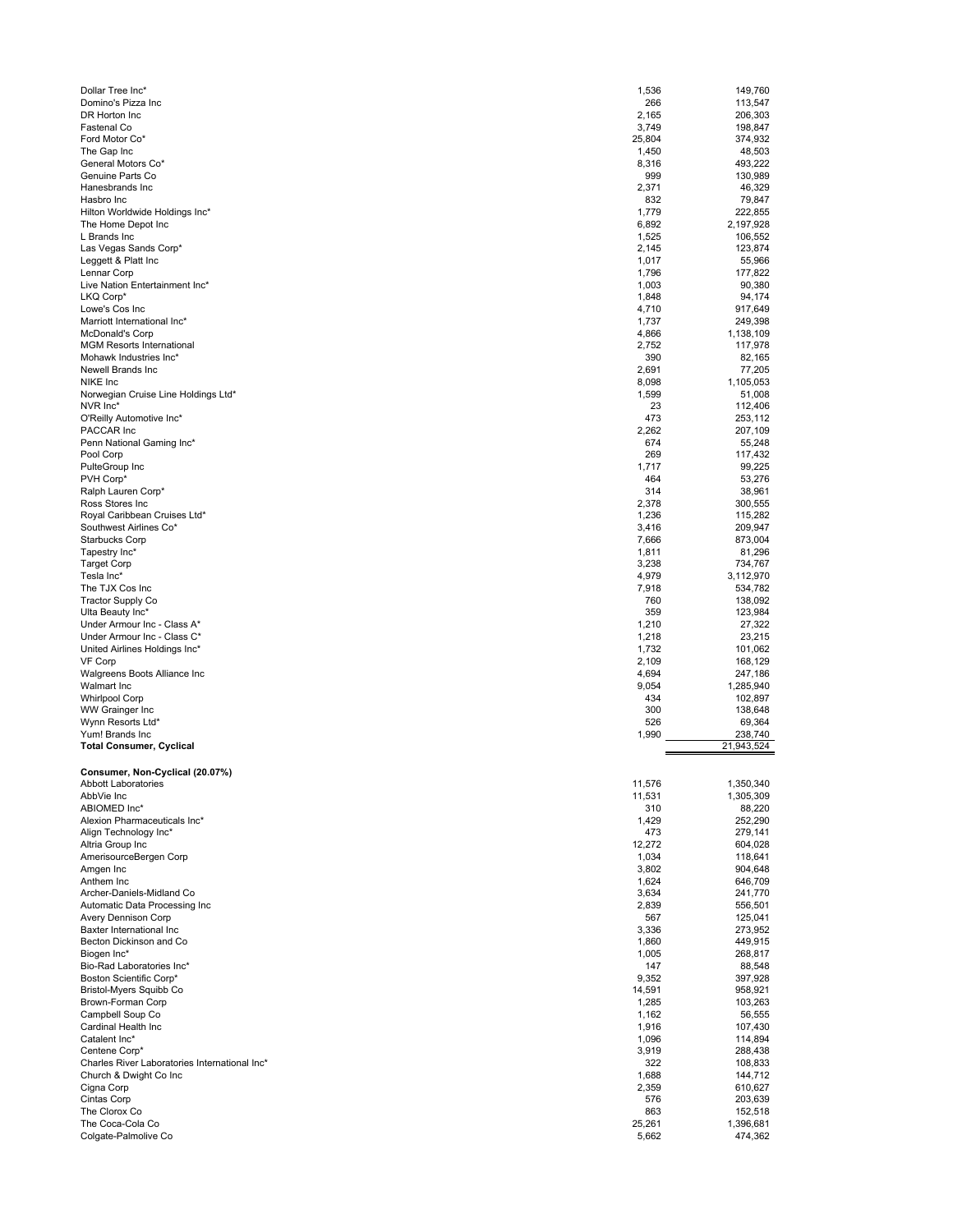| Conagra Brands Inc                                | 2,987  | 113.805               |
|---------------------------------------------------|--------|-----------------------|
| <b>Constellation Brands Inc</b>                   | 1,109  | 265,849               |
| The Cooper Cos Inc                                | 316    | 124,330               |
| Corteva Inc                                       | 4,866  | 221,403               |
| <b>CVS Health Corp</b>                            | 8,549  | 738,976               |
| Danaher Corp                                      | 4,072  | 1,043,002             |
| DaVita Inc*                                       | 482    | 57,874                |
| DENTSPLY SIRONA Inc                               | 1,160  | 77,627                |
| Dexcom Inc*                                       | 627    | 231,608               |
| Edwards Lifesciences Corp*                        | 4,070  | 390,313               |
| Eli Lilly & Co                                    | 5,185  | 1,035,652             |
| Equifax Inc                                       | 794    | 186,622               |
| The Estee Lauder Cos Inc                          | 1,489  | 456,408               |
| FleetCor Technologies Inc*                        | 571    | 156,705               |
| Gartner Inc*                                      | 615    | 142,582               |
| General Mills Inc                                 | 3,992  | 250,937               |
| Gilead Sciences Inc                               | 8,279  | 547,325               |
| Global Payments Inc                               | 1,976  | 382,771               |
| <b>HCA Healthcare Inc</b>                         | 1,723  | 370,083               |
| Henry Schein Inc*                                 | 1,009  | 76,724                |
| The Hershey Co                                    | 1,020  | 176,511               |
| Hologic Inc*                                      | 1,678  | 105,815               |
| <b>Hormel Foods Corp</b>                          | 1,912  | 92,808                |
| Humana Inc                                        | 864    | 378,173               |
| <b>IDEXX Laboratories Inc*</b>                    | 557    | 310,867               |
| <b>IHS Markit Ltd</b>                             | 2,507  | 264,012               |
| Illumina Inc*                                     | 953    | 386,575               |
| Incyte Corp*                                      | 1,229  | 102,966               |
| Intuitive Surgical Inc*                           | 758    | 638,372               |
| IQVIA Holdings Inc*                               | 1,146  | 275,223               |
| The J M Smucker Co                                | 745    | 99,301                |
| Johnson & Johnson                                 | 16,971 | 2,872,342             |
| Kellogg Co                                        | 1,661  | 108,779               |
| Kimberly-Clark Corp                               | 2,221  | 290,129               |
| The Kraft Heinz Co                                | 4,282  | 186,652               |
| The Kroger Co                                     | 5,057  | 187,008               |
| Laboratory Corp of America Holdings*              | 636    | 174,569               |
| Lamb Weston Holdings Inc                          | 955    | 78,778                |
| MarketAxess Holdings Inc                          | 260    | 121,300               |
| McCormick & Co Inc                                | 1,700  | 151,402               |
| <b>McKesson Corp</b>                              | 1,048  | 201,625               |
| Medtronic PLC                                     | 8,791  | 1,112,853             |
| Merck & Co Inc                                    | 16,336 | 1,239,739             |
| Molson Coors Beverage Co*                         | 1,200  | 69,984                |
| Mondelez International Inc                        | 9,432  | 599,215               |
| Monster Beverage Corp*                            | 2,413  | 227,474               |
| Moody's Corp                                      | 1,054  | 353,459               |
| Nielsen Holdings PLC                              | 1,879  | 51,128                |
| PayPal Holdings Inc*                              | 7,426  | 1,930,909             |
| PepsiCo Inc                                       | 9,026  | 1,335,306             |
| PerkinElmer Inc                                   | 784    | 113,735               |
| Perrigo Co PLC                                    | 677    | 31,237                |
| Pfizer Inc                                        | 36,304 | 1,406,054             |
| Philip Morris International Inc                   | 10,171 | 980,790               |
| The Procter & Gamble Co                           | 16,195 | 2,183,896             |
| Quanta Services Inc                               | 1,004  | 95,731                |
| Quest Diagnostics Inc                             | 880    | 115,870               |
| Regeneron Pharmaceuticals Inc*                    | 698    | 350,696               |
| ResMed Inc                                        | 946    | 194,734               |
| Robert Half International Inc                     | 808    | 71,742                |
| Rollins Inc                                       | 693    | 23,624                |
| S&P Global Inc                                    | 1,591  | 603,737               |
| <b>STERIS PLC</b>                                 | 603    | 115,089               |
| Stryker Corp                                      | 2,135  | 545,001               |
| Sysco Corp                                        | 3,326  | 269,406               |
| Teleflex Inc                                      | 318    | 127,896               |
| Thermo Fisher Scientific Inc                      | 2,555  | 1,199,573             |
| <b>Tyson Foods Inc</b>                            | 1,921  | 152,720               |
| United Rentals Inc*                               | 491    | 163,974               |
| UnitedHealth Group Inc                            | 6,197  | 2,552,668             |
| Universal Health Services Inc                     | 552    | 88,116                |
| Verisk Analytics Inc                              | 1,061  | 183,373               |
| Vertex Pharmaceuticals Inc*                       | 1,698  | 354,254               |
| Viatris Inc                                       | 4,634  | 70,622                |
| West Pharmaceutical Services Inc                  | 509    | 176,883               |
| Zimmer Biomet Holdings Inc                        | 1,338  | 225,226               |
| Zoetis Inc<br><b>Total Consumer, Non-Cyclical</b> | 3,064  | 541,348<br>46,604,536 |
|                                                   |        |                       |
| Energy (2.79%)<br><b>APA Corp</b>                 | 2,792  | 58,074                |
| Baker Hughes Co                                   | 3,384  | 82,570                |
| Cabot Oil & Gas Corp                              | 2,603  | 42,689                |
| Chevron Corp                                      | 12,573 | 1,304,952             |
| ConocoPhillips                                    | 8,708  | 485,384               |
| Devon Energy Corp                                 | 2,767  | 73,492                |
| Diamondback Energy Inc                            | 1,031  | 82,552                |
|                                                   |        |                       |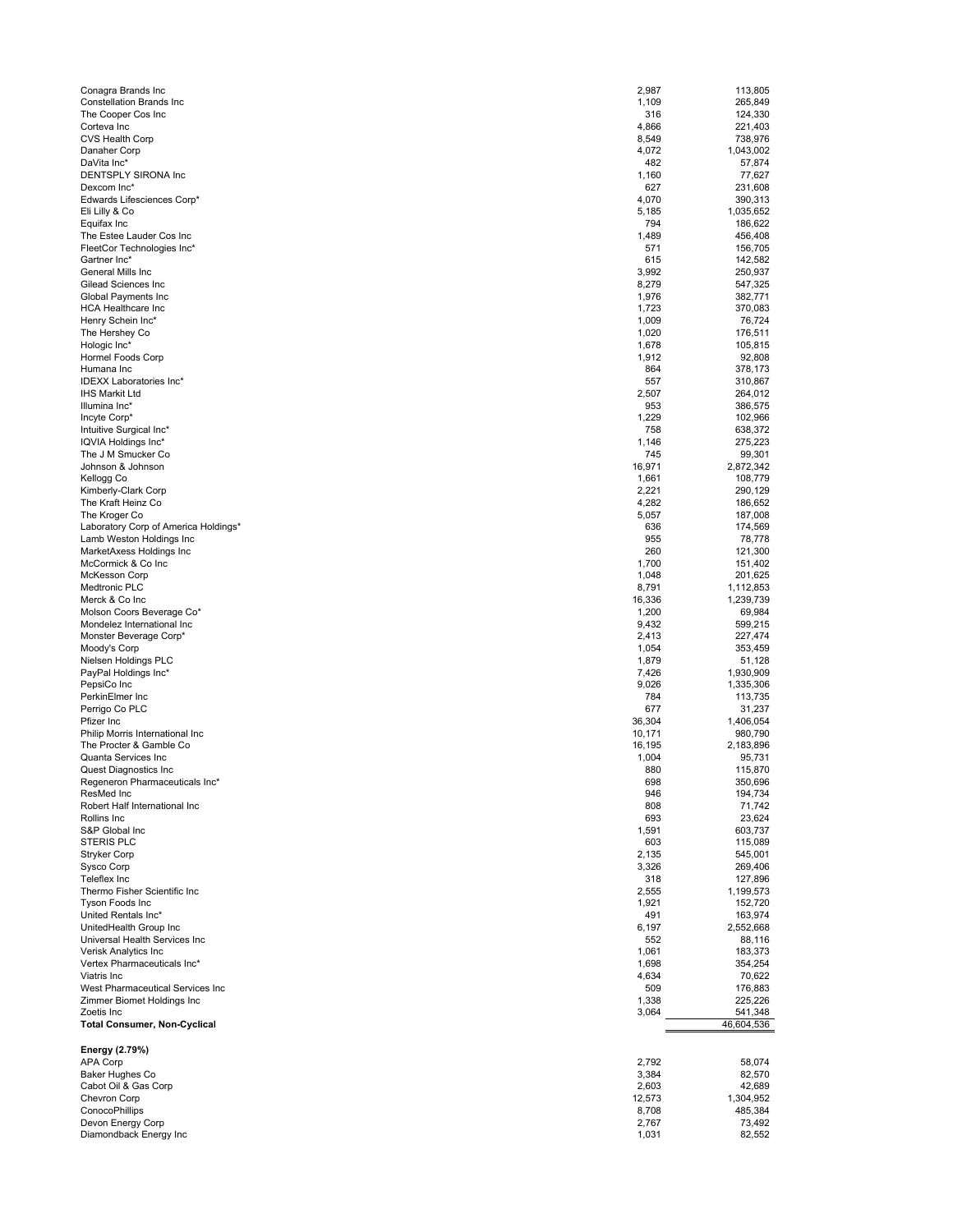| Enphase Energy Inc*<br><b>EOG Resources Inc</b><br>Exxon Mobil Corp<br><b>Halliburton Co</b><br><b>Hess Corp</b><br><b>HollyFrontier Corp</b><br>Kinder Morgan Inc<br>Marathon Oil Corp<br>Marathon Petroleum Corp<br>NOV Inc*<br>Occidental Petroleum Corp<br>ONEOK Inc<br>Phillips 66<br>Pioneer Natural Resources Co<br>Schlumberger NV<br>Valero Energy Corp<br>The Williams Cos Inc<br><b>Total Energy</b> | 825<br>3,810<br>27,616<br>6,038<br>1,823<br>508<br>12,716<br>5,187<br>4,249<br>2,536<br>5,528<br>2,916<br>2,852<br>1,139<br>9,092<br>2,663<br>7,926 | 118,016<br>306,095<br>1,611,946<br>135,553<br>152,804<br>16,495<br>233,211<br>62,815<br>262,588<br>40,880<br>143,507<br>153,790<br>240,195<br>173,344<br>284,852<br>214,105<br>208,771<br>6,488,680 |
|-----------------------------------------------------------------------------------------------------------------------------------------------------------------------------------------------------------------------------------------------------------------------------------------------------------------------------------------------------------------------------------------------------------------|-----------------------------------------------------------------------------------------------------------------------------------------------------|-----------------------------------------------------------------------------------------------------------------------------------------------------------------------------------------------------|
| <b>Financial (15.86%)</b><br>Aflac Inc                                                                                                                                                                                                                                                                                                                                                                          | 4,378                                                                                                                                               | 248,145                                                                                                                                                                                             |
| Alexandria Real Estate Equities Inc                                                                                                                                                                                                                                                                                                                                                                             | 700                                                                                                                                                 | 124,782                                                                                                                                                                                             |
| The Allstate Corp                                                                                                                                                                                                                                                                                                                                                                                               | 2,062                                                                                                                                               | 281,690                                                                                                                                                                                             |
| American Express Co<br>American International Group Inc                                                                                                                                                                                                                                                                                                                                                         | 4,218<br>5,688                                                                                                                                      | 675,428<br>300,554                                                                                                                                                                                  |
| American Tower Corp                                                                                                                                                                                                                                                                                                                                                                                             | 2,901                                                                                                                                               | 741,089                                                                                                                                                                                             |
| Ameriprise Financial Inc                                                                                                                                                                                                                                                                                                                                                                                        | 770                                                                                                                                                 | 200,077                                                                                                                                                                                             |
| Aon PLC                                                                                                                                                                                                                                                                                                                                                                                                         | 1,481                                                                                                                                               | 375,241                                                                                                                                                                                             |
| Arthur J Gallagher & Co<br>Assurant Inc                                                                                                                                                                                                                                                                                                                                                                         | 1,256<br>431                                                                                                                                        | 184,142                                                                                                                                                                                             |
| AvalonBay Communities Inc                                                                                                                                                                                                                                                                                                                                                                                       | 903                                                                                                                                                 | 69,456<br>186,867                                                                                                                                                                                   |
| Bank of America Corp                                                                                                                                                                                                                                                                                                                                                                                            | 49,722                                                                                                                                              | 2,107,716                                                                                                                                                                                           |
| The Bank of New York Mellon Corp                                                                                                                                                                                                                                                                                                                                                                                | 5,491                                                                                                                                               | 285,971                                                                                                                                                                                             |
| Berkshire Hathaway Inc*(a)                                                                                                                                                                                                                                                                                                                                                                                      | 12,365                                                                                                                                              | 3,578,926                                                                                                                                                                                           |
| <b>BlackRock Inc</b>                                                                                                                                                                                                                                                                                                                                                                                            | 908<br>925                                                                                                                                          | 796,352                                                                                                                                                                                             |
| <b>Boston Properties Inc</b><br>Capital One Financial Corp                                                                                                                                                                                                                                                                                                                                                      | 2,987                                                                                                                                               | 108,743<br>480,250                                                                                                                                                                                  |
| Cboe Global Markets Inc                                                                                                                                                                                                                                                                                                                                                                                         | 706                                                                                                                                                 | 78,578                                                                                                                                                                                              |
| CBRE Group Inc*                                                                                                                                                                                                                                                                                                                                                                                                 | 2,058                                                                                                                                               | 180,651                                                                                                                                                                                             |
| The Charles Schwab Corp<br>Chubb Ltd                                                                                                                                                                                                                                                                                                                                                                            | 9,743<br>2,920                                                                                                                                      | 719,521<br>496,371                                                                                                                                                                                  |
| Cincinnati Financial Corp                                                                                                                                                                                                                                                                                                                                                                                       | 1,038                                                                                                                                               | 126,335                                                                                                                                                                                             |
| Citigroup Inc                                                                                                                                                                                                                                                                                                                                                                                                   | 13,598                                                                                                                                              | 1,070,299                                                                                                                                                                                           |
| Citizens Financial Group Inc                                                                                                                                                                                                                                                                                                                                                                                    | 2,789                                                                                                                                               | 139,171                                                                                                                                                                                             |
| CME Group Inc<br>Comerica Inc                                                                                                                                                                                                                                                                                                                                                                                   | 2,368<br>908                                                                                                                                        | 518,024<br>71,269                                                                                                                                                                                   |
| Crown Castle International Corp                                                                                                                                                                                                                                                                                                                                                                                 | 2,860                                                                                                                                               | 541,970                                                                                                                                                                                             |
| Digital Realty Trust Inc                                                                                                                                                                                                                                                                                                                                                                                        | 1,471                                                                                                                                               | 222,945                                                                                                                                                                                             |
| <b>Discover Financial Services</b>                                                                                                                                                                                                                                                                                                                                                                              | 2,023                                                                                                                                               | 237,217                                                                                                                                                                                             |
| Duke Realty Corp<br>Equinix Inc                                                                                                                                                                                                                                                                                                                                                                                 | 2,510<br>581                                                                                                                                        | 116,615<br>428,034                                                                                                                                                                                  |
| <b>Equity Residential</b>                                                                                                                                                                                                                                                                                                                                                                                       | 2,236                                                                                                                                               | 173,178                                                                                                                                                                                             |
| <b>Essex Property Trust Inc</b>                                                                                                                                                                                                                                                                                                                                                                                 | 425                                                                                                                                                 | 125,498                                                                                                                                                                                             |
| Everest Re Group Ltd                                                                                                                                                                                                                                                                                                                                                                                            | 280<br>844                                                                                                                                          | 72,789<br>126,440                                                                                                                                                                                   |
| Extra Space Storage Inc<br><b>Federal Realty Investment Trust</b>                                                                                                                                                                                                                                                                                                                                               | 449                                                                                                                                                 | 51,339                                                                                                                                                                                              |
| <b>Fifth Third Bancorp</b>                                                                                                                                                                                                                                                                                                                                                                                      | 4,882                                                                                                                                               | 205,727                                                                                                                                                                                             |
| First Republic Bank                                                                                                                                                                                                                                                                                                                                                                                             | 1,159                                                                                                                                               | 221,879                                                                                                                                                                                             |
| Franklin Resources Inc<br>Globe Life Inc                                                                                                                                                                                                                                                                                                                                                                        | 1,991<br>628                                                                                                                                        | 68,112<br>66,204                                                                                                                                                                                    |
| The Goldman Sachs Group Inc                                                                                                                                                                                                                                                                                                                                                                                     | 2,247                                                                                                                                               | 835,929                                                                                                                                                                                             |
| The Hartford Financial Services Group Inc                                                                                                                                                                                                                                                                                                                                                                       | 2,340                                                                                                                                               | 152,919                                                                                                                                                                                             |
| Healthpeak Properties Inc                                                                                                                                                                                                                                                                                                                                                                                       | 3,020                                                                                                                                               | 100,808                                                                                                                                                                                             |
| Host Hotels & Resorts Inc*<br>Huntington Bancshares Inc                                                                                                                                                                                                                                                                                                                                                         | 4,539<br>7,104                                                                                                                                      | 77,935<br>112,669                                                                                                                                                                                   |
| Intercontinental Exchange Inc                                                                                                                                                                                                                                                                                                                                                                                   | 3,729                                                                                                                                               | 420,930                                                                                                                                                                                             |
| Invesco Ltd                                                                                                                                                                                                                                                                                                                                                                                                     | 2,486                                                                                                                                               | 70,926                                                                                                                                                                                              |
| Iron Mountain Inc                                                                                                                                                                                                                                                                                                                                                                                               | 1,369                                                                                                                                               | 59,606                                                                                                                                                                                              |
| JPMorgan Chase & Co<br>KeyCorp                                                                                                                                                                                                                                                                                                                                                                                  | 19,909<br>6,704                                                                                                                                     | 3,269,854<br>154,460                                                                                                                                                                                |
| Kimco Realty Corp                                                                                                                                                                                                                                                                                                                                                                                               | 2,994                                                                                                                                               | 63,802                                                                                                                                                                                              |
| <b>Lincoln National Corp</b>                                                                                                                                                                                                                                                                                                                                                                                    | 1,186                                                                                                                                               | 82.771                                                                                                                                                                                              |
| Loews Corp<br>M&T Bank Corp                                                                                                                                                                                                                                                                                                                                                                                     | 1,526<br>837                                                                                                                                        | 89,088<br>134,498                                                                                                                                                                                   |
| Marsh & McLennan Cos Inc                                                                                                                                                                                                                                                                                                                                                                                        | 3,312                                                                                                                                               | 458,215                                                                                                                                                                                             |
| Mastercard Inc                                                                                                                                                                                                                                                                                                                                                                                                  | 5,660                                                                                                                                               | 2,040,883                                                                                                                                                                                           |
| MetLife Inc                                                                                                                                                                                                                                                                                                                                                                                                     | 4,996                                                                                                                                               | 326,539                                                                                                                                                                                             |
| Mid-America Apartment Communities Inc<br>Morgan Stanley                                                                                                                                                                                                                                                                                                                                                         | 747<br>9,732                                                                                                                                        | 120,043<br>885,125                                                                                                                                                                                  |
| Nasdaq Inc                                                                                                                                                                                                                                                                                                                                                                                                      | 749                                                                                                                                                 | 125,428                                                                                                                                                                                             |
| Northern Trust Corp                                                                                                                                                                                                                                                                                                                                                                                             | 1,359                                                                                                                                               | 164,697                                                                                                                                                                                             |
| People's United Financial Inc                                                                                                                                                                                                                                                                                                                                                                                   | 2,887                                                                                                                                               | 54,593                                                                                                                                                                                              |
| The PNC Financial Services Group Inc<br>Principal Financial Group Inc                                                                                                                                                                                                                                                                                                                                           | 2,767<br>1,776                                                                                                                                      | 538,680<br>116,133                                                                                                                                                                                  |
| The Progressive Corp                                                                                                                                                                                                                                                                                                                                                                                            | 3,824                                                                                                                                               | 378,882                                                                                                                                                                                             |
| Prologis Inc                                                                                                                                                                                                                                                                                                                                                                                                    | 4,828                                                                                                                                               | 568,932                                                                                                                                                                                             |
| Prudential Financial Inc                                                                                                                                                                                                                                                                                                                                                                                        | 2,571                                                                                                                                               | 275,020                                                                                                                                                                                             |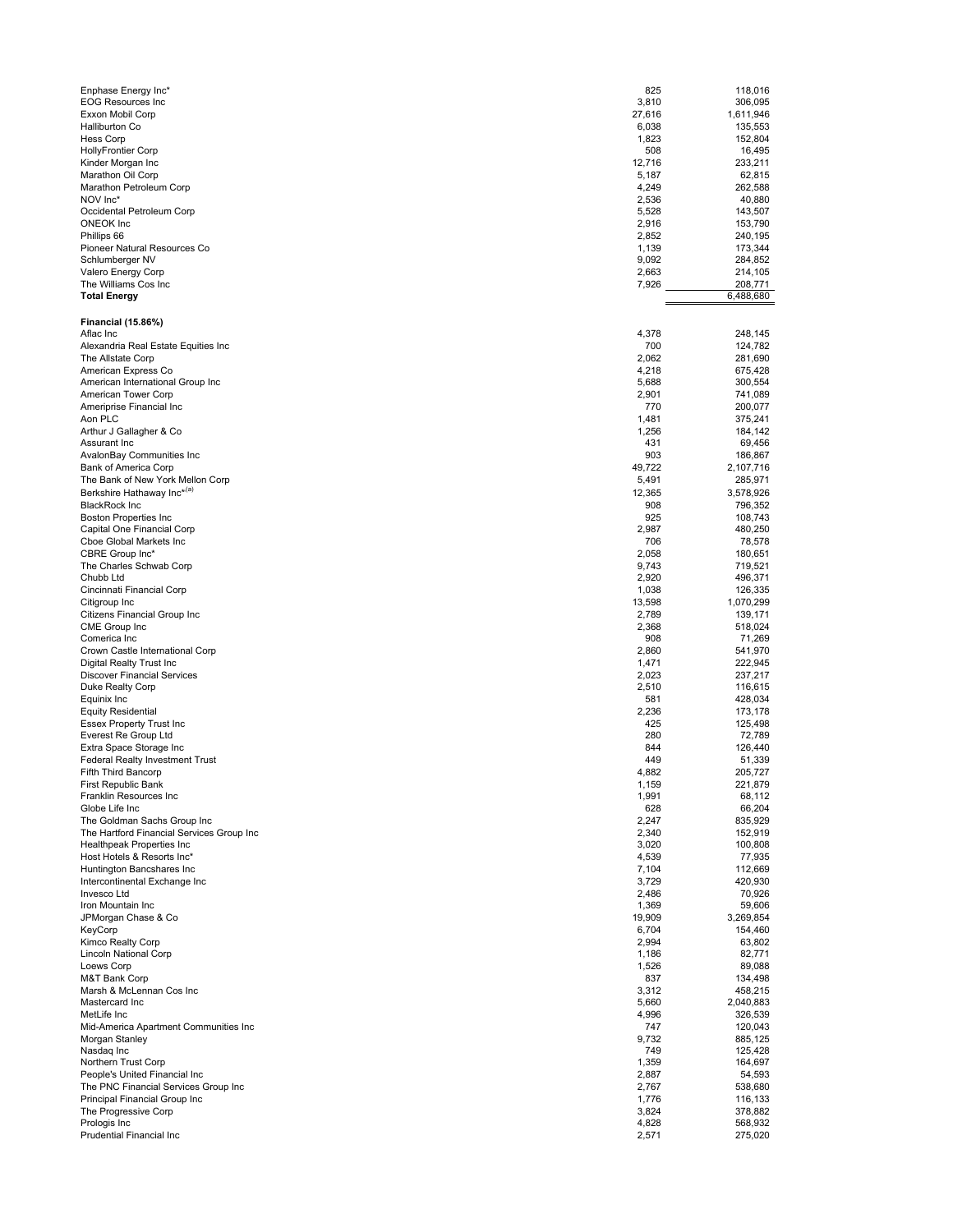| <b>Public Storage</b>                      | 993    | 280,503    |
|--------------------------------------------|--------|------------|
| Raymond James Financial Inc                | 849    | 112,569    |
| Realty Income Corp                         | 2,292  | 156,773    |
| <b>Regency Centers Corp</b>                | 1,109  | 71,641     |
| Regions Financial Corp                     | 6,273  | 146,851    |
|                                            |        |            |
| <b>SBA Communications Corp</b>             | 725    | 216,137    |
| Simon Property Group Inc                   | 2,175  | 279,466    |
| <b>State Street Corp</b>                   | 2,304  | 200,402    |
| SVB Financial Group*                       | 354    | 206,343    |
| Synchrony Financial                        | 3,546  | 168,116    |
|                                            |        |            |
| T Rowe Price Group Inc                     | 1,478  | 282,815    |
| The Travelers Cos Inc                      | 1,654  | 264,144    |
| <b>Truist Financial Corp</b>               | 8,899  | 549,780    |
| UDR Inc                                    | 2,033  | 96.832     |
| Unum Group                                 | 1,473  | 45,619     |
|                                            |        |            |
| US Bancorp                                 | 9,052  | 550,181    |
| Ventas Inc                                 | 2,564  | 142,174    |
| Visa Inc                                   | 10,992 | 2,498,482  |
| Vornado Realty Trust                       | 1,028  | 48,604     |
| W R Berkley Corp                           | 1,033  | 80,564     |
| Wells Fargo & Co                           | 25,690 | 1,200,237  |
|                                            |        |            |
| Welltower Inc                              | 2,792  | 208,758    |
| The Western Union Co                       | 2,800  | 68,516     |
| Weyerhaeuser Co                            | 4,832  | 183,423    |
| Willis Towers Watson PLC                   | 841    | 219,804    |
| Zions Bancorp NA                           | 1,054  | 61,006     |
| <b>Total Financial</b>                     |        | 36,822,700 |
|                                            |        |            |
|                                            |        |            |
| Industrial (8.55%)                         |        |            |
| 3M Co                                      | 3,736  | 758,557    |
| A O Smith Corp                             | 942    | 66.948     |
|                                            | 2,035  | 281,095    |
| Agilent Technologies Inc                   |        |            |
| Allegion plc                               | 601    | 84,428     |
| Amcor PLC                                  | 10,244 | 120,879    |
| AMETEK Inc                                 | 1,502  | 202,920    |
| <b>Amphenol Corp</b>                       | 3,940  | 265,004    |
|                                            |        |            |
| <b>Ball Corp</b>                           | 2,136  | 175,494    |
| The Boeing Co*                             | 3,466  | 856,171    |
| Carrier Global Corp                        | 5,321  | 244,394    |
| Caterpillar Inc                            | 3,525  | 849,807    |
| CH Robinson Worldwide Inc                  | 956    | 92,751     |
|                                            |        |            |
| <b>CSX Corp</b>                            | 4,995  | 500,099    |
| Deere & Co                                 | 2,012  | 726,533    |
| Dover Corp                                 | 941    | 141,621    |
| Eaton Corp PLC                             | 2,603  | 378,086    |
| Emerson Electric Co                        | 3,946  | 377,593    |
|                                            |        |            |
| Expeditors International of Washington Inc | 1,105  | 138,887    |
| FedEx Corp                                 | 1,577  | 496,455    |
| <b>Fortive Corp</b>                        | 2,032  | 147,361    |
| Fortune Brands Home & Security Inc         | 957    | 98,724     |
| Garmin Ltd                                 | 806    | 114.645    |
| Generac Holdings Inc*                      | 285    | 93,685     |
| <b>General Dynamics Corp</b>               |        | 288,283    |
|                                            | 1,518  |            |
| General Electric Co                        | 57,804 | 812,724    |
| Honeywell International Inc                | 4,583  | 1,058,261  |
| Howmet Aerospace Inc*                      | 2,478  | 87.919     |
| Huntington Ingalls Industries Inc          | 281    | 60,755     |
| <b>IDEX Corp</b>                           | 523    | 116,451    |
|                                            |        |            |
| Illinois Tool Works Inc                    | 1,881  | 435,941    |
| Ingersoll Rand Inc*                        | 1,505  | 74,708     |
| Jacobs Engineering Group Inc               | 846    | 120,200    |
| JB Hunt Transport Services Inc             | 586    | 100,522    |
| Johnson Controls International plc         | 4,728  | 314,601    |
| Kansas City Southern                       | 611    | 181,882    |
|                                            |        |            |
| Keysight Technologies Inc*                 | 1,210  | 172,280    |
| L3Harris Technologies Inc                  | 1,372  | 299,178    |
| Lockheed Martin Corp                       | 1,624  | 620,693    |
| Martin Marietta Materials Inc              | 406    | 147,642    |
| Masco Corp                                 | 1,816  | 109,523    |
| Mettler-Toledo International Inc*          | 153    | 199,045    |
|                                            |        |            |
| Norfolk Southern Corp                      | 1,658  | 465,732    |
| Northrop Grumman Corp                      | 1,023  | 374,285    |
| Old Dominion Freight Line Inc              | 628    | 166,703    |
| Otis Worldwide Corp                        | 2,659  | 208,279    |
| Packaging Corp of America                  | 651    | 96,771     |
|                                            | 848    |            |
| Parker-Hannifin Corp                       |        | 261,311    |
| Pentair PLC                                | 1,156  | 79,729     |
| Raytheon Technologies Corp                 | 9,919  | 879,914    |
| Republic Services Inc                      | 1,448  | 158,093    |
| Rockwell Automation Inc                    | 758    | 199,900    |
| Sealed Air Corp                            | 1,091  | 62,034     |
|                                            |        |            |
| Snap-on Inc                                | 354    | 90,135     |
| Stanley Black & Decker Inc                 | 1,071  | 232,193    |
| <b>TE Connectivity Ltd</b>                 | 2,160  | 293,069    |
| Teledyne Technologies Inc*                 | 318    | 133,391    |
| <b>Textron Inc</b>                         | 1,625  | 111,264    |
| Trane Technologies PLC                     | 1,580  | 294,512    |
|                                            |        |            |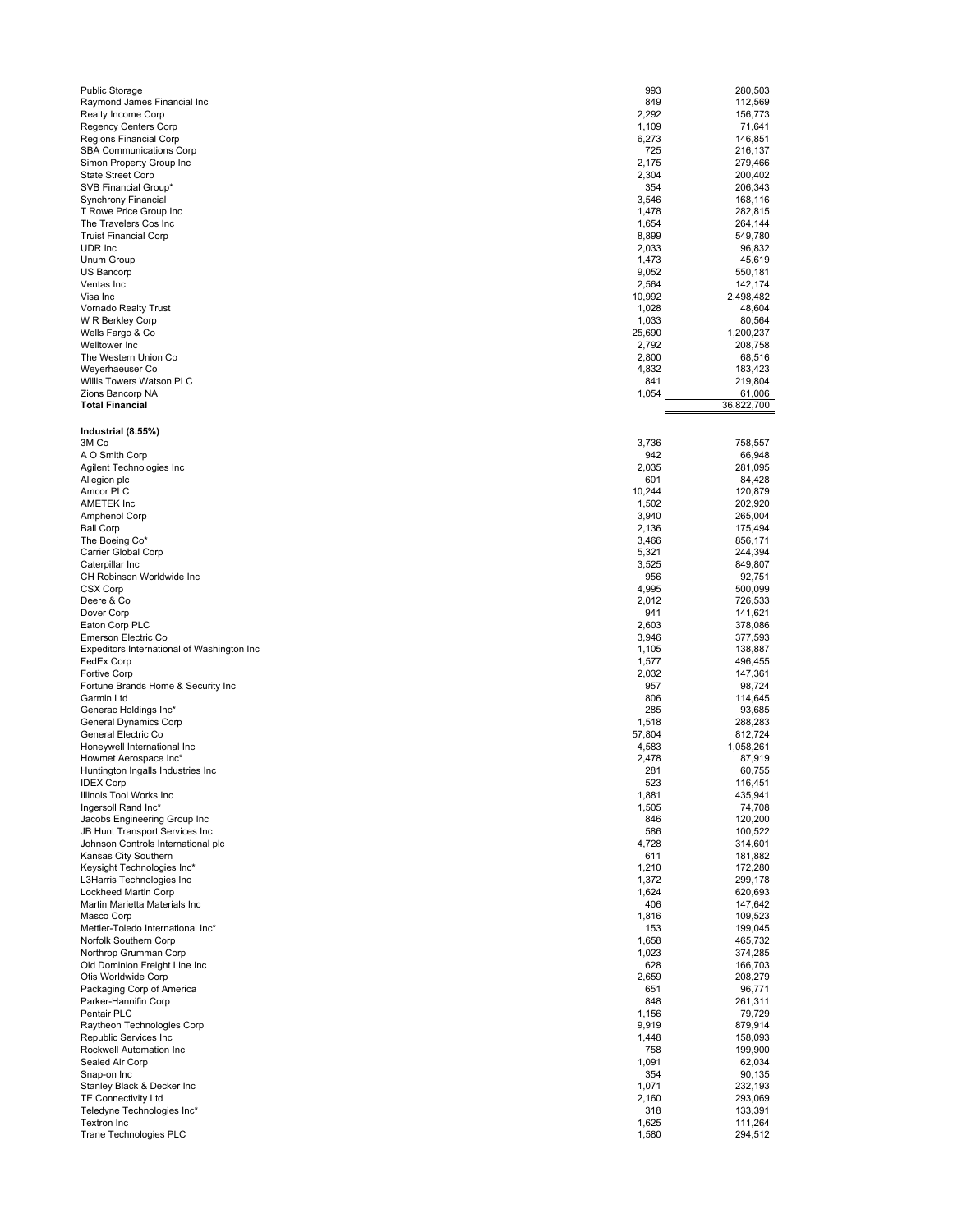| TransDigm Group Inc*<br>342<br>Trimble Inc*<br>1,634                           | 221,903<br>127,109    |
|--------------------------------------------------------------------------------|-----------------------|
| Union Pacific Corp<br>4,338                                                    | 974,879               |
| United Parcel Service Inc<br>4,669                                             | 1,001,967             |
| 865<br>Vulcan Materials Co                                                     | 158,572               |
| 2,539<br>Waste Management Inc                                                  | 357,187               |
| Waters Corp*<br>405<br>Westinghouse Air Brake Technologies Corp<br>1,272       | 130,511<br>105,271    |
| Westrock Co<br>1,715                                                           | 100,019               |
| Xylem Inc<br>1,238                                                             | 146,233               |
| Total Industrial                                                               | 19,843,711            |
| Technology (21.90%)                                                            |                       |
| Accenture PLC<br>4,075                                                         | 1,149,802             |
| Activision Blizzard Inc<br>5,047                                               | 490,821               |
| Adobe Inc*<br>3,091                                                            | 1,559,657             |
| Advanced Micro Devices Inc*<br>7,666<br>Akamai Technologies Inc*<br>1,063      | 613,893<br>121,405    |
| Analog Devices Inc<br>2,413                                                    | 397,180               |
| ANSYS Inc*<br>560                                                              | 189,246               |
| Apple Inc <sup>(a)</sup><br>102,305                                            | 12,748,226            |
| Applied Materials Inc<br>5,839<br>Autodesk Inc*                                | 806,541<br>410,495    |
| 1,436<br>Broadcom Inc<br>2,625                                                 | 1,239,866             |
| <b>Broadridge Financial Solutions Inc</b><br>788                               | 125,670               |
| Cadence Design Systems Inc*<br>1,821                                           | 231,249               |
| Cerner Corp<br>2,002<br>Citrix Systems Inc<br>791                              | 156,657<br>90,933     |
| Cognizant Technology Solutions Corp<br>3,492                                   | 249,888               |
| DXC Technology Co*<br>1,730                                                    | 65,602                |
| Electronic Arts Inc<br>1,894                                                   | 270,709               |
| <b>Fidelity National Information Services Inc</b><br>4,091                     | 609,477               |
| Fiserv Inc*<br>3,670<br>Fortinet Inc*<br>880                                   | 422,784<br>192,315    |
| Hewlett Packard Enterprise Co<br>8,406                                         | 134,160               |
| HP Inc<br>9,070                                                                | 265,116               |
| 26,548<br>Intel Corp                                                           | 1,516,422             |
| International Business Machines Corp<br>5,798<br>1,703<br>Intuit Inc           | 833,405<br>747,770    |
| IPG Photonics Corp*<br>233                                                     | 48,758                |
| Jack Henry & Associates Inc<br>529                                             | 81,545                |
| 986<br>KLA Corp                                                                | 312,454               |
| 940<br>Lam Research Corp<br>Leidos Holdings Inc<br>915                         | 610,859<br>94,016     |
| Maxim Integrated Products Inc<br>1,745                                         | 178,007               |
| Microchip Technology Inc<br>1,643                                              | 257,869               |
| Micron Technology Inc*<br>7,124                                                | 599,413               |
| Microsoft Corp <sup>(a)</sup><br>49,042<br>267<br>Monolithic Power Systems Inc | 12,244,807<br>91,613  |
| <b>MSCI</b> Inc<br>552                                                         | 258,408               |
| NetApp Inc<br>1,569                                                            | 121,394               |
| <b>NVIDIA Corp</b><br>3,967                                                    | 2,577,677             |
| <b>NXP Semiconductors NV</b><br>1,526<br>Oracle Corp<br>12,389                 | 322,627<br>975,510    |
| Paychex Inc<br>2,089                                                           | 211,281               |
| Paycom Software Inc*<br>337                                                    | 111,075               |
| PTC Inc*<br>681                                                                | 91,349                |
| Qorvo Inc*<br>744<br><b>QUALCOMM Inc</b><br>7,387                              | 135,944<br>993,847    |
| Roper Technologies Inc<br>684                                                  | 307,807               |
| salesforce.com Inc*<br>5,932                                                   | 1,412,409             |
| Seagate Technology Holdings PLC<br>1,368                                       | 130,986               |
| ServiceNow Inc*<br>1,243<br><b>Skyworks Solutions Inc</b><br>1,059             | 589,033<br>180,030    |
| Synopsys Inc*<br>996                                                           | 253,323               |
| Take-Two Interactive Software Inc*<br>778                                      | 144,366               |
| Teradyne Inc<br>1,109                                                          | 146,776               |
| Texas Instruments Inc<br>5,889<br>Tyler Technologies Inc*<br>246               | 1,117,850<br>99,177   |
| Western Digital Corp*<br>1,916                                                 | 144,141               |
| 1,657<br>Xilinx Inc                                                            | 210,439               |
| Zebra Technologies Corp*<br>348<br><b>Total Technology</b>                     | 172,973<br>50,867,052 |
|                                                                                |                       |
| Utilities (2.54%)                                                              |                       |
| The AES Corp<br>4,344                                                          | 110,381               |
| Alliant Energy Corp<br>1,758                                                   | 100,470               |
| Ameren Corp<br>1,682<br>American Electric Power Co Inc<br>3,242                | 141,624<br>278,812    |
| American Water Works Co Inc<br>1,183                                           | 183,389               |
| Atmos Energy Corp<br>820                                                       | 81,319                |
| CenterPoint Energy Inc<br>2,979                                                | 75,369                |
| <b>CMS Energy Corp</b><br>1,870<br>Consolidated Edison Inc<br>2,227            | 117,324<br>172,013    |
| Dominion Energy Inc<br>5,328                                                   | 405,674               |
| DTE Energy Co<br>1,258                                                         | 173,591               |
| Duke Energy Corp<br>4,806                                                      | 481,657               |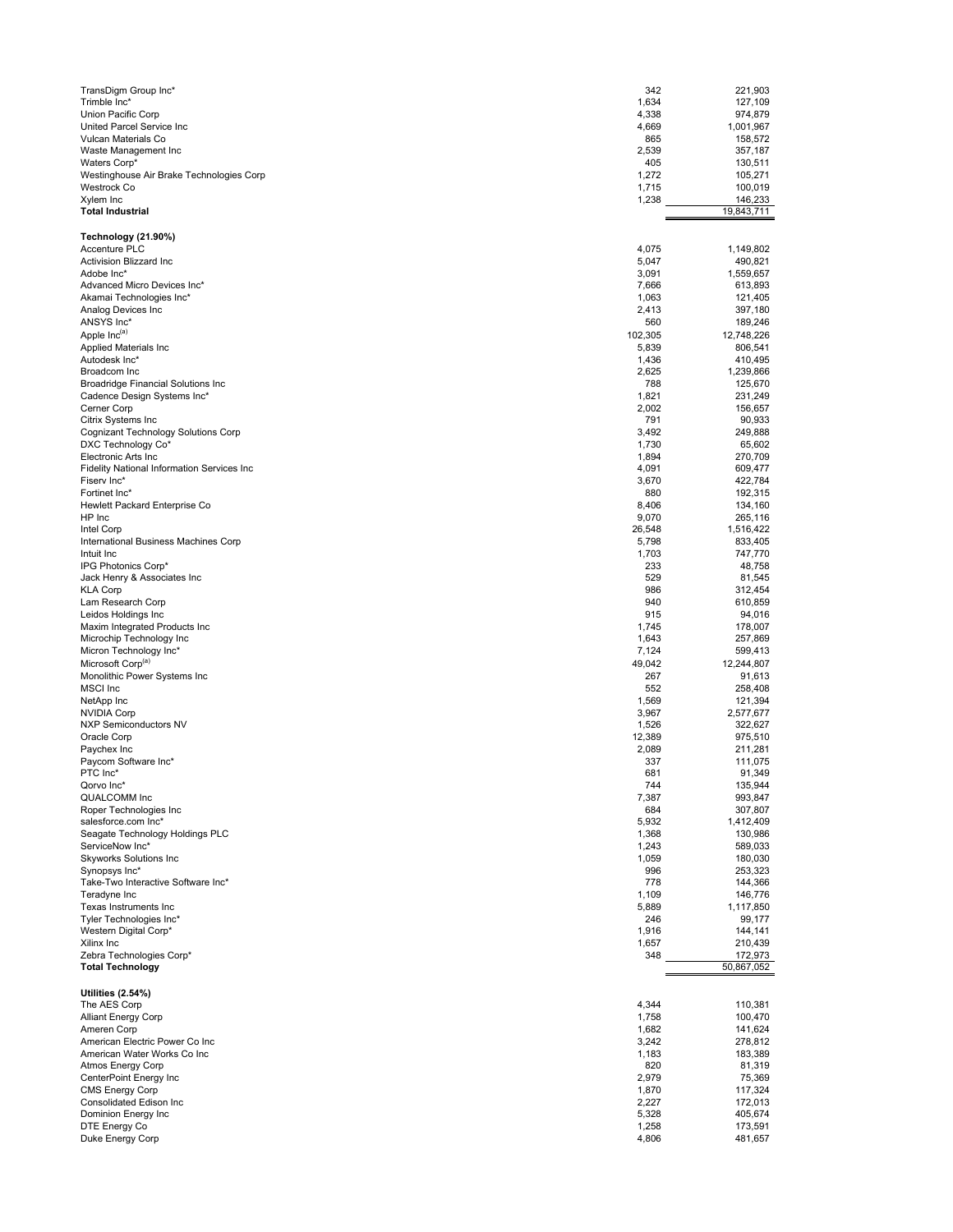| Edison International                                                                                                    | 2,433                  |                       | 135,932                |                       |
|-------------------------------------------------------------------------------------------------------------------------|------------------------|-----------------------|------------------------|-----------------------|
| <b>Entergy Corp</b>                                                                                                     | 1,304                  |                       | 137,259                |                       |
| Evergy Inc                                                                                                              | 1,567                  |                       | 97,138                 |                       |
| <b>Eversource Energy</b>                                                                                                | 2,274                  |                       | 184,626                |                       |
| <b>Exelon Corp</b>                                                                                                      | 6,435                  |                       | 290,347                |                       |
| FirstEnergy Corp                                                                                                        | 3,716                  |                       | 140,874                |                       |
| NextEra Energy Inc                                                                                                      | 12,574                 |                       | 920,668                |                       |
| NiSource Inc                                                                                                            | 2,050                  |                       | 52,275                 |                       |
| <b>NRG Energy Inc</b>                                                                                                   | 1,663                  |                       | 53,465                 |                       |
| Pinnacle West Capital Corp                                                                                              | 806                    |                       | 68,171                 |                       |
| PPL Corp                                                                                                                | 5,021                  |                       | 146,161                |                       |
| Public Service Enterprise Group Inc                                                                                     | 3,303                  |                       | 205,182                |                       |
| Sempra Energy                                                                                                           | 1,939                  |                       | 262,715                |                       |
| The Southern Co                                                                                                         | 6,898                  |                       | 440,920                |                       |
| <b>WEC Energy Group Inc</b>                                                                                             | 2,060                  |                       | 193,455                |                       |
| Xcel Energy Inc                                                                                                         | 3,432                  |                       | 243,260                |                       |
| <b>Total Utilities</b>                                                                                                  |                        |                       | 5,894,071              |                       |
| Total Common Stock (Cost \$68,210,419)                                                                                  |                        |                       | 231,286,919            |                       |
|                                                                                                                         |                        |                       |                        |                       |
| Collateral Received for Securities on Loan (0.02%)                                                                      |                        |                       |                        |                       |
| Mount Vernon Liquid Assets Portfolio (Cost \$36,708)                                                                    | 36,708                 |                       | 36,708                 |                       |
| Total Investments (Cost \$68,247,127) <sup>b)</sup> (99.62%)                                                            |                        | \$                    |                        |                       |
| Other Net Assets (0.38%)                                                                                                |                        |                       | 231,323,627<br>897,171 |                       |
|                                                                                                                         |                        | s,                    | 232,220,798            |                       |
| Net Assets (100.00%)                                                                                                    |                        |                       |                        |                       |
| * Non-income producing security.                                                                                        |                        |                       |                        |                       |
| $^\text{\tiny\rm F}$ Loaned security; a portion of the security is on loan at May 31, 2021                              |                        |                       |                        |                       |
| (a) A portion of these shares have been pledged in connection with obligations for futures contracts.                   |                        |                       |                        |                       |
| (b) Aggregate cost for federal income tax purpose is \$68,249,028.                                                      |                        |                       |                        |                       |
| At May 31, 2021, unrealized appreciation/(depreciation) of securities for federal<br>income tax purposes is as follows: |                        |                       |                        |                       |
| Unrealized appreciation                                                                                                 |                        | \$                    | 164,664,688            |                       |
| Unrealized depreciation                                                                                                 |                        |                       | (1,590,089)            |                       |
| Net unrealized appreciation                                                                                             |                        | $\boldsymbol{\theta}$ | 163,074,599            |                       |
|                                                                                                                         |                        |                       |                        |                       |
| Because tax adjustments are calculated annually, the above tax figures reflect the                                      |                        |                       |                        |                       |
| tax adjustments outstanding at the Fund's previous fiscal year end. For the previous                                    |                        |                       |                        |                       |
| fiscal year's federal income tax information, please refer to the Notes to Financial                                    |                        |                       |                        |                       |
| Statements section in the Fund's most recent semi-annual and annual reports.                                            |                        |                       |                        |                       |
|                                                                                                                         |                        |                       |                        |                       |
| Futures contracts at May 31, 2021:                                                                                      |                        |                       |                        |                       |
| Contracts - \$50 times premium / delivery month / commitment / exchange                                                 |                        |                       |                        |                       |
|                                                                                                                         |                        |                       |                        |                       |
| S&P 500 E-MINI                                                                                                          | <b>Notional Amount</b> |                       |                        | Value Unrealized Gain |
| 4 / JUN 2021 / Long / CME                                                                                               | \$<br>838,913 \$       |                       | 840,480                | 1,567<br>- \$         |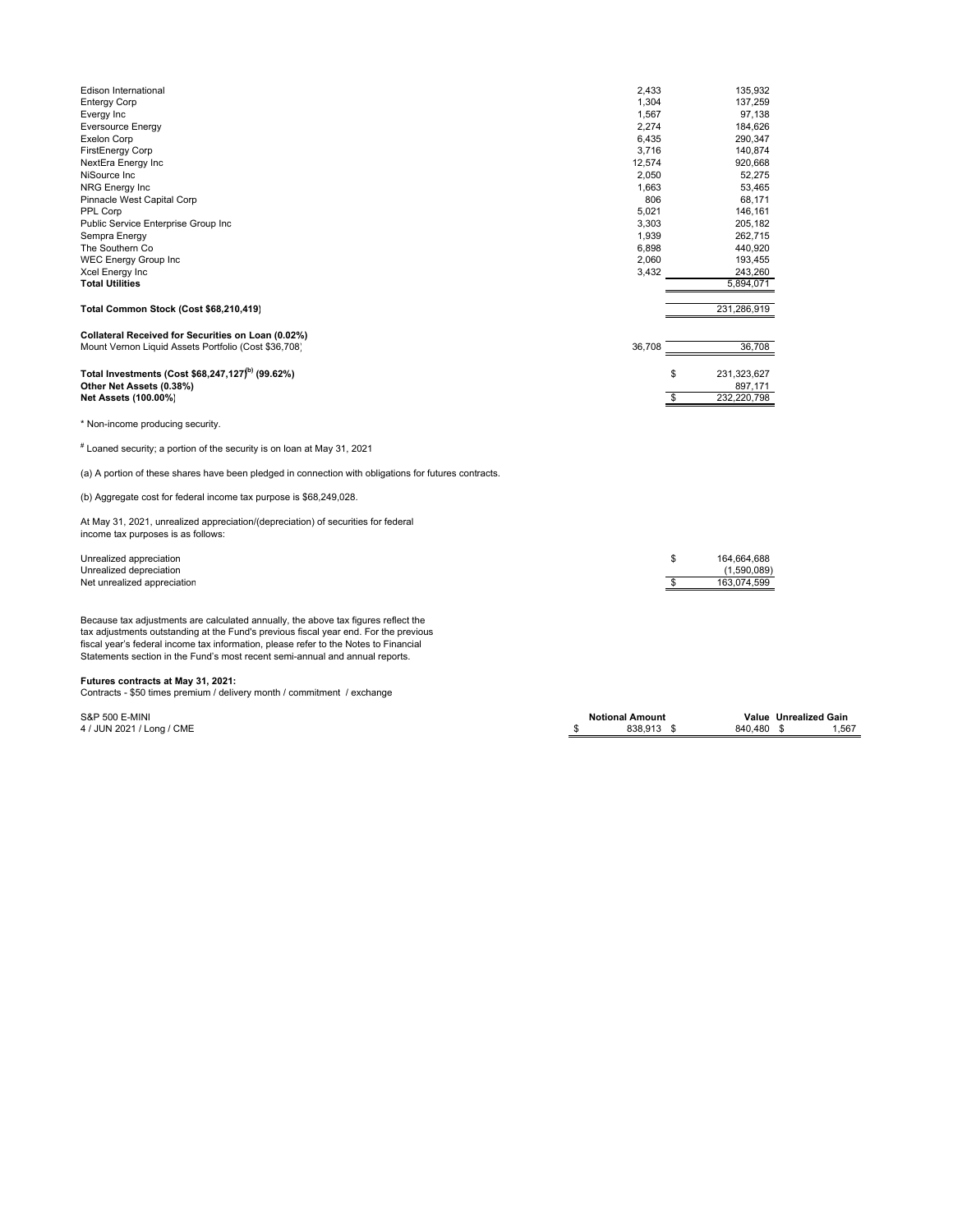## **S&P MIDCAP INDEX FUND**

| <b>Security Description</b>                             | <b>Shares</b>  | Value              |
|---------------------------------------------------------|----------------|--------------------|
| Common Stock (99.63%)                                   |                |                    |
|                                                         |                |                    |
| Basic Materials (4.51%)                                 |                |                    |
| Ashland Global Holdings Inc                             | $3,073$ \$     | 291,443            |
| Cabot Corp                                              | 3,138          | 199,514            |
| The Chemours Co                                         | 9,173          | 329,586            |
| Cleveland-Cliffs Inc <sup>*,#</sup>                     | 25,505         | 513,161            |
| <b>Commercial Metals Co</b>                             | 6,656          | 209,464            |
| Compass Minerals International Inc                      | 2,041          | 142,666            |
| Ingevity Corp*                                          | 2,247          | 184,951            |
| Minerals Technologies Inc                               | 1,876          | 163,212            |
| NewMarket Corp                                          | 405            | 139,008            |
| Olin Corp                                               | 8,024          | 392,293            |
| Reliance Steel & Aluminum Co                            | 3,526          | 592,615            |
| Royal Gold Inc                                          | 3,663          | 453,370            |
| RPM International Inc                                   | 7,340          | 686,510            |
| Sensient Technologies Corp                              | 2,347          | 203,602            |
| Steel Dynamics Inc                                      | 11,287         | 704,647            |
| United States Steel Corp                                | 14,573         | 377,878            |
| Valvoline Inc                                           | 10,450         | 344,850            |
| <b>Total Basic Materials</b>                            |                | 5,928,770          |
|                                                         |                |                    |
| Communications (2.84%)                                  |                |                    |
| Cable One Inc                                           | 292            | 530,144            |
| Ciena Corp*                                             | 8,581          | 453,677            |
| FactSet Research Systems Inc                            | 2,145          | 717,202            |
| Iridium Communications Inc*                             | 6,514          | 248,900            |
| Just Eat Takeaway.com NV*                               | 5,140          | 308,965            |
| The New York Times Co                                   | 8,025          | 343,631            |
| <b>TEGNA Inc</b>                                        | 12,638         | 245,051            |
| Telephone and Data Systems Inc                          | 5,893          | 151,568            |
| TripAdvisor Inc*                                        | 5,427          | 235,803            |
| Viasat Inc*                                             | 3,475          | 184,801            |
| World Wrestling Entertainment Inc                       | 2,835          | 158,306            |
| Yelp Inc*                                               | 3,849          | 154,383            |
| <b>Total Communications</b>                             |                | 3,732,431          |
|                                                         |                |                    |
| Consumer, Cyclical (16.12%)<br>Adient PLC*              | 5,245          | 262,565            |
|                                                         |                |                    |
| American Eagle Outfitters Inc<br>AutoNation Inc*        | 8,412          | 298,037            |
|                                                         | 3,054          | 311,905<br>269,516 |
| <b>Avient Corp</b><br>BJ's Wholesale Club Holdings Inc* | 5,185<br>7,361 | 329,699            |
| Boyd Gaming Corp*                                       | 4,450          | 286,536            |
| <b>Brunswick Corp</b>                                   | 4,312          | 440,816            |
| Capri Holdings Ltd*                                     | 8,349          | 473,472            |
| Carter's Inc                                            | 2,419          | 247,319            |
| Casey's General Stores Inc                              | 2,047          | 452,059            |
| Choice Hotels International Inc*                        | 1,626          | 196,600            |
| Churchill Downs Inc                                     | 1,968          | 392,675            |
| Cinemark Holdings Inc*<br>Columbia Sportswear Co        | 6,423          | 145,545            |
| Cracker Barrel Old Country Store Inc                    | 1,749<br>1,323 | 179,675<br>208,664 |
| Dana Inc                                                | 8,386          | 227,512            |
| Deckers Outdoor Corp*                                   | 1,565          | 524,964            |
| Dick's Sporting Goods Inc                               | 3,644          | 355,399            |
| FirstCash Inc                                           | 2,314          | 184,472            |
| Five Below Inc*                                         | 3,119          | 574,270            |
| Foot Locker Inc                                         | 5,887          | 372,588            |
| Fox Factory Holding Corp*                               | 2,181          | 339,102            |
| Gentex Corp                                             | 13,581         | 482,126            |
| The Goodyear Tire & Rubber Co*                          | 13,550         | 268,697            |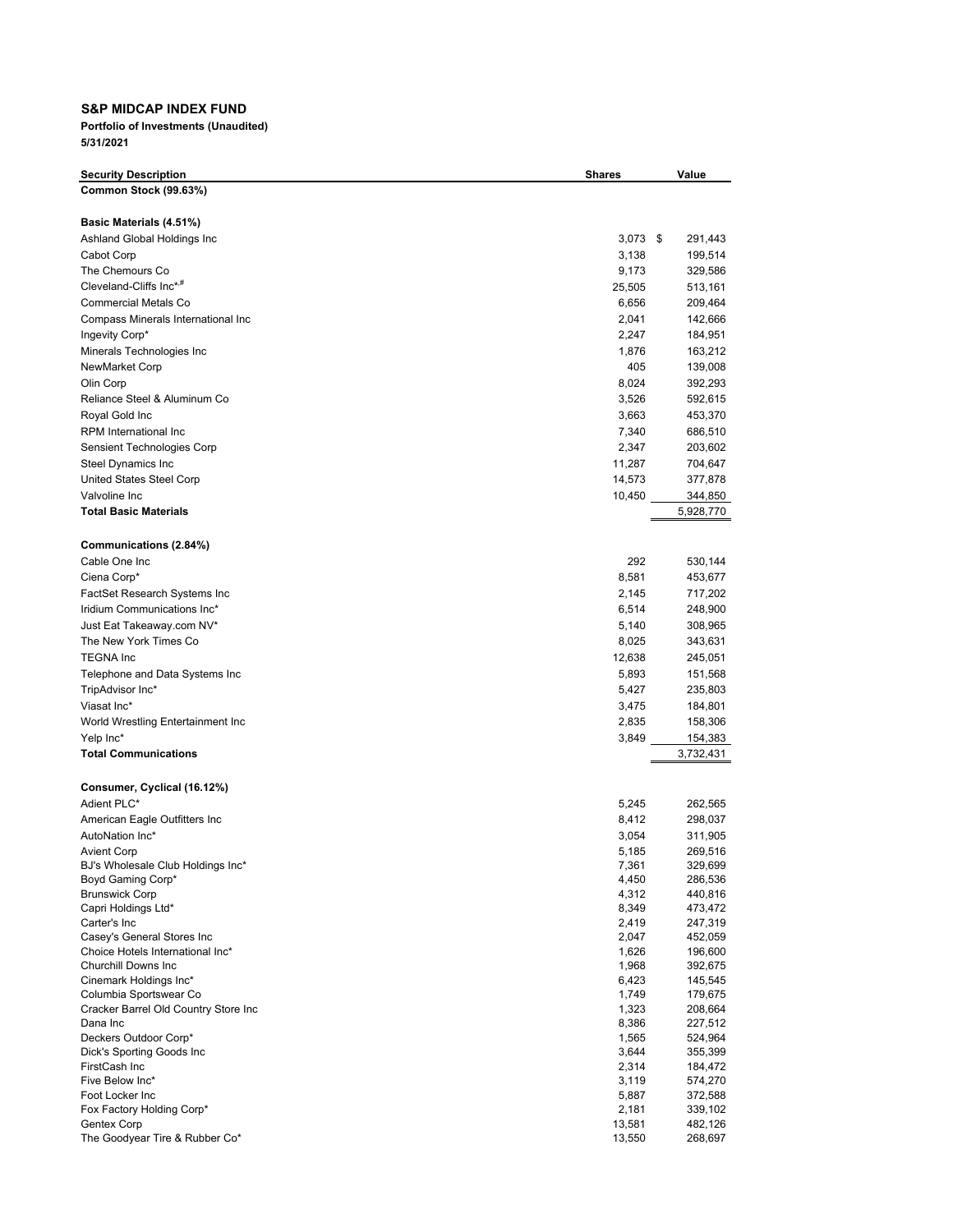| Harley-Davidson Inc                                                   | 8,141          | 394,594            |
|-----------------------------------------------------------------------|----------------|--------------------|
| Healthcare Services Group Inc                                         | 4,466          | 133,935            |
| Herman Miller Inc                                                     | 3,558          | 170,072            |
| IAA Inc*                                                              | 7,664          | 436,618            |
| Jack in the Box Inc                                                   | 1,378          | 156,541            |
| JetBlue Airways Corp*                                                 | 17,800         | 357,780            |
| <b>KAR Auction Services Inc*</b>                                      | 7,759          | 139,196            |
| <b>KB Home</b>                                                        | 5,162          | 241,633            |
| Kohl's Corp                                                           | 8,755          | 485,815            |
| Lear Corp                                                             | 3,046          | 588,975            |
| Lithia Motors Inc                                                     | 1,500          | 527,985            |
| Marriott Vacations Worldwide Corp*                                    | 2,090          | 360,086            |
| Mattel Inc*                                                           | 19,592         | 415,546            |
| MSC Industrial Direct Co Inc                                          | 2,536          | 239,398            |
| Murphy USA Inc                                                        | 1,404          | 189,273            |
| Nordstrom Inc*                                                        | 6,132          | 205,667            |
| Nu Skin Enterprises Inc                                               | 2,969<br>3,186 | 178,615            |
| Ollie's Bargain Outlet Holdings Inc*<br>Papa John's International Inc | 1,854          | 275,398<br>174,183 |
| Polaris Inc                                                           | 3,214          | 421,741            |
| RH*                                                                   | 865            | 554,508            |
| Scientific Games Corp*                                                | 3,258          | 236,335            |
| The Scotts Miracle-Gro Co                                             | 2,308          | 501,690            |
| Six Flags Entertainment Corp*                                         | 4,202          | 190,897            |
| Skechers USA Inc*                                                     | 7,802          | 370,595            |
| Taylor Morrison Home Corp*                                            | 7,244          | 214,567            |
| Tempur Sealy International Inc                                        | 9,908          | 381,458            |
| Texas Roadhouse Inc                                                   | 3,628          | 365,376            |
| Thor Industries Inc                                                   | 3,068          | 377,364            |
| <b>Toll Brothers Inc</b>                                              | 6,211          | 405,206            |
| Travel + Leisure Co                                                   | 4,871          | 317,346            |
| Tri Pointe Homes Inc*                                                 | 6,608          | 159,385            |
| Univar Solutions Inc*                                                 | 9,540          | 258,439            |
| Urban Outfitters Inc*                                                 | 3,844          | 150,531            |
| Visteon Corp*                                                         | 1,554          | 190,303            |
| Watsco Inc                                                            | 1,853          | 539,964            |
| The Wendy's Co                                                        | 10,001         | 232,223            |
| Williams-Sonoma Inc                                                   | 4,246          | 719,867            |
| Wingstop Inc                                                          | 1,645          | 234,709            |
| World Fuel Services Corp                                              | 3,940          | 121,076            |
| Wyndham Hotels & Resorts Inc                                          | 5,203          | 390,537            |
| YETI Holdings Inc*                                                    | 4,150          | 363,540            |
| <b>Total Consumer, Cyclical</b>                                       |                | 21,193,180         |
|                                                                       |                |                    |
| Consumer, Non-Cyclical (17.16%)                                       |                |                    |
| Acadia Healthcare Co Inc*                                             |                |                    |
|                                                                       | 4,932          | 317,424            |
| Adtalem Global Education Inc*                                         | 2,780          | 101,136            |
| Amedisys Inc*                                                         | 1,813          | 468,425            |
| Arrowhead Pharmaceuticals Inc*                                        | 5,777          | 419,410            |
| ASGN Inc*                                                             | 2,965          | 305,662            |
| Avis Budget Group Inc*                                                | 2,879          | 252,834            |
| Bio-Techne Corp <sup>(a)</sup>                                        | 2,153          | 890,976            |
| The Boston Beer Co Inc*                                               | 514            | 543,894            |
| The Brink's Co                                                        | 2,739          | 206,548            |
| Cantel Medical Corp*                                                  | 2,257          | 183,562            |
| <b>Chemed Corp</b>                                                    | 889            | 436,801            |
| CoreLogic Inc                                                         | 4,055          | 322,373            |
| Coty Inc*                                                             | 12,121         | 107,998            |
| Darling Ingredients Inc*                                              | 9,147          | 626,204            |
| Emergent BioSolutions Inc*                                            | 2,551          | 154,718            |
| Encompass Health Corp                                                 | 5,510          | 472,703            |
| Envista Holdings Corp*                                                | 8,875          | 387,305            |
| Exelixis Inc*                                                         | 17,704         | 399,225            |
| Flowers Foods Inc                                                     | 11,215         | 270,169            |
| FTI Consulting Inc*                                                   | 1,898          | 261,070            |
| Globus Medical Inc*                                                   | 4,207          | 303,156            |
| Graham Holdings Co<br>Grand Canyon Education Inc*                     | 224<br>2,596   | 236,080            |
| Grocery Outlet Holding Corp*                                          | 4,882          | 148,409<br>166,330 |
| H&R Block Inc                                                         | 9,215          | 228,716            |
| Haemonetics Corp*                                                     | 2,814          |                    |
| The Hain Celestial Group Inc*                                         | 4,840          | 158,878<br>197,278 |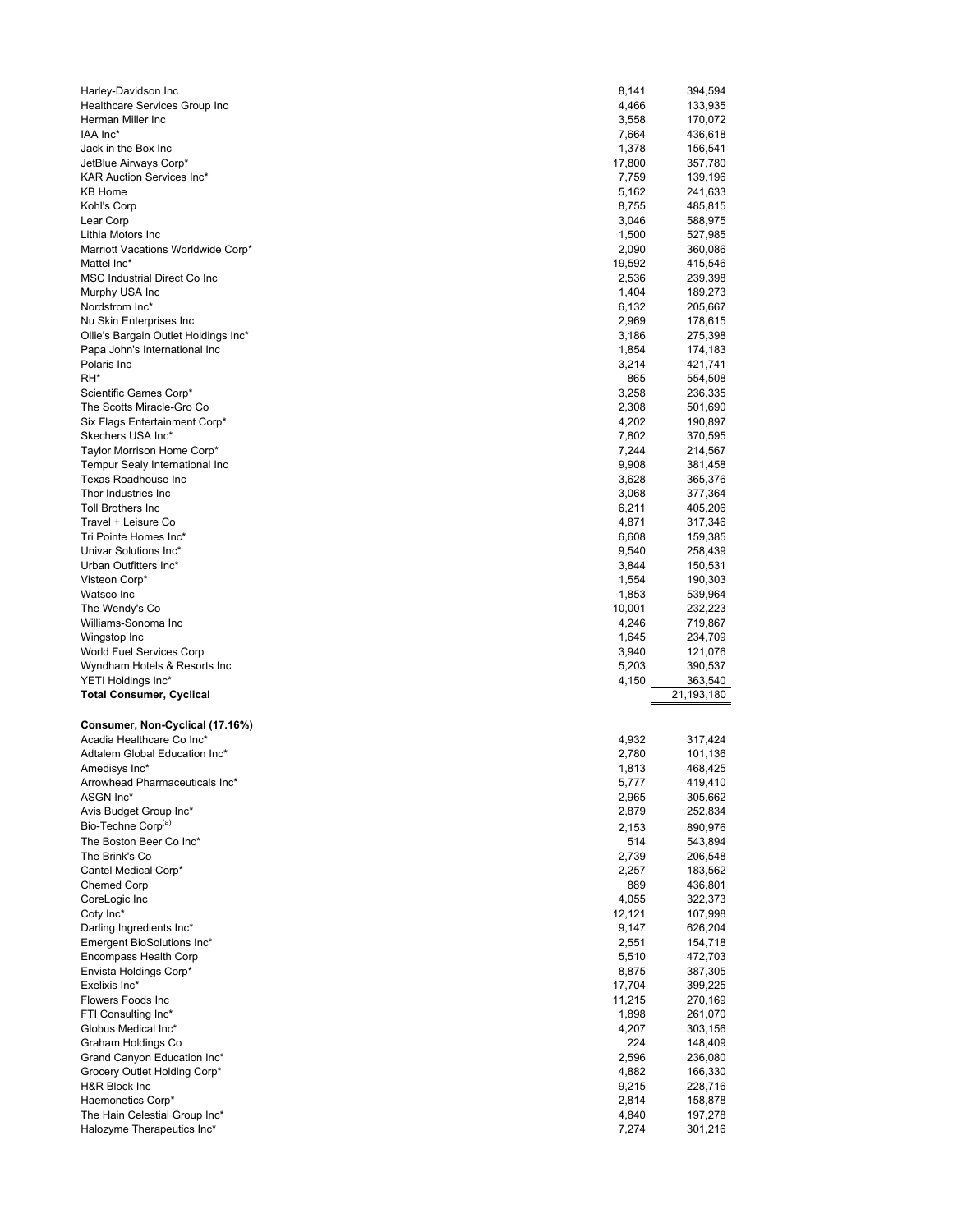| HealthEquity Inc*                                     | 4,363            | 362,653            |
|-------------------------------------------------------|------------------|--------------------|
| Helen of Troy Ltd*                                    | 1,352            | 284,569            |
| Hill-Rom Holdings Inc<br><b>ICU Medical Inc*</b>      | 3,720            | 413,962            |
| Ingredion Inc                                         | 1,078<br>3,720   | 224,289<br>353,140 |
| Insperity Inc                                         | 2,038            | 187,883            |
| Integra LifeSciences Holdings Corp*                   | 3,953            | 272,955            |
| Jazz Pharmaceuticals PLC*                             | 3,129            | 557,369            |
| John Wiley & Sons Inc                                 | 2,636            | 167,070            |
| Lancaster Colony Corp                                 | 1,153            | 215,231            |
| LHC Group Inc*                                        | 1,750            | 344,488            |
| Ligand Pharmaceuticals Inc*<br>LivaNova PLC*          | 994<br>2,820     | 116,994            |
| LiveRamp Holdings Inc*                                | 3,739            | 235,583<br>187,847 |
| ManpowerGroup Inc                                     | 3,049            | 368,899            |
| Masimo Corp*                                          | 2,858            | 616,185            |
| Medpace Holdings Inc*                                 | 1,529            | 255,435            |
| Molina Healthcare Inc*                                | 3,215            | 808,122            |
| Nektar Therapeutics*                                  | 10,250           | 185,218            |
| Neogen Corp*                                          | 2,604            | 240,375            |
| Neurocrine Biosciences Inc*<br>NuVasive Inc*          | 5,208<br>2,872   | 501,114<br>195,870 |
| Patterson Cos Inc                                     | 5,190            | 168,883            |
| Paylocity Holding Corp*                               | 2,089            | 354,775            |
| Penumbra Inc*                                         | 1,871            | 466,085            |
| Pilgrim's Pride Corp*                                 | 2,700            | 64,908             |
| Post Holdings Inc*                                    | 3,395            | 392,224            |
| PRA Health Sciences Inc*                              | 3,555            | 607,621            |
| Progyny Inc*                                          | 1,523            | 97,533             |
| Quidel Corp*<br>R1 RCM Inc*                           | 1,964<br>5,102   | 231,968<br>118,111 |
| Repligen Corp*                                        | 2,730            | 498,525            |
| Sabre Corp*                                           | 16,503           | 228,567            |
| Sanderson Farms Inc                                   | 1,188            | 193,347            |
| Service Corp International                            | 9,393            | 498,017            |
| Sprouts Farmers Market Inc*                           | 7,118            | 189,339            |
| STAAR Surgical Co*                                    | 2,560            | 373,837            |
| <b>Strategic Education Inc</b>                        | 1,374            | 97,334             |
|                                                       |                  |                    |
| Syneos Health Inc*                                    | 4,593            | 403,725            |
| Tenet Healthcare Corp*<br>Tootsie Roll Industries Inc | 5,708<br>1,129   | 381,922<br>35,323  |
| TreeHouse Foods Inc*                                  | 3,098            | 150,904            |
| United Therapeutics Corp*                             | 2,463            | 457,872            |
| WEX Inc*                                              | 2,445            | 479,000            |
| WW International Inc*                                 | 2,743            | 107,800            |
| <b>Total Consumer, Non-Cyclical</b>                   |                  | 22,561,371         |
|                                                       |                  |                    |
| Energy (2.35%)                                        |                  |                    |
| Antero Midstream Corp<br>ChampionX Corp*              | 17,306<br>10,834 | 166,138<br>287,101 |
| Cimarex Energy Co                                     | 5,700            | 386,175            |
| <b>CNX Resources Corp*</b>                            | 11,242           | 153,116            |
| EQT Corp*                                             | 14,895           | 311,008            |
| Equitrans Midstream Corp                              | 20,127           | 165,846            |
| First Solar Inc*                                      | 4,363            | 332,068            |
| Murphy Oil Corp                                       | 8,004            | 173,607            |
| SolarEdge Technologies Inc*(a)<br>Sunrun Inc*         | 2,832<br>8,648   | 730,684<br>386,739 |
| <b>Total Energy</b>                                   |                  | 3,092,482          |
|                                                       |                  |                    |
| <b>Financial (25.06%)</b>                             |                  |                    |
| Banks (7.37%)                                         |                  |                    |
| Associated Banc-Corp                                  | 8,584            | 197,346            |
| BancorpSouth Bank                                     | 5,591            | 170,973            |
| Bank of Hawaii Corp<br>Bank OZK                       | 2,220<br>6,752   | 199,223<br>288,378 |
| Cathay General Bancorp                                | 4,150            | 172,972            |
| CIT Group Inc                                         | 5,707            | 302,357            |
| Commerce Bancshares Inc                               | 6,030            | 469,616            |
| Cullen/Frost Bankers Inc                              | 3,116            | 376,132            |
| East West Bancorp Inc                                 | 7,991            | 597,567            |
| First Financial Bankshares Inc<br>First Horizon Corp  | 7,915<br>29,803  | 398,520<br>568,343 |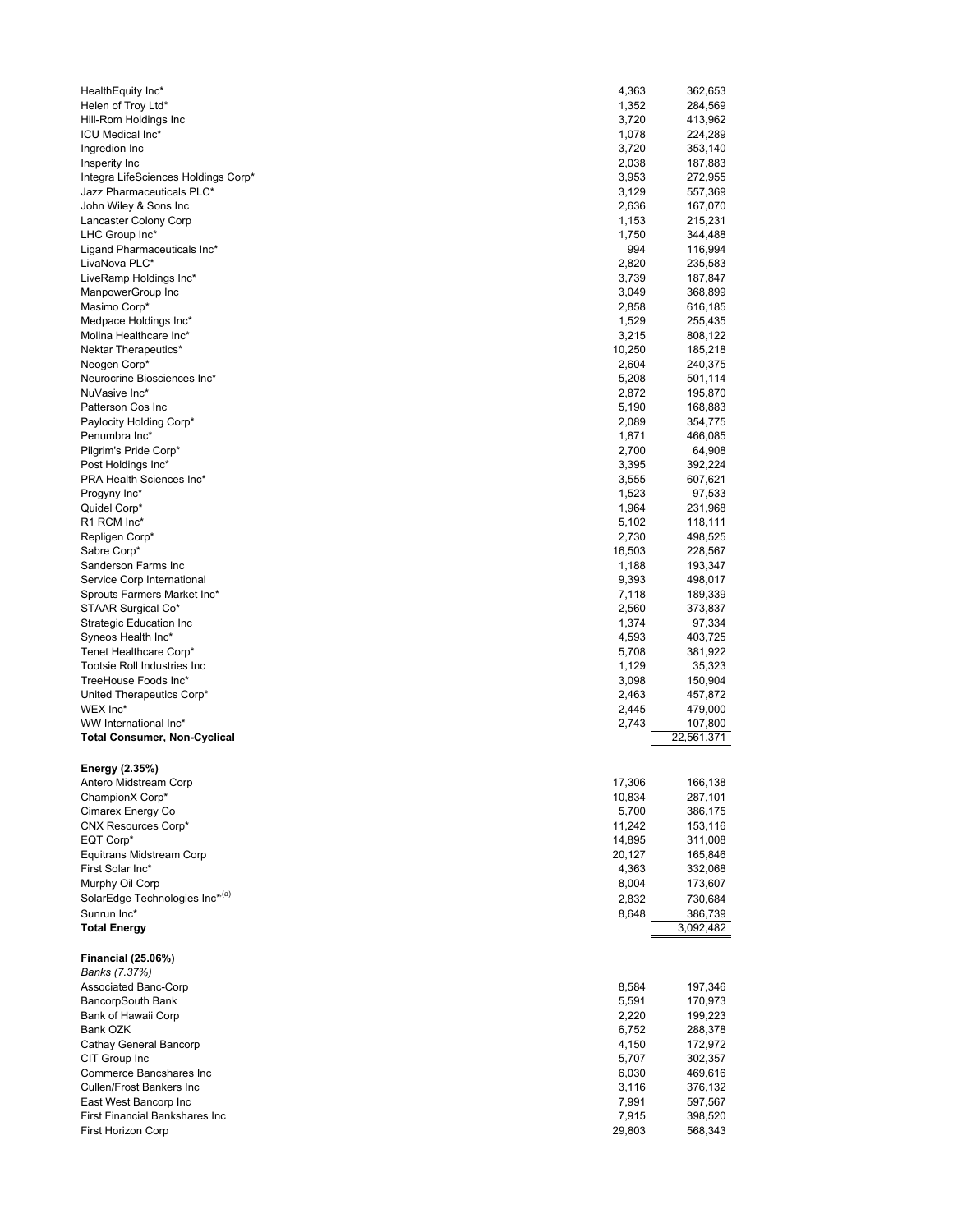| <b>FNB Corp</b>                                    | 17,881         | 239,784            |
|----------------------------------------------------|----------------|--------------------|
| <b>Fulton Financial Corp</b>                       | 9,889<br>5,299 | 171,376            |
| Glacier Bancorp Inc                                | 4,789          | 308,667            |
| Hancock Whitney Corp<br>Home BancShares Inc        | 8,489          | 237,103<br>232,259 |
| International Bancshares Corp                      | 3,086          |                    |
|                                                    | 6,472          | 143,190<br>292,340 |
| PacWest Bancorp<br>Pinnacle Financial Partners Inc | 4,336          |                    |
|                                                    |                | 394,229            |
| Prosperity Bancshares Inc                          | 5,175          | 389,419            |
| Signature Bank                                     | 3,214          | 802,697            |
| Synovus Financial Corp                             | 8,228          | 404,159            |
| <b>TCF Financial Corp</b>                          | 8,452          | 401,470            |
| Texas Capital Bancshares Inc*                      | 2,817          | 194,035            |
| <b>Trustmark Corp</b>                              | 3,872          | 129,906            |
| <b>UMB Financial Corp</b>                          | 2,395          | 231,620            |
| Umpqua Holdings Corp                               | 12,205         | 232,871            |
| United Bankshares Inc                              | 6,634          | 273,254            |
| Valley National Bancorp                            | 23,601         | 337,966            |
| Webster Financial Corp                             | 5,037          | 285,497            |
| <b>Wintrust Financial Corp</b>                     | 3,194          | 256,861            |
|                                                    |                | 9,700,130          |
| Diversified Financial Service (3.00%)              |                |                    |
| Affiliated Managers Group Inc                      | 2,363          | 387,532            |
| Alliance Data Systems Corp                         | 2,799          | 338,819            |
| Evercore Inc                                       | 2,355          | 343,500            |
| <b>Federated Hermes Inc</b>                        | 5,231          | 166,346            |
| Interactive Brokers Group Inc                      | 4,471          | 300,719            |
| Janus Henderson Group PLC                          | 8,514          | 327,874            |
| Jefferies Financial Group Inc                      | 11,467         | 368,435            |
| LendingTree Inc*                                   | 603            | 123,766            |
| Navient Corp                                       | 10,555         | 192,840            |
| PROG Holdings Inc                                  | 3,750          | 197,700            |
| <b>SEI Investments Co</b>                          | 6,604          | 418,958            |
| <b>SLM Corp</b>                                    | 18,581         | 376,265            |
| <b>Stifel Financial Corp</b>                       | 5,743          | 397,875            |
|                                                    |                | 3,940,629          |
| Insurance $(4.69%)$                                |                |                    |
| Alleghany Corp*                                    | 775            | 555,342            |
| American Financial Group Inc                       | 3,880          | 516,273            |
| Brighthouse Financial Inc*                         | 4,960          | 241,354            |
| Brown & Brown Inc                                  | 13,111         | 688,590            |
| CNO Financial Group Inc                            | 8,004          | 212,586            |
| <b>Essent Group Ltd</b>                            | 6,431          | 307,659            |
| <b>First American Financial Corp</b>               | 6,187          | 397,886            |
| The Hanover Insurance Group Inc                    | 2,130          |                    |
|                                                    |                | 297,114            |
| Kemper Corp                                        | 3,430          | 256,804            |
| Kinsale Capital Group Inc                          | 1,181          | 196,589            |
| Mercury General Corp                               | 1,634          | 103,922            |
| <b>MGIC Investment Corp</b>                        | 16,627         | 244,749            |
| Old Republic International Corp                    | 15,672         | 411,547            |
| Primerica Inc                                      | 2,232          | 362,053            |
| Reinsurance Group of America Inc                   | 3,798          | 478,662            |
| RenaissanceRe Holdings Ltd                         | 2,661          | 410,113            |
| <b>RLI Corp</b>                                    | 2,209          | 233,005            |
| Selective Insurance Group Inc                      | 3,316          | 249,595            |
|                                                    |                | 6,163,843          |
| Real Estate (9.44%)                                |                |                    |
| American Campus Communities Inc                    | 7,627          | 359,689            |
| Apartment Income REIT Corp                         | 8,250          | 384,285            |
| <b>Brixmor Property Group Inc</b>                  | 16,431         | 373,148            |
| Camden Property Trust                              | 5,397          | 676,676            |
| <b>CoreSite Realty Corp</b>                        | 2,286          | 277,178            |
| Corporate Office Properties Trust                  | 6,752          | 186,355            |
| Cousins Properties Inc                             | 8,551          | 317,157            |
| CyrusOne Inc                                       | 6,595          | 486,381            |
| Douglas Emmett Inc                                 | 9,604          | 333,451            |
| EastGroup Properties Inc                           | 2,238          | 353,783            |
| <b>EPR Properties*</b>                             | 4,167          | 204,808            |
| First Industrial Realty Trust Inc                  | 7,397          | 374,584            |
| Healthcare Realty Trust Inc                        | 7,860          | 238,472            |
| <b>Highwoods Properties Inc</b>                    | 6,044          | 276,090            |
| Hudson Pacific Properties Inc                      | 8,369          | 242,617            |
|                                                    |                |                    |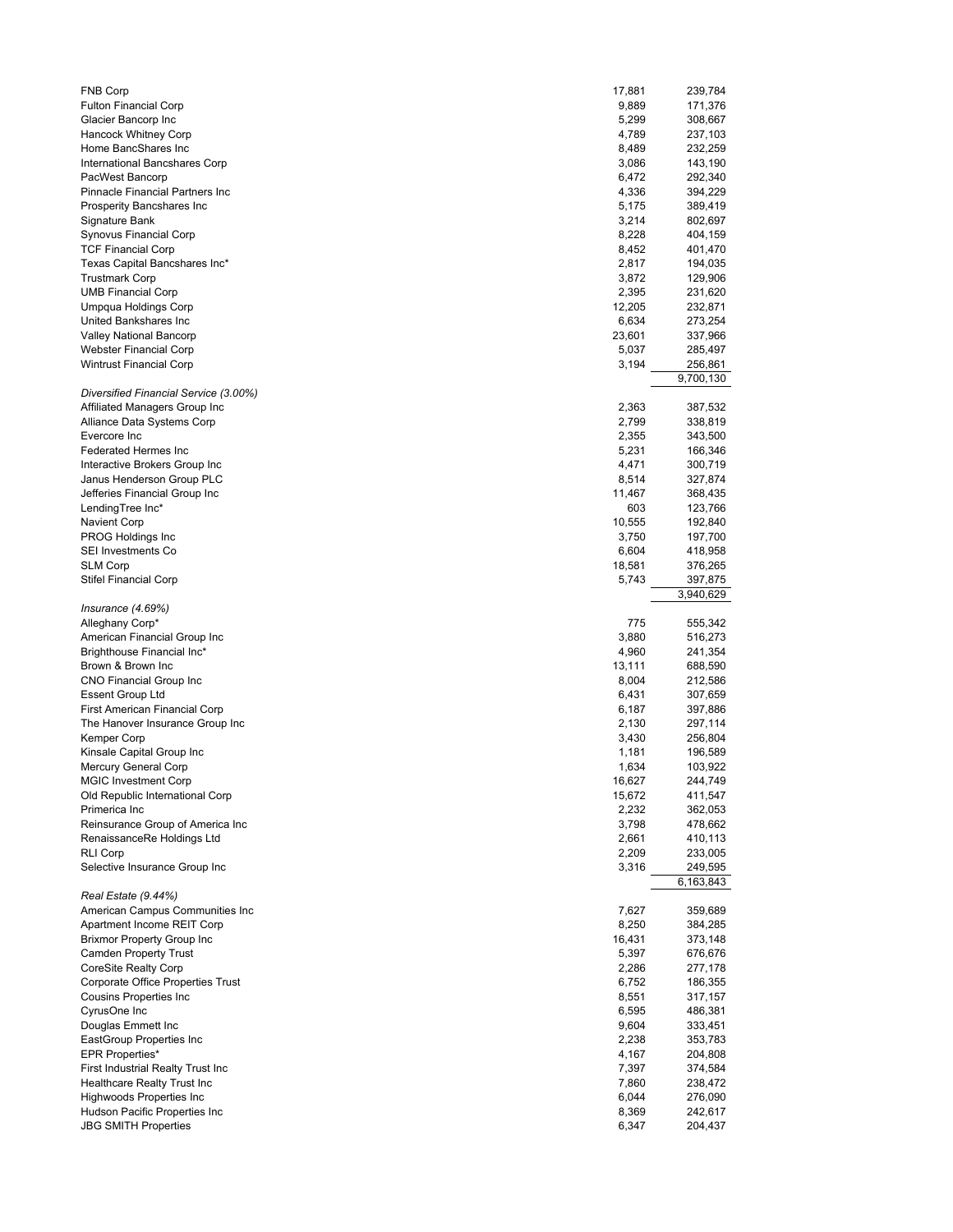| Jones Lang LaSalle Inc*                  | 2,843  | 574,997    |
|------------------------------------------|--------|------------|
| Kilroy Realty Corp                       | 5,682  | 398,933    |
| Lamar Advertising Co                     | 4,619  | 484,164    |
| Life Storage Inc                         | 4,077  | 405,417    |
| The Macerich Co                          | 6,213  | 98,849     |
| <b>Medical Properties Trust Inc</b>      | 32,668 | 691,582    |
| National Retail Properties Inc           | 9,304  | 431,240    |
| National Storage Affiliates Trust        | 2,670  | 123,087    |
|                                          |        |            |
| Omega Healthcare Investors Inc           | 12,731 | 466,209    |
| Park Hotels & Resorts Inc*               | 13,160 | 273,596    |
| Pebblebrook Hotel Trust                  | 7,871  | 175,917    |
| <b>Physicians Realty Trust</b>           | 11,481 | 208,151    |
| PotlatchDeltic Corp                      | 3,706  | 223,101    |
| PS Business Parks Inc                    | 1,112  | 172,316    |
| Rayonier Inc                             | 7,791  | 297,538    |
|                                          | 7,402  |            |
| Rexford Industrial Realty Inc            |        | 408,812    |
| Sabra Health Care REIT Inc               | 11,960 | 208,941    |
| <b>Service Properties Trust</b>          | 9,588  | 120,425    |
| SL Green Realty Corp                     | 3,906  | 309,433    |
| Spirit Realty Capital Inc                | 5,819  | 275,006    |
| STORE Capital Corp                       | 12,450 | 428,280    |
| <b>Urban Edge Properties</b>             | 6,939  | 134,270    |
|                                          |        |            |
| Weingarten Realty Investors              | 7,047  | 230,930    |
|                                          |        | 12,430,305 |
| Savings&Loans (0.56%)                    |        |            |
| New York Community Bancorp Inc           | 25,710 | 307,749    |
| <b>Sterling Bancorp</b>                  | 10,983 | 292,587    |
| Washington Federal Inc                   | 4,201  | 140,061    |
|                                          |        | 740,397    |
|                                          |        |            |
|                                          |        |            |
| <b>Total Financial</b>                   |        | 32,975,304 |
|                                          |        |            |
| Industrial (20.16%)                      |        |            |
| Acuity Brands Inc                        | 2,041  | 379,116    |
| AECOM*                                   | 8,355  | 543,159    |
|                                          | 3,403  |            |
| AGCO Corp                                |        | 470,873    |
| AptarGroup Inc                           | 3,587  | 528,401    |
|                                          |        |            |
| Arrow Electronics Inc*                   | 4,186  | 503,701    |
| Avnet Inc                                | 5,517  | 243,079    |
| Axon Enterprise Inc*                     | 3,457  | 486,020    |
|                                          |        |            |
| Belden Inc                               | 2,251  | 113,901    |
| Builders FirstSource Inc*                | 11,368 | 506,331    |
| Carlisle Cos Inc                         | 2,958  | 568,883    |
| Clean Harbors Inc*                       | 2,859  | 266,173    |
| Cognex Corp <sup>(a)</sup>               | 9,665  | 767,304    |
| Coherent Inc*                            | 1,354  |            |
|                                          |        | 355,574    |
| Colfax Corp*                             | 6,495  | 287,079    |
| Crane Co                                 | 2,785  | 265,940    |
| Curtiss-Wright Corp                      | 2,322  | 290,993    |
| Donaldson Co Inc                         | 7,045  | 433,902    |
| Dycom Industries Inc*                    | 1,697  | 127,139    |
| Eagle Materials Inc                      | 2,332  | 342,244    |
| <b>EMCOR Group Inc</b>                   | 3,138  | 395,733    |
|                                          |        |            |
| Energizer Holdings Inc                   | 3,289  | 151,426    |
| EnerSys                                  | 2,359  | 222,312    |
| Flowserve Corp                           | 7,337  | 311,015    |
| Fluor Corp*                              | 7,046  | 130,351    |
| <b>GATX Corp</b>                         | 1,939  | 191,302    |
| Graco Inc                                | 9,415  | 712,904    |
| Greif Inc                                | 1,668  |            |
|                                          |        | 102,932    |
| Hexcel Corp*                             | 4,708  | 279,938    |
| Hubbell Inc                              | 3,028  | 577,258    |
| II-VI Inc*                               | 5,436  | 366,223    |
| ITT Inc                                  | 4,825  | 453,068    |
| Jabil Inc                                | 7,569  | 427,270    |
| Kennametal Inc                           | 4,827  | 181,061    |
|                                          | 3,327  |            |
| Kirby Corp*                              |        | 217,353    |
| Knight-Swift Transportation Holdings Inc | 6,796  | 324,373    |
| Landstar System Inc                      | 2,143  | 365,382    |
| Lennox International Inc                 | 1,903  | 665,917    |
| Lincoln Electric Holdings Inc            | 3,398  | 436,915    |
| Littelfuse Inc                           | 1,350  | 352,674    |
| Louisiana-Pacific Corp                   | 5,904  | 396,808    |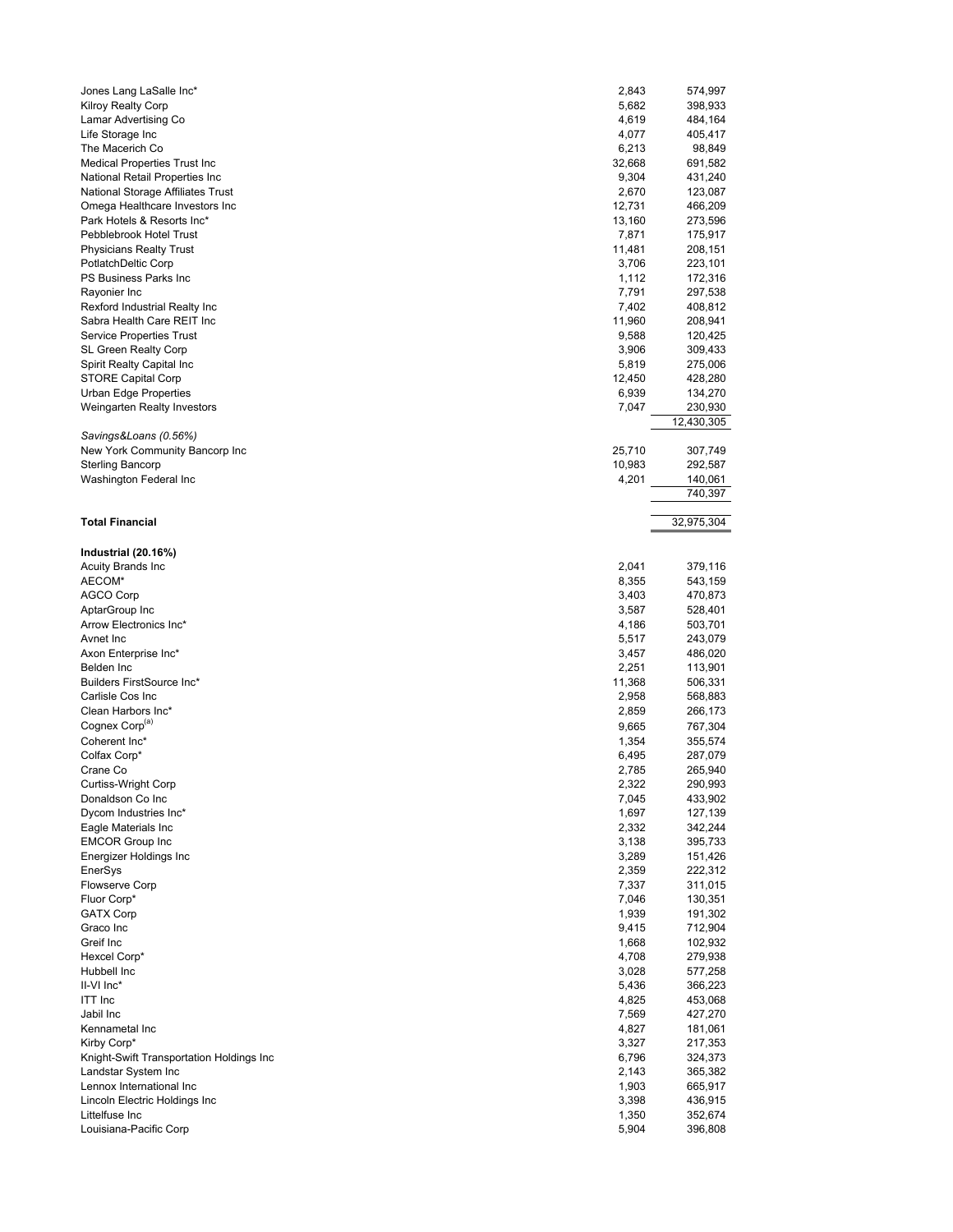| MasTec Inc*                                        | 3,168  | 368,533            |
|----------------------------------------------------|--------|--------------------|
| MDU Resources Group Inc                            | 11,113 | 374,064            |
| Mercury Systems Inc*                               | 3,236  | 211,796            |
| The Middleby Corp*                                 | 2,900  | 476,412            |
| MSA Safety Inc                                     | 2,076  | 348,893            |
| National Instruments Corp                          | 6,872  | 280,378            |
| Nordson Corp                                       | 2,981  | 660,858            |
| nVent Electric PLC                                 | 9,376  | 305,095            |
| Oshkosh Corp                                       | 3,779  | 496,712            |
| Owens Corning                                      | 5,817  | 620,383            |
| Regal Beloit Corp                                  | 2,291  | 325,849            |
| Ryder System Inc                                   | 3,105  | 253,958            |
| Silgan Holdings Inc                                | 4,332  | 182,507            |
| Simpson Manufacturing Co Inc                       | 2,135  | 239,803            |
| Sonoco Products Co                                 | 5,565  | 375,749            |
| Stericycle Inc*                                    | 5,074  | 398,613            |
| <b>SYNNEX Corp</b>                                 | 2,380  | 301,308            |
| <b>Terex Corp</b>                                  | 3,952  | 206,966            |
| Tetra Tech Inc                                     | 3,009  | 359,485            |
| The Timken Co                                      | 3,817  | 337,614            |
| TopBuild Corp*                                     | 1,687  | 334,110            |
| The Toro Co                                        | 5,993  | 665,762            |
| Trex Co Inc*                                       | 6,537  | 636,769            |
| Trinity Industries Inc                             | 5,026  | 139,622            |
| Universal Display Corp                             | 2,394  | 516,769            |
| Valmont Industries Inc                             | 1,193  | 295,864            |
| Vishay Intertechnology Inc                         | 7,974  | 191,934            |
| <b>Vontier Corp</b>                                | 9,493  | 333,014            |
| Werner Enterprises Inc                             | 2,668  | 128,037            |
| Woodward Inc                                       | 3,285  | 417,786            |
| Worthington Industries Inc                         | 2,014  | 133,669            |
| XPO Logistics Inc*                                 | 5,756  | 845,729            |
| <b>Total Industrial</b>                            |        | 26,506,068         |
|                                                    |        |                    |
| Technology (8.32%)                                 |        |                    |
| ACI Worldwide Inc*                                 | 6,501  | 248,728            |
| Amkor Technology Inc                               | 5,924  | 124,996            |
| Aspen Technology Inc*                              | 3,760  | 513,127            |
| Blackbaud Inc*                                     | 2,682  | 189,591            |
| <b>Brooks Automation Inc.</b>                      | 4,091  | 417,650            |
| CACI International Inc*                            | 1,397  | 356,179            |
| CDK Global Inc                                     | 6,744  | 352,981            |
| Ceridian HCM Holding Inc*                          | 6,947  | 621,479            |
|                                                    |        |                    |
| Cirrus Logic Inc*                                  | 3,261  | 254,586            |
| <b>CMC Materials Inc</b><br>CommVault Systems Inc* | 1,695  | 261,589            |
|                                                    | 2,533  | 192,939<br>363,474 |
| Concentrix Corp*                                   | 2,380  |                    |
| Cree Inc*                                          | 6,115  | 611,561            |
| Fair Isaac Corp*(a)                                | 1,637  | 828,420            |
| Genpact Ltd                                        | 9,700  | 443,678            |
| J2 Global Inc*                                     | 2,375  | 295,759            |
| <b>KBR</b> Inc                                     | 7,951  | 323,924            |
| Lattice Semiconductor Corp*                        | 7,569  | 401,687            |
| Lumentum Holdings Inc*                             | 4,247  | 345,578            |
| Manhattan Associates Inc*                          | 3,548  | 482,457            |
| Maximus Inc                                        | 3,508  | 325,086            |
| <b>MKS</b> Instruments Inc                         | 3,055  | 575,043            |
| NCR Corp*                                          | 7,171  | 345,642            |
| NetScout Systems Inc*                              | 3,968  | 116,659            |
| Qualys Inc*                                        | 1,539  | 148,791            |
| Sailpoint Technologies Holdings Inc*               | 4,474  | 208,175            |
| Science Applications International Corp            | 2,858  | 256,820            |
| Semtech Corp*                                      | 3,680  | 231,840            |
| Silicon Laboratories Inc*                          | 2,527  | 345,087            |
| Synaptics Inc*                                     | 1,913  | 241,669            |
| Teradata Corp*                                     | 6,057  | 289,949            |
| Xerox Holdings Corp                                | 9,398  | 220,383            |
| <b>Total Technology</b>                            |        | 10,935,527         |
|                                                    |        |                    |
| <b>Utilities (3.11%)</b>                           |        |                    |
| ALLETE Inc                                         |        |                    |
|                                                    | 2,880  | 198,403            |
| <b>Black Hills Corp</b>                            | 3,620  | 238,160            |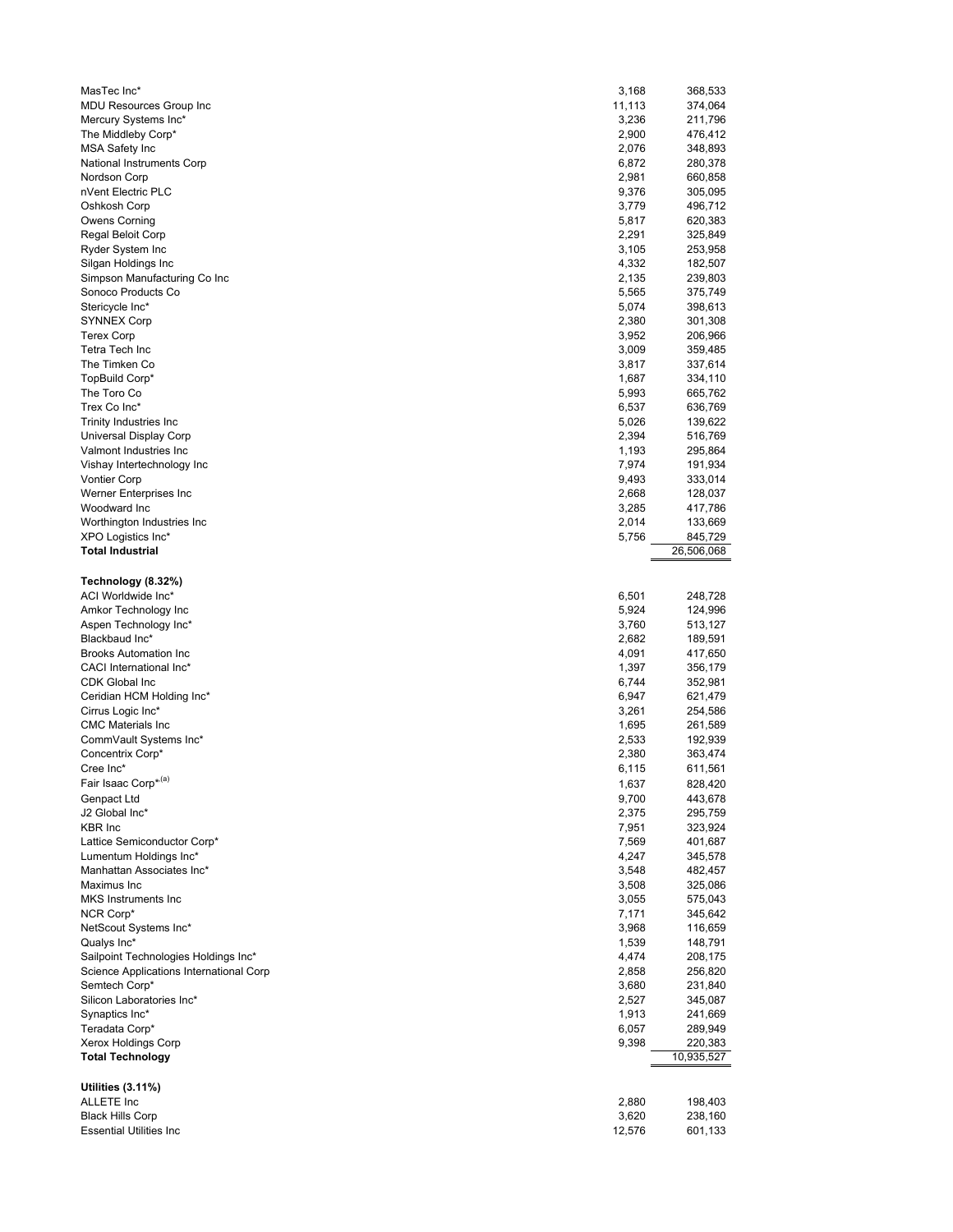| Hawaiian Electric Industries Inc                               | 6,349   | 273,324       |
|----------------------------------------------------------------|---------|---------------|
| <b>IDACORP</b> Inc                                             | 2,936   | 287,581       |
| National Fuel Gas Co                                           | 5,201   | 269,880       |
| New Jersey Resources Corp                                      | 5,564   | 237,694       |
| NorthWestern Corp                                              | 3,039   | 192,521       |
| <b>OGE Energy Corp</b>                                         | 11,085  | 382,433       |
| ONE Gas Inc                                                    | 3.072   | 228,311       |
| <b>PNM Resources Inc.</b>                                      | 4,449   | 218,535       |
| Southwest Gas Holdings Inc                                     | 3,218   | 212,420       |
| Spire Inc                                                      | 3,071   | 220,068       |
| <b>UGI Corp</b>                                                | 11,636  | 535,838       |
| <b>Total Utilities</b>                                         |         | 4,096,301     |
| Total Common Stock (Cost \$77,088,196)                         |         | 131,021,434   |
| Collateral Received for Securities on Loan (0.40%)             |         |               |
| Mount Vernon Liquid Assets Portfolio (Cost \$523,917)          | 523,917 | 523,917       |
| Total Investments (Cost \$77,612,113) <sup>(b)</sup> (100.03%) |         | \$131,545,351 |
| Other Net Assets (-0.03%)                                      |         | (35, 725)     |
| Net Assets (100.00%)                                           |         | \$131,509,626 |

\* Non-income producing security.

 $^{\text{\#}}$  Loaned security; a portion of the security is on loan at May 31, 2021

(a) A portion of these shares have been pledged in connection with obligations for futures contracts.

(b) Aggregate cost for federal income tax purpose is \$77,712,279

At May 31, 2021, unrealized appreciation/(depreciation) of securities for federal income tax purposes is as follows:

| Unrealized appreciation     | \$57.006.628  |
|-----------------------------|---------------|
| Unrealized depreciation     | (3, 173, 556) |
| Net unrealized appreciation | \$53.833.072  |

Because tax adjustments are calculated annually, the above tax figures reflect the tax adjustments outstanding at the Fund's previous fiscal year end. For the previous fiscal year's federal income tax information, please refer to the Notes to Financial Statements section in the Fund's most recent semi-annual and annual reports.

## **Futures contracts at May 31, 2021:**

Contracts - \$100 times premium / delivery month / commitment / exchange

**Notional Amount Value Unrealized Depreciation**<br>\$276,680 \$272,670 \$ (4,010) S&P MidCap E-MINI<br>
1/ JUN 2021 / Long / CME 1/ JUN 2021 / Long / CME 1/ JUN 2021 / Long / CME 1/ JUN 2021 / Long / CME 1/ JUN 2021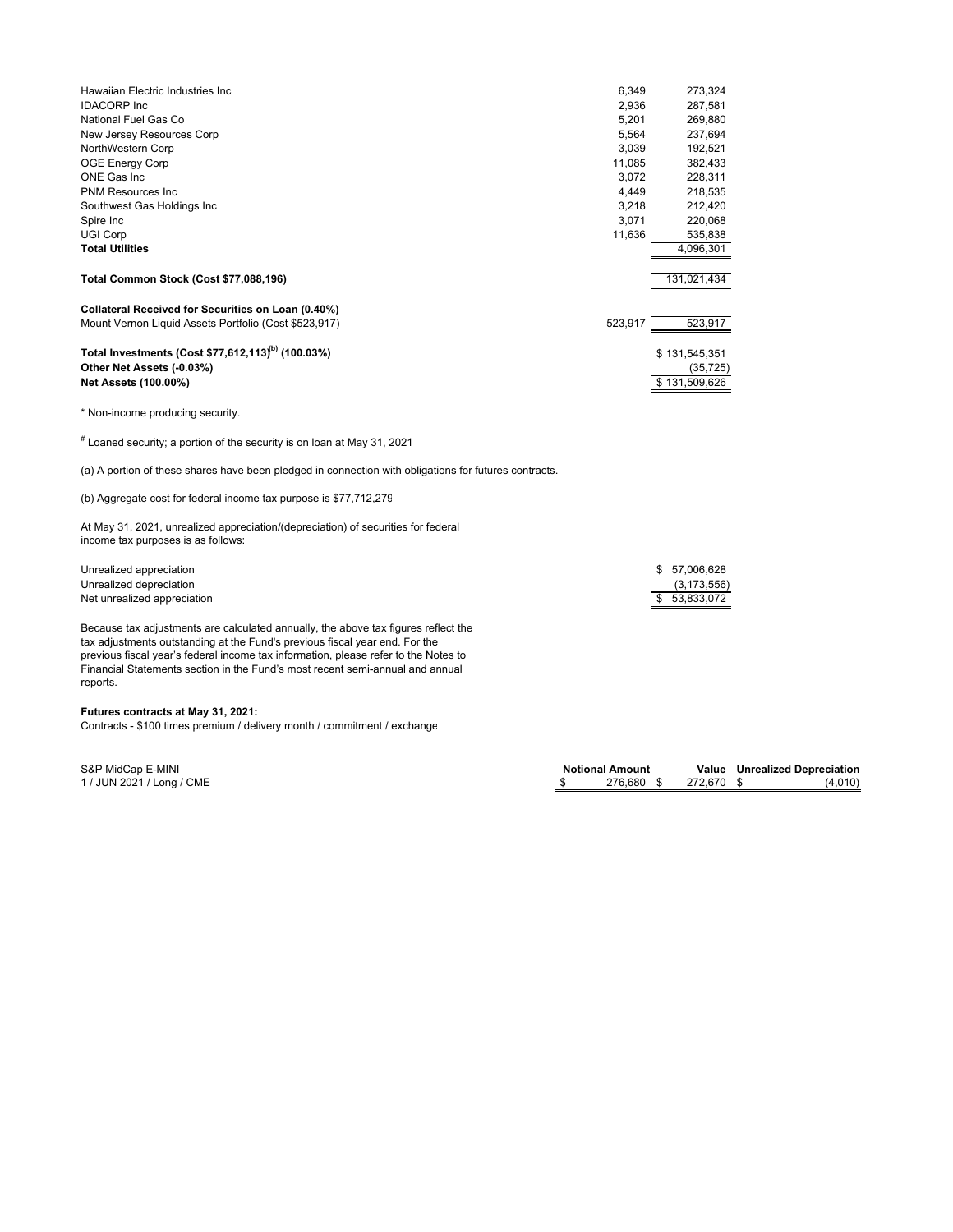## **S&P SMALLCAP INDEX FUND**

| <b>Security Description</b>                       | <b>Shares</b>  | Value              |
|---------------------------------------------------|----------------|--------------------|
| Common Stock (98.93%)                             |                |                    |
|                                                   |                |                    |
| Basic Materials (4.63%)                           |                |                    |
| AdvanSix Inc*                                     | 1,999          | \$<br>63,288       |
| Allegheny Technologies Inc*                       | 8,370          | 204,981            |
| American Vanguard Corp                            | 1,902          | 34,978             |
| Arconic Corp*                                     | 6,331          | 228,992            |
| <b>Balchem Corp</b>                               | 2,095<br>2,804 | 274,445<br>134,368 |
| Carpenter Technology Corp<br>Century Aluminum Co* | 3,565          | 48,520             |
| Clearwater Paper Corp*                            | 1,183          | 33,751             |
| Domtar Corp*                                      | 3,561          | 193,113            |
| Ferro Corp*                                       | 5,477          | 118,303            |
| GCP Applied Technologies Inc*                     | 3,238          | 78,942             |
| Glatfelter Corp                                   | 3,163          | 46,686             |
| Hawkins Inc                                       | 1,354          | 46,063             |
| <b>HB Fuller Co</b>                               | 3,369          | 232,865            |
| Innospec Inc                                      | 1,642          | 166,023            |
| Kaiser Aluminum Corp                              | 1,057          | 136,765            |
| Koppers Holdings Inc*                             | 1,482          | 51,381             |
| Kraton Corp*                                      | 2,121          | 72,008             |
| Livent Corp*                                      | 9,782          | 190,847            |
| Mercer International Inc                          | 2,867          | 42,546             |
| Neenah Inc                                        | 1,088          | 57,588             |
| Quaker Chemical Corp                              | 854            | 207,138            |
| Rayonier Advanced Materials Inc*                  | 3,576          | 27,607             |
| Rogers Corp*                                      | 1,243          | 232,876            |
| Schweitzer-Mauduit International Inc              | 2,067          | 84,561             |
| Stepan Co                                         | 1,381          | 185,965            |
| <b>Total Basic Materials</b>                      |                | 3,194,600          |
|                                                   |                |                    |
|                                                   |                |                    |
| Communications (4.00%)                            |                |                    |
| <b>ADTRAN</b> Inc                                 | 3,425          | 67,849             |
| AMC Networks Inc*                                 | 1,982          | 106,394            |
| ATN International Inc                             | 779            | 36,823             |
| CalAmp Corp*                                      | 2,444          | 33,898             |
| Cincinnati Bell Inc*                              | 3,611          | 55,609             |
| Cogent Communications Holdings Inc                | 2,815          | 212,814            |
| Consolidated Communications Holdings Inc*         | 5,162          | 48,316             |
| ePlus Inc*                                        | 899            | 85,018             |
| The EW Scripps Co<br>Extreme Networks Inc*        | 3,903          | 82,783             |
| Gannett Co Inc*                                   | 7,992<br>9,383 | 91,428<br>48,135   |
| Harmonic Inc*                                     | 6,868          | 47,870             |
| HealthStream Inc*                                 | 1,832          | 47,962             |
| InterDigital Inc                                  | 1,495          | 120,766            |
| Liquidity Services Inc*                           | 1,928          | 46,098             |
| Meredith Corp*                                    | 2,672          | 89,993             |
| NETGEAR Inc*                                      | 1,998          | 77,682             |
| Perficient Inc*                                   | 2,197          | 157,283            |
| Plantronics Inc*                                  | 2,344          | 76,883             |
| QuinStreet Inc*                                   | 3,238          | 58,640             |
| Scholastic Corp                                   | 1,976          | 66,552             |
| Shenandoah Telecommunications Co                  | 3,229          | 161,095            |
| Shutterstock Inc                                  | 1,371          | 124,418            |
| Spok Holdings Inc                                 | 1,420          | 16,571             |
| Stamps.com Inc*                                   | 1,161          | 217,896            |
| TechTarget Inc*                                   | 1,557          | 109,473            |
| Viavi Solutions Inc*                              | 14,793         | 259,321            |
| Vonage Holdings Corp*                             | 15,519         | 213,852            |
| <b>Total Communications</b>                       |                | 2,761,422          |
|                                                   |                |                    |
| Consumer, Cyclical (17.53%)                       |                |                    |
| Abercrombie & Fitch Co*                           | 4,152          | 177,290            |
| Allegiant Travel Co*                              | 873            | 193,335            |
| American Axle & Manufacturing Holdings Inc*       | 7,476          | 83,731             |
| America's Car-Mart Inc*                           | 397            | 65,263             |
| Asbury Automotive Group Inc*                      | 1,250          | 247,863            |
| Barnes & Noble Education Inc*                     | 2,006          | 16,389             |
| Bed Bath & Beyond Inc*                            | 7,839          | 219,414            |
| Big Lots Inc                                      | 2,184          | 133,093            |
| BJ's Restaurants Inc*                             | 1,372          | 75,844             |
| Bloomin' Brands Inc*                              | 5,356          | 158,270            |
| Boot Barn Holdings Inc*                           | 1,930          | 147,433            |
| Brinker International Inc*                        | 3,014          | 185,210            |
| The Buckle Inc                                    | 1,891          | 79,649             |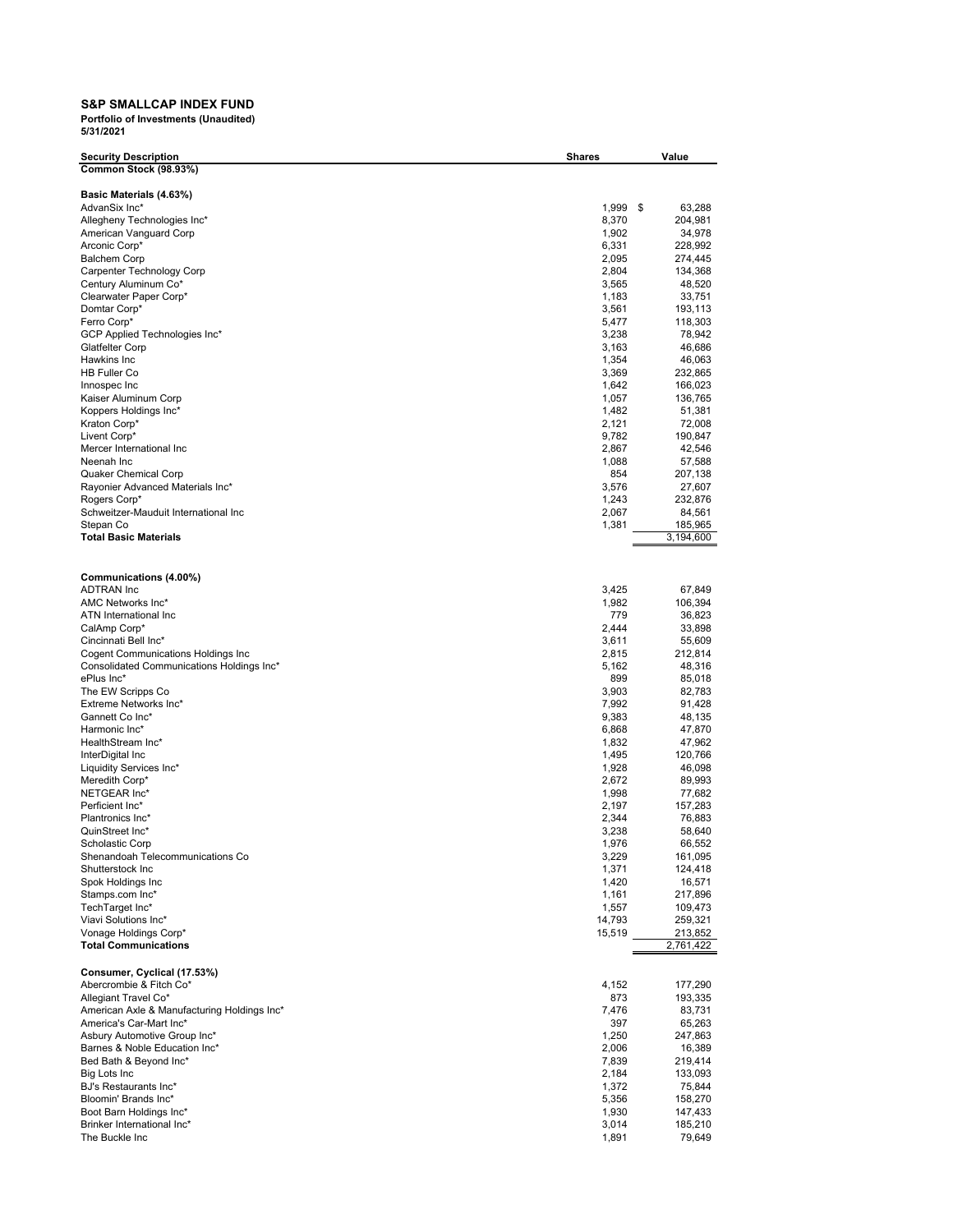| Caleres Inc                                                | 2,523          | 63,277             |
|------------------------------------------------------------|----------------|--------------------|
| Callaway Golf Co                                           | 6,095          | 225,027            |
| The Cato Corp<br>Cavco Industries Inc*                     | 1,556<br>571   | 24,056<br>126,345  |
| Century Communities Inc                                    | 1,701          | 138,427            |
| The Cheesecake Factory Inc*                                | 2,449          | 144,050            |
| Chico's FAS Inc*                                           | 8,496          | 39,506             |
| The Children's Place Inc*                                  | 943            | 87,690             |
| Chuy's Holdings Inc*<br>Conn's Inc*                        | 1,345<br>1,366 | 55,750<br>31,678   |
| Cooper Tire & Rubber Co                                    | 3,262          | 193,698            |
| Cooper-Standard Holdings Inc*                              | 1,206          | 35,891             |
| Core-Mark Holding Co Inc                                   | 3,031          | 139,002            |
| Crocs Inc* <sup>,(a)</sup>                                 | 4,232          | 428,448            |
| Daktronics Inc*<br>Dave & Buster's Entertainment Inc*      | 3,035<br>3,158 | 20,517<br>133,520  |
| Designer Brands Inc*                                       | 3,952          | 69,120             |
| Dine Brands Global Inc*                                    | 1,098          | 104,255            |
| Dorman Products Inc*                                       | 1,852          | 189,608            |
| El Pollo Loco Holdings Inc*                                | 1,399          | 23,587             |
| Ethan Allen Interiors Inc<br>Fiesta Restaurant Group Inc*  | 1,450<br>1,450 | 41,862<br>19,706   |
| Fossil Group Inc*                                          | 3,328          | 46,991             |
| GameStop Corp*,#                                           | 3,539          | 785,658            |
| Genesco Inc*                                               | 1,020          | 56,100             |
| Gentherm Inc*                                              | 2,195          | 159,203            |
| G-III Apparel Group Ltd*                                   | 2,872          | 94,891             |
| GMS Inc*<br>Group 1 Automotive Inc                         | 2,817          | 128,990            |
| Guess? Inc                                                 | 1,100<br>2,510 | 175,428<br>73,719  |
| Haverty Furniture Cos Inc                                  | 1,111          | 51,039             |
| Hawaiian Holdings Inc*                                     | 3,036          | 78,329             |
| Hibbett Sports Inc*                                        | 1,106          | 93,745             |
| <b>HNI Corp</b>                                            | 2,445          | 111,541            |
| Installed Building Products Inc<br>Interface Inc           | 1,478<br>4,184 | 175,291<br>68,367  |
| iRobot Corp*                                               | 1,874          | 183,090            |
| Kontoor Brands Inc                                         | 3,132          | 200,511            |
| La-Z-Boy Inc                                               | 3,092          | 127,483            |
| <b>LCI Industries</b>                                      | 1,627          | 242,504            |
| LGI Homes Inc*                                             | 1,421<br>1,940 | 256,931<br>44,193  |
| Lumber Liquidators Holdings Inc*<br>M/I Homes Inc*         | 1,897          | 133,776            |
| Macy's Inc*                                                | 20,082         | 367,099            |
| The Marcus Corp*                                           | 1,646          | 34,747             |
| MarineMax Inc*                                             | 1,536          | 78,996             |
| <b>MDC Holdings Inc</b><br>Meritage Homes Corp*            | 3,636<br>2,469 | 210,706<br>265,837 |
| Meritor Inc*                                               | 4,861          | 126,386            |
| Methode Electronics Inc                                    | 2,510          | 121,434            |
| Monarch Casino & Resort Inc*                               | 854            | 60,941             |
| Motorcar Parts of America Inc*                             | 1,357          | 31,713             |
| Movado Group Inc<br>The ODP Corp*                          | 1,175<br>3,541 | 32,583<br>154,883  |
| Oxford Industries Inc.                                     | 1,123          | 107,527            |
| PC Connection Inc                                          | 791            | 38,593             |
| PetMed Express Inc                                         | 1,445          | 41,761             |
| <b>PriceSmart Inc</b>                                      | 1,558          | 137,571            |
| Red Robin Gourmet Burgers Inc*<br>Regis Corp*              | 926<br>1,731   | 33,206<br>15,821   |
| Resideo Technologies Inc*                                  | 8,667          | 259,143            |
| Ruth's Hospitality Group Inc*                              | 1,944          | 46,928             |
| Sally Beauty Holdings Inc*                                 | 7,446          | 162,397            |
| ScanSource Inc*                                            | 1,809          | 55,229             |
| Shake Shack Inc*<br>Shoe Carnival Inc                      | 2,372<br>640   | 222,921<br>43,206  |
| Signet Jewelers Ltd*                                       | 3,385          | 205,063            |
| SkyWest Inc*                                               | 3,356          | 164,545            |
| Sleep Number Corp*                                         | 1,641          | 182,955            |
| Sonic Automotive Inc<br><b>Standard Motor Products Inc</b> | 1,578          | 76,107             |
| Steven Madden Ltd                                          | 1,301<br>5,003 | 58,571<br>207,124  |
| Titan International Inc*                                   | 3,341          | 31,038             |
| Tupperware Brands Corp*                                    | 3,285          | 84,227             |
| Unifi Inc*                                                 | 1,046          | 28,796             |
| <b>UniFirst Corp</b>                                       | 1,013          | 224,562            |
| Universal Electronics Inc*<br>Vera Bradley Inc*            | 997<br>1,892   | 49,910<br>21,720   |
| Veritiv Corp*                                              | 911            | 55,954             |
| Vista Outdoor Inc*                                         | 3,876          | 168,955            |
| Wabash National Corp                                       | 3,495          | 55,745             |
| Winnebago Industries Inc                                   | 2,254          | 166,706            |
| Wolverine World Wide Inc                                   | 5,476          | 199,655            |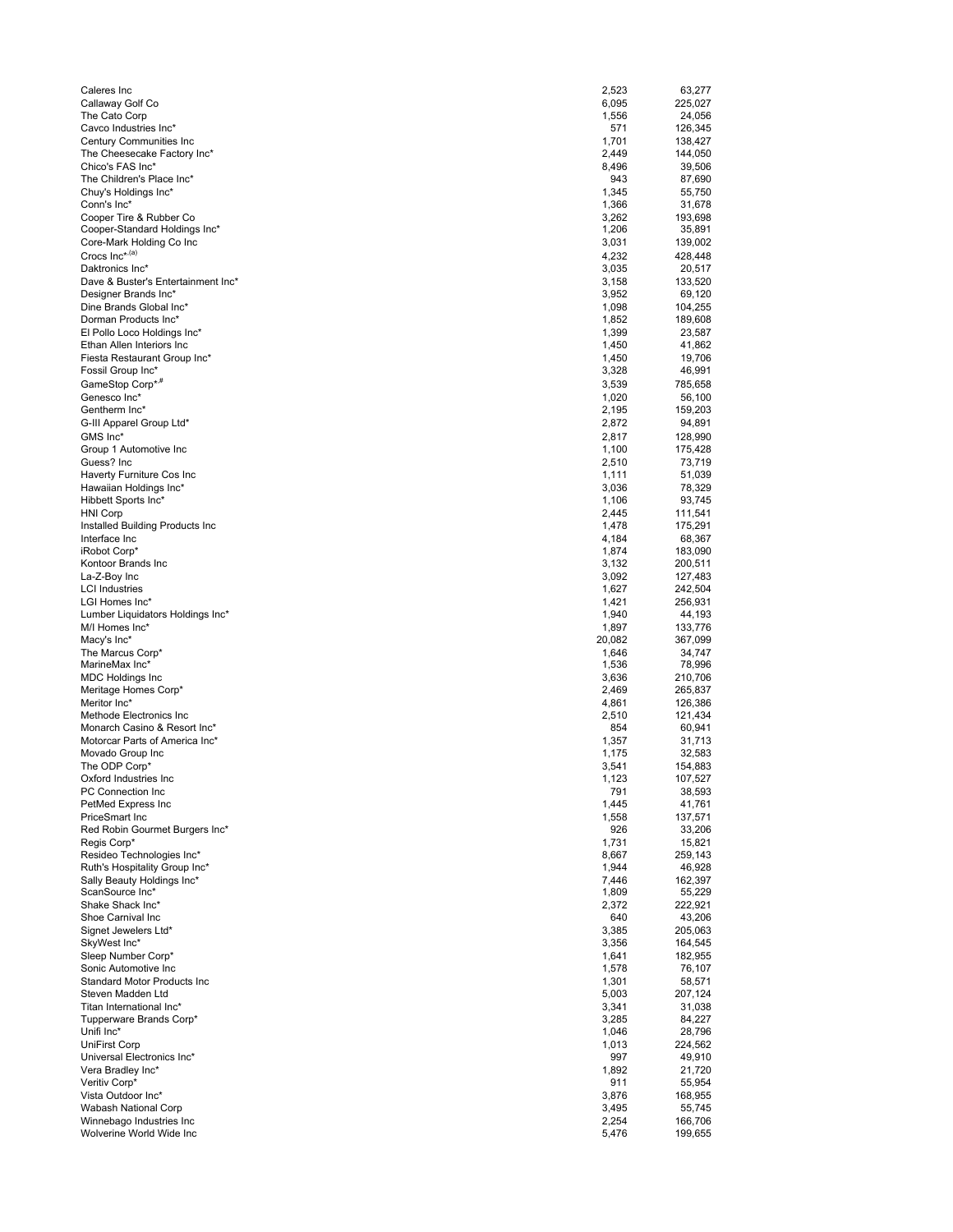| Zumiez Inc*                                                    | 1,394           | 61,085            |
|----------------------------------------------------------------|-----------------|-------------------|
| <b>Total Consumer, Cyclical</b>                                |                 | 12,097,930        |
|                                                                |                 |                   |
| Consumer, Non-Cyclical (17.11%)                                |                 |                   |
| The Aaron's Co Inc<br>ABM Industries Inc                       | 2,245<br>4,338  | 80,753<br>216,423 |
| Addus HomeCare Corp*                                           | 991             | 95,304            |
| Alarm.com Holdings Inc*                                        | 2,918           | 238,926           |
| American Public Education Inc*                                 | 1,102           | 30,856            |
| AMN Healthcare Services Inc*                                   | 3,051           | 270,624           |
| Amphastar Pharmaceuticals Inc*                                 | 2,454           | 46,430            |
| The Andersons Inc                                              | 2,041           | 63,434            |
| AngioDynamics Inc*                                             | 2,694           | 62,285            |
| ANI Pharmaceuticals Inc*<br>Anika Therapeutics Inc*            | 753<br>1,022    | 25,866<br>47,676  |
| Arlo Technologies Inc*                                         | 5,260           | 35,295            |
| Avanos Medical Inc*                                            | 2,327           | 93,313            |
| B&G Foods Inc <sup>#</sup>                                     | 4,291           | 131,305           |
| Calavo Growers Inc                                             | 1,095           | 77,964            |
| Cal-Maine Foods Inc                                            | 2,229           | 77,814            |
| Cara Therapeutics Inc*                                         | 1,387           | 18,849            |
| Cardiovascular Systems Inc*                                    | 2,591           | 101,541           |
| Cardtronics PLC*                                               | 2,368           | 92,186            |
| Celsius Holdings Inc*                                          | 1,764           | 115,613           |
| Central Garden & Pet Co*<br>Central Garden & Pet Co - Class A* | 702<br>2,610    | 38,561<br>131,675 |
| The Chefs' Warehouse Inc*                                      | 1,825           | 56,137            |
| Coca-Cola Consolidated Inc                                     | 308             | 124,715           |
| Coherus Biosciences Inc*                                       | 4,320           | 56,851            |
| Collegium Pharmaceutical Inc*                                  | 1,483           | 35,429            |
| Community Health Systems Inc*                                  | 7,521           | 107,325           |
| <b>CONMED Corp</b>                                             | 1,871           | 257,618           |
| Corcept Therapeutics Inc*                                      | 6,992           | 151,027           |
| CoreCivic Inc*                                                 | 5,135           | 40,207            |
| CorVel Corp*<br>Covetrus Inc*                                  | 641<br>6,600    | 79,869<br>183,084 |
| Cross Country Healthcare Inc*                                  | 2,325           | 36,386            |
| CryoLife Inc*                                                  | 2,686           | 77,384            |
| Cutera Inc*                                                    | 1,019           | 39,109            |
| Cytokinetics Inc* <sup>,#</sup>                                | 4,349           | 94,939            |
| Deluxe Corp                                                    | 2,788           | 127,021           |
| Eagle Pharmaceuticals Inc*                                     | 724             | 28,685            |
| Edgewell Personal Care Co                                      | 2,633           | 119,486           |
| elf Beauty Inc*                                                | 2,547           | 71,316            |
| Enanta Pharmaceuticals Inc*<br>Endo International PLC*         | 1,144           | 55,667            |
| The Ensign Group Inc                                           | 14,456<br>3,398 | 84,857<br>282,714 |
| <b>EVERTEC Inc</b>                                             | 4,010           | 174,555           |
| Forrester Research Inc*                                        | 760             | 32,612            |
| Fresh Del Monte Produce Inc                                    | 1,961           | 65,635            |
| Fulgent Genetics Inc* <sup>#</sup>                             | 811             | 60,071            |
| Glaukos Corp*                                                  | 2,792           | 205,435           |
| Green Dot Corp*                                                | 3,393           | 137,722           |
| Hanger Inc*                                                    | 2,674           | 69,069            |
| Heidrick & Struggles International Inc                         | 1,373           | 59,094            |
| Heska Corp*<br>Innoviva Inc*                                   | 538<br>4,184    | 106,605<br>56,275 |
| Inogen Inc*                                                    | 1,194           | 73,801            |
| Integer Holdings Corp*                                         | 2,197           | 198,763           |
| Inter Parfums Inc                                              | 1,165           | 89,099            |
| Invacare Corp*                                                 | 2,727           | 21,816            |
| J & J Snack Foods Corp                                         | 883             | 155,037           |
| John B Sanfilippo & Son Inc                                    | 629             | 58,692            |
| Kelly Services Inc*                                            | 2,377           | 61,018            |
| Korn Ferry<br>Lannett Co Inc*                                  | 3,492<br>2,397  | 228,412<br>10,307 |
| Lantheus Holdings Inc*                                         | 4,413           | 107,015           |
| LeMaitre Vascular Inc                                          | 1,174           | 60,121            |
| <b>Luminex Corp</b>                                            | 2,856           | 105,358           |
| Magellan Health Inc*                                           | 1,559           | 146,842           |
| Medifast Inc                                                   | 695             | 230,914           |
| MEDNAX Inc*                                                    | 5,538           | 177,105           |
| Meridian Bioscience Inc*                                       | 2,867           | 59,519            |
| Merit Medical Systems Inc*<br>MGP Ingredients Inc              | 3,169<br>853    | 191,217<br>59,446 |
| ModivCare Inc*                                                 | 822             | 121,023           |
| Monro Inc                                                      | 2,226           | 138,769           |
| Myriad Genetics Inc*                                           | 4,997           | 143,164           |
| National Beverage Corp                                         | 1,539           | 76,842            |
| Natus Medical Inc*                                             | 2,190           | 58,692            |
| NeoGenomics Inc* <sup>,(a)</sup>                               | 7,328           | 300,668           |
| Omnicell Inc*,(a)                                              | 2,815           | 391,285           |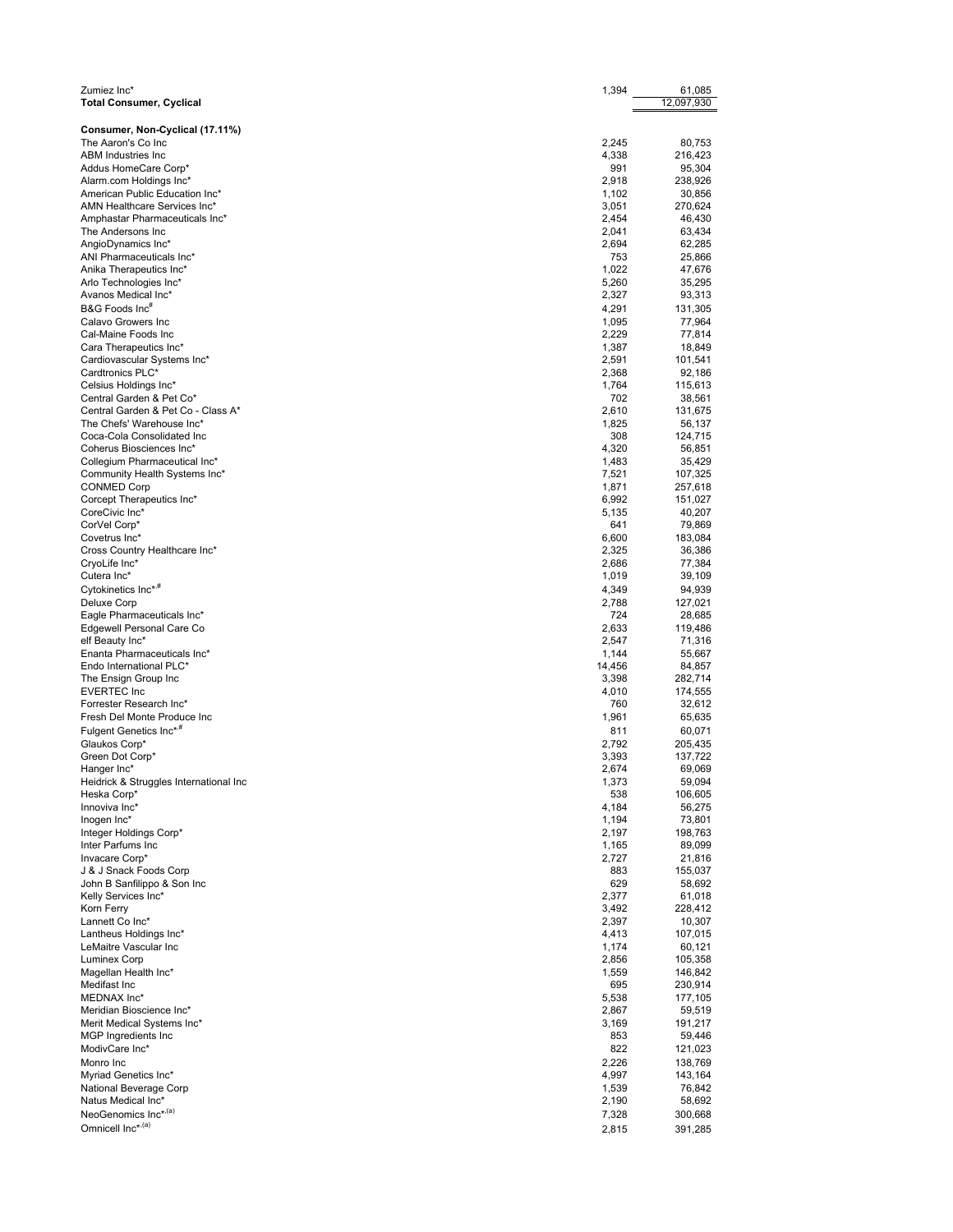| OraSure Technologies Inc*                                     | 4,421  | 42,486     |
|---------------------------------------------------------------|--------|------------|
| Orthofix Medical Inc*                                         | 1,364  | 55,515     |
|                                                               |        |            |
| Owens & Minor Inc                                             | 4,502  | 201,284    |
| Pacira BioSciences Inc*                                       | 2,858  | 173,395    |
| The Pennant Group Inc*                                        | 1,684  | 57,711     |
| Perdoceo Education Corp*                                      | 4,611  | 56,208     |
| Phibro Animal Health Corp                                     | 1,453  | 40,960     |
|                                                               |        |            |
| Prestige Consumer Healthcare Inc*                             | 2,853  | 142,279    |
| Quanex Building Products Corp                                 | 2,375  | 63,246     |
| RadNet Inc*                                                   | 2,988  | 79,092     |
| REGENXBIO Inc*                                                | 1,997  | 70,434     |
| Rent-A-Center Inc                                             | 3,257  | 201,315    |
|                                                               |        |            |
| Resources Connection Inc                                      | 2,156  | 31,434     |
| Select Medical Holdings Corp                                  | 6,976  | 279,528    |
| Seneca Foods Corp*                                            | 442    | 20,438     |
| The Simply Good Foods Co*                                     | 5,604  | 193,506    |
|                                                               |        |            |
| SpartanNash Co                                                | 2,603  | 54,585     |
| Spectrum Pharmaceuticals Inc*                                 | 8,092  | 27,917     |
| Supernus Pharmaceuticals Inc*                                 | 3,522  | 105,132    |
| Surmodics Inc*                                                | 970    | 51,459     |
|                                                               |        |            |
| Tactile Systems Technology Inc*                               | 1,362  | 73,235     |
| Team Inc*                                                     | 2,174  | 18,479     |
| Tivity Health Inc*                                            | 2,501  | 65,526     |
| TrueBlue Inc*                                                 | 2,412  | 65,438     |
|                                                               |        |            |
| United Natural Foods Inc*                                     | 3,630  | 137,795    |
| Universal Corp                                                | 1,631  | 91,401     |
| US Physical Therapy Inc                                       | 855    | 99,488     |
| USANA Health Sciences Inc*                                    | 735    | 77,719     |
|                                                               |        |            |
| Vanda Pharmaceuticals Inc*                                    | 3,820  | 67,576     |
| Varex Imaging Corp*                                           | 2,748  | 68,947     |
| Vector Group Ltd                                              | 8,486  | 116,683    |
| Vericel Corp*                                                 | 2,229  | 125,939    |
|                                                               |        |            |
| Viad Corp*                                                    | 1,455  | 64,224     |
| <b>WD-40 Co</b>                                               | 885    | 216,648    |
| Xencor Inc*                                                   | 3,632  | 139,687    |
| Total Consumer, Non-Cyclical                                  |        | 11,811,226 |
| Energy (4.19%)                                                |        |            |
| Archrock Inc                                                  | 8,479  | 78,007     |
|                                                               |        |            |
| Bonanza Creek Energy Inc                                      | 1,330  | 57,137     |
| Bristow Group Inc*                                            | 749    | 20,433     |
| Callon Petroleum Co*                                          | 2,796  | 107,562    |
| CONSOL Energy Inc*                                            | 2,184  | 33,503     |
|                                                               |        |            |
| Core Laboratories NV                                          | 2,961  | 123,770    |
| DMC Global Inc*                                               | 786    | 41,634     |
| Dril-Quip Inc*                                                | 2,345  | 78,628     |
| FutureFuel Corp                                               | 1,848  | 18,979     |
|                                                               |        |            |
| Green Plains Inc*                                             | 2,420  | 77,174     |
| Helix Energy Solutions Group Inc* <sup>,#</sup>               | 9.162  | 47,917     |
| Helmerich & Payne Inc                                         | 6,975  | 197,044    |
| Laredo Petroleum Inc*                                         | 645    | 36,223     |
|                                                               |        |            |
| Matador Resources Co                                          | 6,418  | 196,648    |
| Matrix Service Co*                                            | 1,945  | 21,201     |
| Nabors Industries Ltd*                                        | 423    | 39,601     |
| NOW Inc*                                                      | 5,519  | 57,784     |
|                                                               |        |            |
| Oceaneering International Inc*                                | 6,554  | 93,526     |
| Oil States International Inc*                                 | 4,333  | 27,861     |
| Par Pacific Holdings Inc*                                     | 2,639  | 36,735     |
| Patterson-UTI Energy Inc                                      | 12,535 | 104,918    |
| PBF Energy Inc*                                               | 6.616  | 106.782    |
|                                                               |        |            |
| PDC Energy Inc                                                | 6,453  | 272,446    |
| Penn Virginia Corp*                                           | 964    | 18,586     |
| ProPetro Holding Corp*                                        | 5,328  | 52,960     |
| Range Resources Corp*                                         | 14,947 | 202,681    |
|                                                               |        |            |
| Renewable Energy Group Inc*                                   | 2,628  | 160,492    |
| REX American Resources Corp*                                  | 401    | 38,508     |
| RPC Inc*                                                      | 3,687  | 18,103     |
| SM Energy Co                                                  | 7,033  | 139,957    |
| Southwestern Energy Co*                                       | 38,772 | 200,451    |
|                                                               |        |            |
| SunCoke Energy Inc                                            | 5,463  | 41,136     |
| Talos Energy Inc*                                             | 1,436  | 20,362     |
| US Silica Holdings Inc*                                       | 5,269  | 54,060     |
| Warrior Met Coal Inc                                          | 3,658  | 66,941     |
| <b>Total Energy</b>                                           |        | 2,889,750  |
| Financial (24.37%)                                            |        |            |
|                                                               |        |            |
| Banks (9.59%)                                                 |        |            |
|                                                               |        |            |
|                                                               | 1,202  | 48,753     |
|                                                               | 4,502  | 247,340    |
| Allegiance Bancshares Inc<br>Ameris Bancorp<br>BancFirst Corp | 1,006  | 69,384     |
| The Bancorp Inc*                                              | 1,659  | 40,214     |
|                                                               |        |            |
| BankUnited Inc                                                | 5,511  | 263,371    |
| Banner Corp                                                   | 2,364  | 138,365    |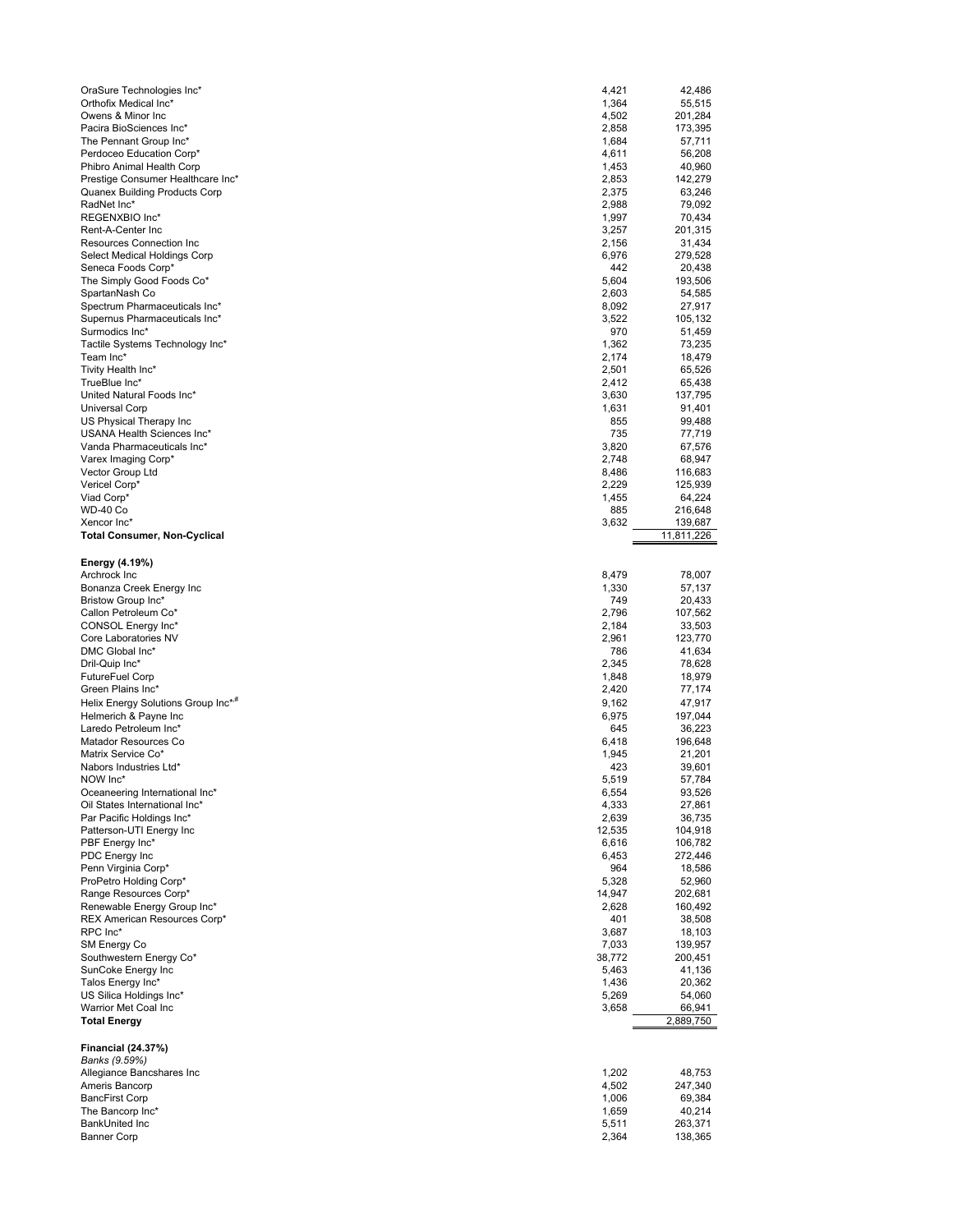| Cadence BanCorp                                            | 8,049          | 180,137           |
|------------------------------------------------------------|----------------|-------------------|
| Central Pacific Financial Corp                             | 2,032          | 56,307            |
| City Holding Co                                            | 1,050          | 84,231            |
| Columbia Banking System Inc                                | 4,632          | 199,917           |
| Community Bank System Inc                                  | 3,471          | 281,568           |
| Customers Bancorp Inc*                                     | 2,063          | 78,085            |
| <b>CVB Financial Corp</b><br>Dime Community Bancshares Inc | 8,520<br>1,639 | 188,974<br>56,890 |
| Eagle Bancorp Inc                                          | 2,155          | 123,137           |
| <b>FB Financial Corp</b>                                   | 2,073          | 86,755            |
| <b>First Bancorp</b>                                       | 1,372          | 60,876            |
| First BanCorp/Puerto Rico                                  | 14,114         | 180,518           |
| First Commonwealth Financial Corp                          | 6,398          | 96,930            |
| <b>First Financial Bancorp</b>                             | 6,297          | 160,385           |
| First Hawaiian Inc                                         | 7,746          | 218,127           |
| First Midwest Bancorp Inc                                  | 7,544          | 157,896           |
| Flagstar Bancorp Inc                                       | 2,709          | 124,072           |
| Great Western Bancorp Inc<br>Hanmi Financial Corp          | 3,661<br>2,228 | 122,497<br>46,743 |
| Heritage Financial Corp                                    | 2,370          | 68,754            |
| Hilltop Holdings Inc                                       | 4,320          | 160,488           |
| HomeStreet Inc                                             | 1,518          | 68,340            |
| Hope Bancorp Inc                                           | 8,287          | 126,791           |
| Independent Bank Corp                                      | 2,204          | 179,868           |
| Independent Bank Group Inc                                 | 2,447          | 192,701           |
| Meta Financial Group Inc                                   | 2,085          | 110,526           |
| National Bank Holdings Corp                                | 2,037          | 80,665            |
| NBT Bancorp Inc                                            | 2,917          | 113,734           |
| OFG Bancorp                                                | 3,389          | 81,675            |
| Old National Bancorp                                       | 11,042         | 210,350           |
| Park National Corp                                         | 722            | 91,347            |
| Preferred Bank                                             | 877            | 59,890            |
| <b>Renasant Corp</b><br>S&T Bancorp Inc                    | 3,777<br>2,541 | 167,019<br>86,216 |
| Seacoast Banking Corp of Florida <sup>#</sup>              | 3,573          | 132,451           |
| ServisFirst Bancshares Inc                                 | 3,122          | 216,854           |
| Simmons First National Corp                                | 6,990          | 213,195           |
| Southside Bancshares Inc                                   | 2,091          | 89,578            |
| <b>Tompkins Financial Corp</b>                             | 798            | 64,758            |
| Triumph Bancorp Inc*                                       | 1,512          | 126,630           |
|                                                            |                |                   |
| TrustCo Bank Corp NY                                       | 1,388          | 54,328            |
| United Community Banks Inc.                                | 5,657          | 195,619           |
|                                                            | 3,196          | 112,275           |
| Veritex Holdings Inc<br>Walker & Dunlop Inc                | 1,944          | 197,394           |
| Westamerica BanCorp                                        | 1,810          | 113,541           |
|                                                            |                | 6,626,459         |
| Diversified Financial Service (1.70%)                      |                |                   |
| <b>B Riley Financial Inc</b>                               | 572            | 42,122            |
| Blucora Inc*                                               | 3,171          | 54,985            |
| Boston Private Financial Holdings Inc                      | 5,474          | 83,916            |
| Brightsphere Investment Group Inc                          | 2,941          | 65,496            |
| Encore Capital Group Inc*<br>Enova International Inc*      | 1,980<br>2,418 | 91,654<br>91,570  |
| EZCORP Inc*                                                | 4,257          | 31,289            |
| Greenhill & Co Inc                                         | 1,066          | 18,559            |
| Mr Cooper Group Inc*                                       | 4,570          | 158,076           |
| Piper Sandler Cos                                          | 918            | 117,008           |
| PRA Group Inc*                                             | 3,048          | 118,659           |
| StoneX Group Inc*                                          | 1,067          | 72,236            |
| Virtus Investment Partners Inc                             | 481            | 135,272           |
| WisdomTree Investments Inc                                 | 7,365          | 49,346            |
| World Acceptance Corp*                                     | 255            | 40,956            |
|                                                            |                | 1,171,144         |
| Insurance $(2.71%)$<br>Ambac Financial Group Inc*          | 3,262          | 49,224            |
| American Equity Investment Life Holding Co                 | 5,555          | 169,428           |
| AMERISAFE Inc                                              | 1,293          | 84,730            |
| <b>Assured Guaranty Ltd</b>                                | 4,953          | 235,911           |
| eHealth Inc*                                               | 1,677          | 109,424           |
| <b>Employers Holdings Inc</b>                              | 1,968          | 83,050            |
| Genworth Financial Inc*                                    | 24,545         | 103,089           |
| HCI Group Inc <sup>#</sup>                                 | 459            | 36,977            |
| Horace Mann Educators Corp                                 | 2,779          | 110,799           |
| James River Group Holdings Ltd                             | 2,043          | 71,342            |
| NMI Holdings Inc*                                          | 5,506          | 133,190           |
| Palomar Holdings Inc*<br>ProAssurance Corp                 | 1,266          | 92,418<br>86,613  |
| Safety Insurance Group Inc                                 | 3,557<br>941   | 80,089            |
| SiriusPoint Ltd*                                           | 5,736          | 60,343            |
| <b>Stewart Information Services Corp</b>                   | 1,698          | 102,474           |
| Trupanion Inc*                                             | 1,947          | 175,561           |
| United Fire Group Inc<br>United Insurance Holdings Corp    | 1,524<br>1,680 | 46,711<br>9,475   |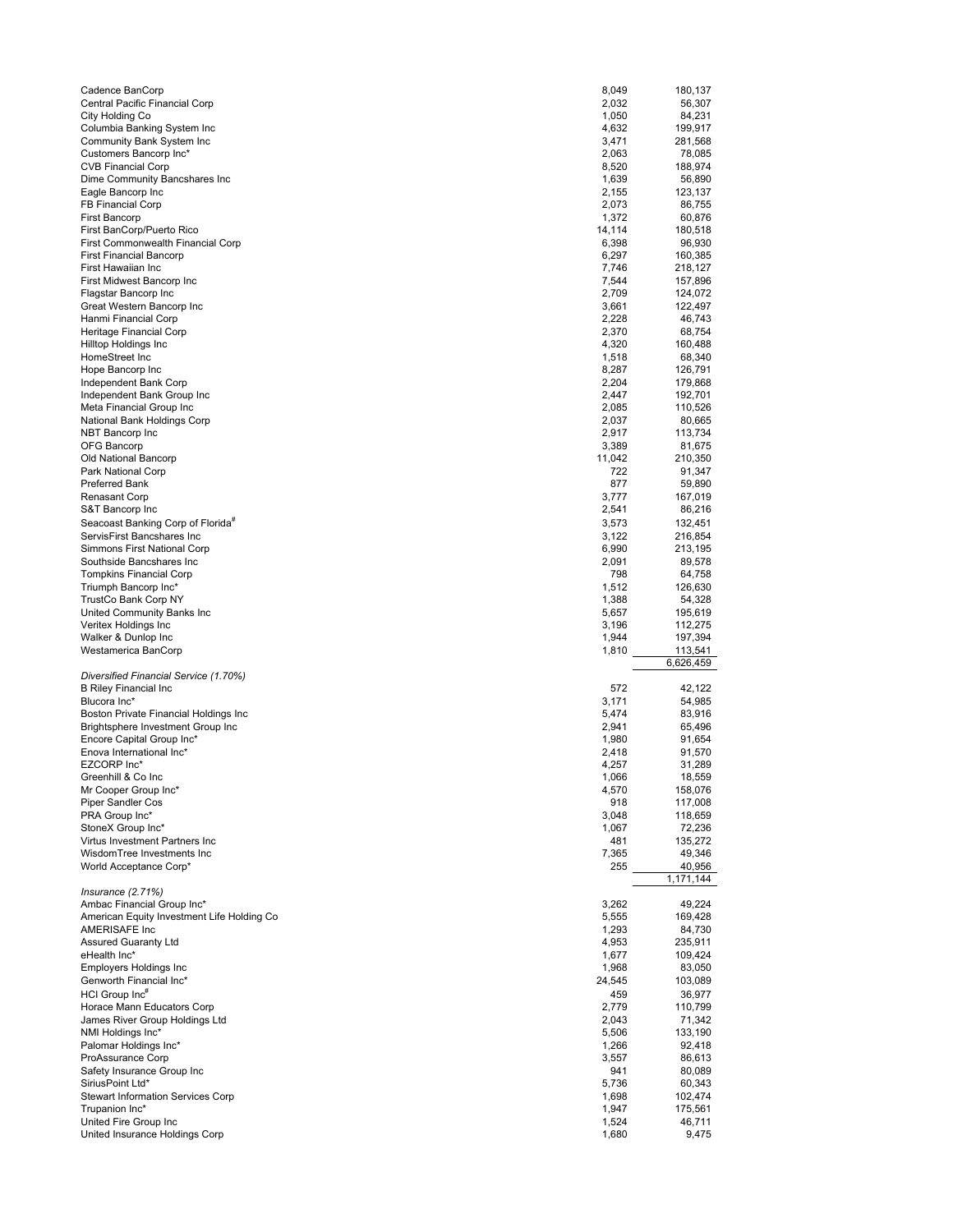| Universal Insurance Holdings Inc                                              | 2,188          | 30,851<br>1,871,699 |  |
|-------------------------------------------------------------------------------|----------------|---------------------|--|
| Real Estate (8.35%)                                                           |                |                     |  |
| <b>Acadia Realty Trust</b>                                                    | 5,770          | 125,209             |  |
| Agree Realty Corp                                                             | 4,105          | 288,499             |  |
| Alexander & Baldwin Inc                                                       | 4,865          | 93,457              |  |
| American Assets Trust Inc                                                     | 3,246          | 118,641             |  |
| Apollo Commercial Real Estate Finance Inc<br>Armada Hoffler Properties Inc    | 8,591<br>3,969 | 134,449<br>52,669   |  |
| <b>ARMOUR Residential REIT Inc.</b>                                           | 4,218          | 50,574              |  |
| <b>Brandywine Realty Trust</b>                                                | 11,409         | 160,411             |  |
| Capstead Mortgage Corp                                                        | 6,776          | 43.705              |  |
| CareTrust REIT Inc                                                            | 6,403          | 149,062             |  |
| Centerspace                                                                   | 832            | 59,230              |  |
| Chatham Lodging Trust*                                                        | 3,361          | 44,264              |  |
| Community Healthcare Trust Inc                                                | 1,456          | 68,840              |  |
| DiamondRock Hospitality Co*                                                   | 13,438         | 130,080             |  |
| Diversified Healthcare Trust                                                  | 15,727         | 57,089              |  |
| Easterly Government Properties Inc                                            | 5,311          | 110,097             |  |
| Ellington Financial Inc                                                       | 1,416          | 26,734              |  |
| <b>Essential Properties Realty Trust Inc.</b>                                 | 6,473          | 165,709             |  |
| Four Corners Property Trust Inc                                               | 4,936          | 137,023             |  |
| Franklin Street Properties Corp                                               | 6,376          | 32,773              |  |
| The GEO Group Inc <sup>#</sup>                                                | 6,097          | 31,643              |  |
| <b>Getty Realty Corp</b>                                                      | 2,449          | 76,237              |  |
| Global Net Lease Inc                                                          | 5,985          | 116,947             |  |
| Granite Point Mortgage Trust Inc                                              | 3,929          | 56,499              |  |
| Hersha Hospitality Trust*                                                     | 2,572          | 27,649              |  |
| Independence Realty Trust Inc                                                 | 6,510          | 111,191             |  |
| Industrial Logistics Properties Trust<br>Innovative Industrial Properties Inc | 4,361          | 109,287             |  |
|                                                                               | 1,475          | 265,839             |  |
| Invesco Mortgage Capital Inc <sup>#</sup>                                     | 12,843         | 43,666              |  |
| iStar Inc                                                                     | 4,883<br>5,604 | 82,083              |  |
| Kite Realty Group Trust<br>KKR Real Estate Finance Trust Inc                  | 1,729          | 118,805<br>36,966   |  |
| <b>Lexington Realty Trust</b>                                                 | 17,951         | 222,233             |  |
| <b>LTC Properties Inc</b>                                                     | 2,624          | 102,808             |  |
| Mack-Cali Realty Corp                                                         | 5,931          | 101,242             |  |
| Marcus & Millichap Inc*                                                       | 1,681          | 66,063              |  |
| New York Mortgage Trust Inc                                                   | 24,542         | 110,930             |  |
| NexPoint Residential Trust Inc                                                | 1,473          | 76,360              |  |
| Office Properties Income Trust                                                | 3,225          | 94,267              |  |
| PennyMac Mortgage Investment Trust                                            | 6,332          | 124,107             |  |
| <b>RE/MAX Holdings Inc</b>                                                    | 1,277          | 44,708              |  |
| Ready Capital Corp                                                            | 2,655          | 40,409              |  |
| Realogy Holdings Corp*                                                        | 7,684          | 136,084             |  |
| Redwood Trust Inc                                                             | 7,449          | 82,907              |  |
| Retail Opportunity Investments Corp                                           | 7,888          | 140,880             |  |
| Retail Properties of America Inc                                              | 11,791         | 142,082             |  |
| <b>RPT Realty</b>                                                             | 5,757          | 73,402              |  |
| Safehold Inc                                                                  | 946            | 66,315              |  |
| Saul Centers Inc                                                              | 843            | 37,471              |  |
| SITE Centers Corp#                                                            | 9,212          | 137,904             |  |
| The St Joe Co                                                                 | 2,077          | 97,141              |  |
| Summit Hotel Properties Inc*                                                  | 6,976          | 67,039              |  |
| Tanger Factory Outlet Centers Inc                                             | 6,168          | 108,125             |  |
| Uniti Group Inc                                                               | 15,491         | 168,232             |  |
| Universal Health Realty Income Trust                                          | 828            | 57,298              |  |
| Urstadt Biddle Properties Inc                                                 | 2,141          | 39,137              |  |
| Washington Real Estate Investment Trust                                       | 5,482          | 129,649             |  |
| <b>Whitestone REIT</b>                                                        | 2,910          | 24,095              |  |
| Xenia Hotels & Resorts Inc*                                                   | 7,607          | 147,652             |  |
|                                                                               |                | 5,763,867           |  |
| Savings&Loans (2.02%)                                                         |                |                     |  |
| Axos Financial Inc*                                                           | 3,322          | 157,496             |  |
| Banc of California Inc<br>Berkshire Hills Bancorp Inc                         | 3,213<br>3,076 | 56,260<br>85,359    |  |
| Brookline Bancorp Inc                                                         | 5,218          | 87,975              |  |
| Capitol Federal Financial Inc                                                 | 8,349          | 108,036             |  |
| Investors Bancorp Inc                                                         | 14,560         | 216,653             |  |
| Northfield Bancorp Inc                                                        | 3,099          | 52,466              |  |
| Northwest Bancshares Inc                                                      | 8,469          | 119,921             |  |
| Pacific Premier Bancorp Inc                                                   | 5,653          | 259,868             |  |
| <b>Provident Financial Services Inc.</b>                                      | 4,301          | 108,643             |  |
| <b>WSFS Financial Corp</b>                                                    | 2,661          | 141,592             |  |
|                                                                               |                | 1,394,269           |  |
|                                                                               |                |                     |  |
| <b>Total Financial</b>                                                        |                | 16,827,438          |  |
|                                                                               |                |                     |  |
| Industrial (17.65%)                                                           |                |                     |  |
| AAON Inc                                                                      | 2,637          | 174,701             |  |
| AAR Corp*                                                                     | 2,190          | 91,433              |  |
| Advanced Energy Industries Inc                                                | 2,477          | 252,679             |  |
|                                                                               |                |                     |  |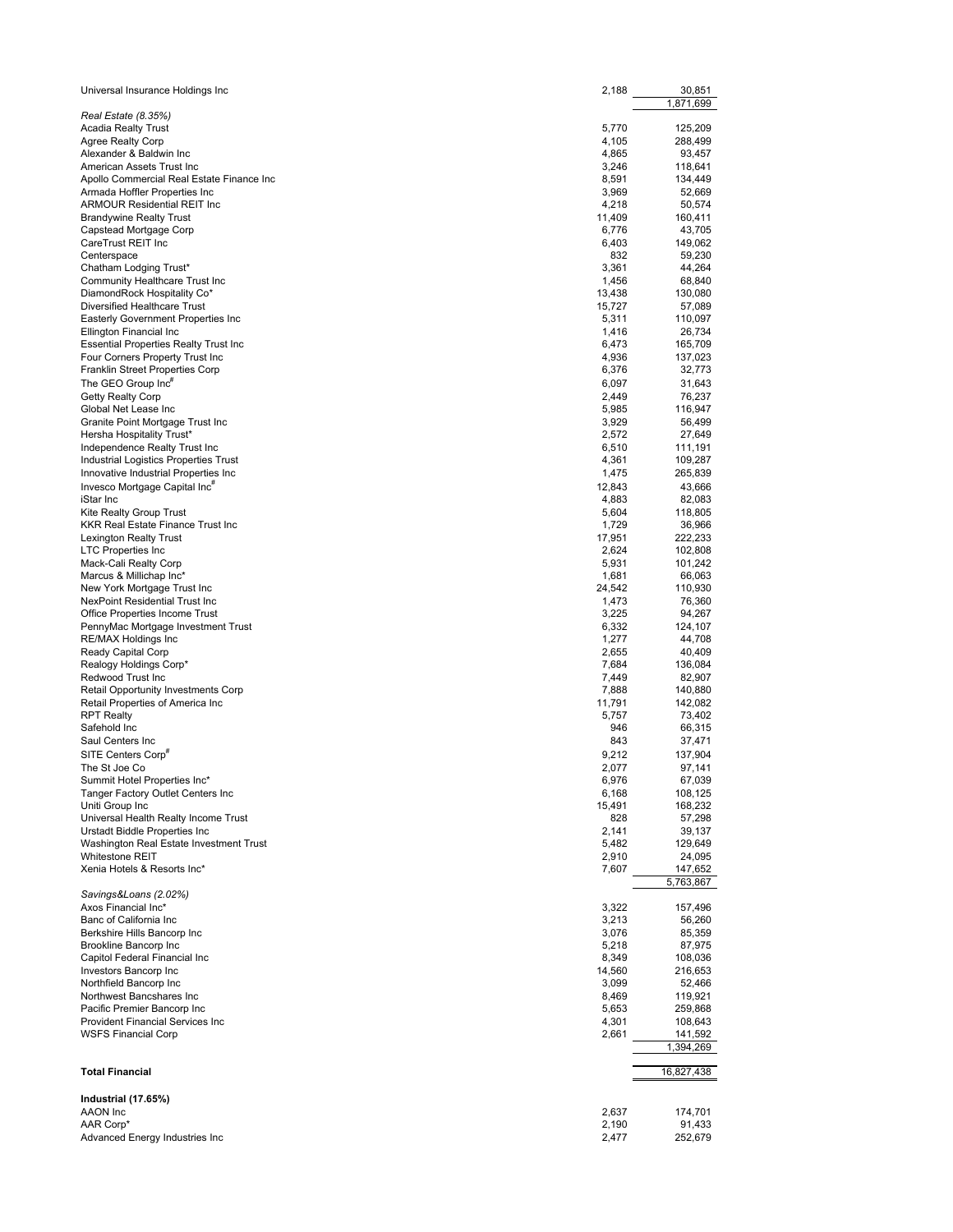| Aerojet Rocketdyne Holdings Inc                          | 4,783          | 231,736            |
|----------------------------------------------------------|----------------|--------------------|
| AeroVironment Inc*                                       | 1,474          | 161,595            |
| Alamo Group Inc                                          | 650            | 100,217            |
| Albany International Corp                                | 2,054          | 183,525            |
| American Woodmark Corp*                                  | 1,115          | 96,916             |
| Apogee Enterprises Inc                                   | 1,741          | 66,175             |
| Applied Industrial Technologies Inc                      | 2,506          | 245,488            |
| Applied Optoelectronics Inc*<br><b>ArcBest Corp</b>      | 1,515          | 12,468             |
| Arcosa Inc                                               | 1,691<br>3,115 | 131,627<br>197,803 |
| Astec Industries Inc                                     | 1,504          | 103,069            |
| Atlas Air Worldwide Holdings Inc*                        | 1,748          | 130,978            |
| AZZ Inc                                                  | 1,735          | 92,805             |
| Badger Meter Inc                                         | 1,884          | 180,054            |
| <b>Barnes Group Inc</b>                                  | 3,125          | 166,938            |
| Bel Fuse Inc                                             | 725            | 11,948             |
| Benchmark Electronics Inc                                | 2,427          | 75,116             |
| Boise Cascade Co                                         | 2,535          | 167,285            |
| <b>Brady Corp</b>                                        | 3,226          | 184,624            |
| Chart Industries Inc*(a)                                 | 2,330          | 340,040            |
| CIRCOR International Inc*                                | 1,426          | 53,660             |
| Comfort Systems USA Inc                                  | 2,340          | 193,986            |
| <b>Comtech Telecommunications Corp</b>                   | 1,747          | 44,182             |
| Dorian LPG Ltd*                                          | 2,072          | 29,443<br>35,431   |
| DXP Enterprises Inc*<br>Echo Global Logistics Inc*       | 1,147<br>1,756 | 59,985             |
| <b>Encore Wire Corp</b>                                  | 1,373          | 112,861            |
| Enerpac Tool Group Corp                                  | 3,859          | 105,737            |
| EnPro Industries Inc                                     | 1,372          | 126,210            |
| <b>ESCO Technologies Inc</b>                             | 1,684          | 159,374            |
| Exponent Inc(a)                                          | 3,407          | 310,821            |
| Fabrinet*                                                | 2,458          | 220,458            |
| FARO Technologies Inc*                                   | 1,177          | 89,040             |
| Federal Signal Corp                                      | 4,041          | 171,662            |
| Forward Air Corp                                         | 1,815          | 175,855            |
| Franklin Electric Co Inc                                 | 2,481          | 208,131            |
| Gibraltar Industries Inc*                                | 2,180          | 173,201            |
| <b>Granite Construction Inc</b>                          | 3,111          | 125,560            |
| The Greenbrier Cos Inc                                   | 2,166          | 96,192             |
| <b>Griffon Corp</b>                                      | 3,050          | 80,185             |
| Harsco Corp*                                             | 5,252          | 117,750            |
| Haynes International Inc<br><b>Heartland Express Inc</b> | 896            | 31,181             |
| Hillenbrand Inc                                          | 3,348<br>4,854 | 60,766<br>221,342  |
| Hub Group Inc*                                           | 2,241          | 156,444            |
| Ichor Holdings Ltd*                                      | 1,611          | 90,635             |
| Insteel Industries Inc                                   | 1,310          | 45,798             |
| Itron Inc*                                               | 2,868          | 273,464            |
| John Bean Technologies Corp                              | 2,052          | 295,550            |
| Kaman Corp                                               | 1,860          | 100,105            |
| Knowles Corp*                                            | 6,051          | 124,288            |
| Lindsay Corp                                             | 723            | 119,027            |
| Lydall Inc*                                              | 1,255          | 45,657             |
| Marten Transport Ltd                                     | 3,797          | 64,777             |
| <b>Materion Corp</b>                                     | 1,352          | 106,605            |
| Matson Inc                                               | 2,896          | 187,226            |
| Matthews International Corp                              | 2,048          | 80,015             |
| Mesa Laboratories Inc<br>Moog Inc                        | 287<br>1,898   | 70,619<br>171,200  |
| Mueller Industries Inc                                   | 3,818          | 177,270            |
| Myers Industries Inc                                     | 2,544          | 56,044             |
| MYR Group Inc*                                           | 1,085          | 94,438             |
| National Presto Industries Inc                           | 360            | 36,511             |
| O-I Glass Inc*                                           | 10,182         | 187,654            |
| Olympic Steel Inc                                        | 587            | 20,985             |
| OSI Systems Inc*                                         | 1,130          | 108,887            |
| Park Aerospace Corp                                      | 1,578          | 24,333             |
| Patrick Industries Inc                                   | 1,482          | 127,007            |
| PGT Innovations Inc*                                     | 3,924          | 94,804             |
| Plexus Corp*                                             | 1,863          | 184,083            |
| Powell Industries Inc                                    | 713            | 24,499             |
| Proto Labs Inc* <sup>,(a)</sup>                          | 1,786          | 159,651            |
| Raven Industries Inc                                     | 2,386          | 105,294            |
| Saia Inc* <sup>,(a)</sup>                                | 1,726          | 397,256            |
| Sanmina Corp*                                            | 4,330          | 182,336            |
| SPX Corp*                                                | 2,989          | 187,201            |
| SPX FLOW Inc                                             | 2,726          | 187,085            |
| Standex International Corp                               | 817            | 81,406             |
| Sturm Ruger & Co Inc<br><b>Tennant Co</b>                | 1,189<br>1,234 | 93,860<br>102,101  |
| TimkenSteel Corp*                                        | 2,857          | 43,284             |
| <b>Tredegar Corp</b>                                     | 1,767          | 26,929             |
| Trinseo SA                                               | 2,559          | 166,181            |
|                                                          |                |                    |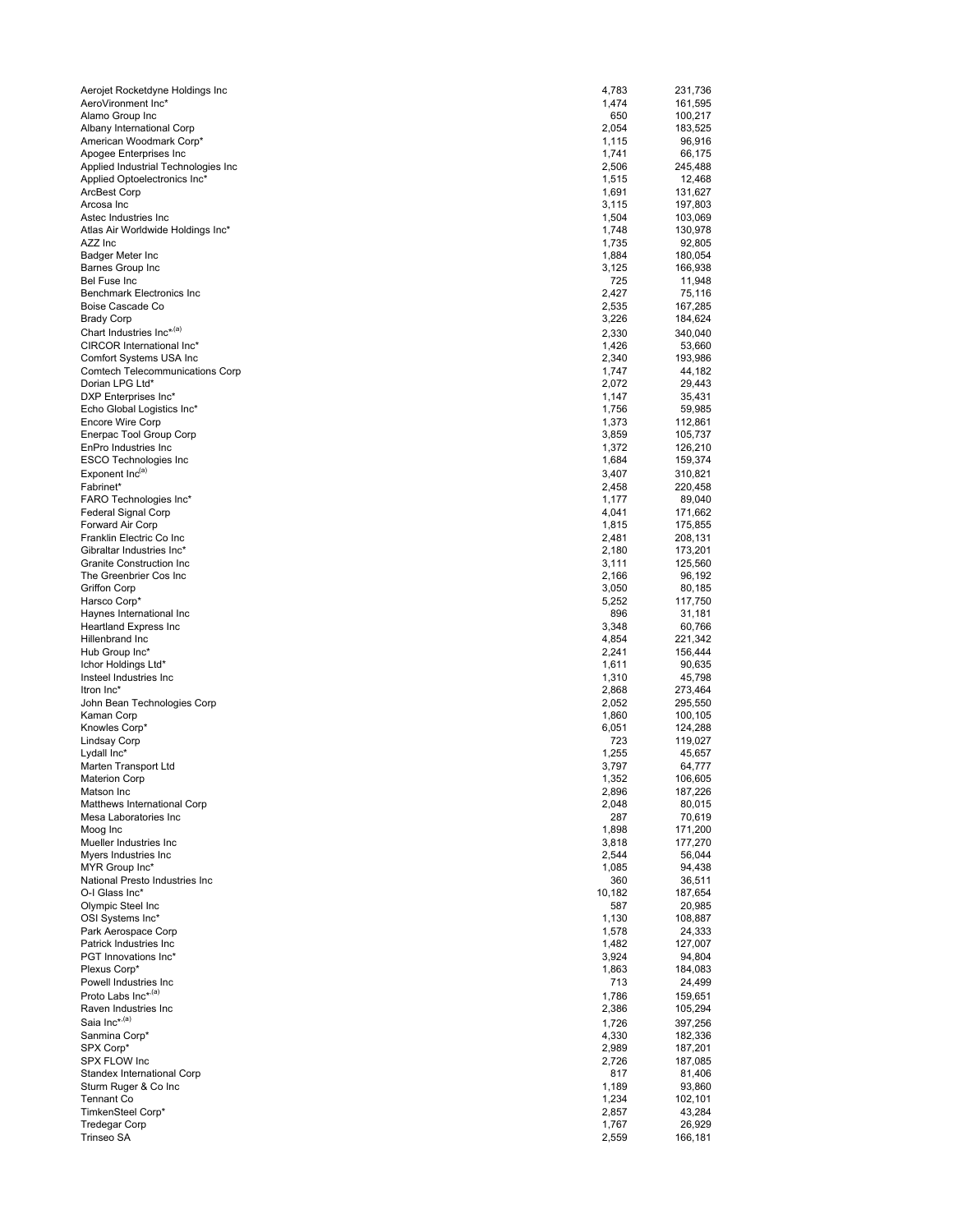| Triumph Group Inc*<br>TTM Technologies Inc*<br><b>UFP Industries Inc</b><br>US Concrete Inc*<br>US Ecology Inc*<br>Vicor Corp*<br>Watts Water Technologies Inc<br><b>Total Industrial</b> | 3,587<br>6,638<br>3,958<br>1,136<br>1,822<br>1,349<br>1,776 | 68,942<br>100,566<br>314,740<br>64,741<br>72,206<br>121,518<br>241,358<br>12,186,813 |
|-------------------------------------------------------------------------------------------------------------------------------------------------------------------------------------------|-------------------------------------------------------------|--------------------------------------------------------------------------------------|
| Technology (7.96%)                                                                                                                                                                        |                                                             |                                                                                      |
| 3D Systems Corp* <sup>,(a)</sup><br>8x8 Inc*                                                                                                                                              | 8,262<br>6,972                                              | 242,985<br>164,191                                                                   |
| Agilysys Inc*                                                                                                                                                                             | 1,424                                                       | 72,325                                                                               |
| Allscripts Healthcare Solutions Inc*                                                                                                                                                      | 8,964                                                       | 155,884                                                                              |
| Axcelis Technologies Inc*                                                                                                                                                                 | 2,322<br>317                                                | 96,224<br>4,073                                                                      |
| BM Technologies Inc*<br>Bottomline Technologies DE Inc*                                                                                                                                   | 2,588                                                       | 96,739                                                                               |
| CEVA Inc*                                                                                                                                                                                 | 1,480                                                       | 66,408                                                                               |
| Cohu Inc*                                                                                                                                                                                 | 2,793                                                       | 103,955                                                                              |
| Computer Programs and Systems Inc<br>CSG Systems International Inc                                                                                                                        | 894<br>2,212                                                | 28,939<br>97,416                                                                     |
| CTS Corp                                                                                                                                                                                  | 2,147                                                       | 82,123                                                                               |
| Diebold Nixdorf Inc*                                                                                                                                                                      | 5,500                                                       | 74,470                                                                               |
| Digi International Inc*<br>Diodes Inc*                                                                                                                                                    | 2,028<br>2,808                                              | 38,451<br>212,481                                                                    |
| Donnelley Financial Solutions Inc*                                                                                                                                                        | 1,960                                                       | 58,428                                                                               |
| DSP Group Inc*                                                                                                                                                                            | 1,647                                                       | 25,891                                                                               |
| Ebix Inc<br>ExlService Holdings Inc*                                                                                                                                                      | 1,594<br>2,165                                              | 43,676<br>220,787                                                                    |
| FormFactor Inc*                                                                                                                                                                           | 5,154                                                       | 181,679                                                                              |
| Insight Enterprises Inc*                                                                                                                                                                  | 2,270                                                       | 237,170                                                                              |
| Kulicke & Soffa Industries Inc<br>LivePerson Inc*                                                                                                                                         | 4,014<br>4,137                                              | 208,327<br>227,328                                                                   |
| ManTech International Corp                                                                                                                                                                | 1,815                                                       | 157,923                                                                              |
| MaxLinear Inc*                                                                                                                                                                            | 4,450                                                       | 169,189                                                                              |
| MicroStrategy Inc*<br>NextGen Healthcare Inc*                                                                                                                                             | 478<br>3,468                                                | 224,660<br>56,945                                                                    |
| OneSpan Inc*                                                                                                                                                                              | 2,332                                                       | 60,982                                                                               |
| Onto Innovation Inc*                                                                                                                                                                      | 3,158                                                       | 226,650                                                                              |
| PDF Solutions Inc*                                                                                                                                                                        | 1,992                                                       | 34,740                                                                               |
| Photronics Inc*<br>Pitney Bowes Inc                                                                                                                                                       | 4,101<br>9,991                                              | 55,528<br>83,725                                                                     |
| Power Integrations Inc(a)                                                                                                                                                                 | 3,951                                                       | 324,733                                                                              |
| Progress Software Corp                                                                                                                                                                    | 2,859                                                       | 127,426                                                                              |
| Rambus Inc*<br>Simulations Plus Inc                                                                                                                                                       | 7,226<br>871                                                | 141,341<br>45,971                                                                    |
| SMART Global Holdings Inc*                                                                                                                                                                | 942                                                         | 44,651                                                                               |
| SPS Commerce Inc*                                                                                                                                                                         | 2,361                                                       | 221,603                                                                              |
| Sykes Enterprises Inc*<br>Tabula Rasa HealthCare Inc*                                                                                                                                     | 2,611<br>1,408                                              | 109,453<br>60,840                                                                    |
| <b>TTEC Holdings Inc</b>                                                                                                                                                                  | 1,178                                                       | 127,707                                                                              |
| Ultra Clean Holdings Inc*                                                                                                                                                                 | 2,695                                                       | 151,809                                                                              |
| Unisys Corp*<br>Veeco Instruments Inc*                                                                                                                                                    | 3,709<br>3,502                                              | 95,358<br>83,418                                                                     |
| Xperi Holding Corp                                                                                                                                                                        | 6,977                                                       | 149,447                                                                              |
| <b>Total Technology</b>                                                                                                                                                                   |                                                             | 5,494,049                                                                            |
| <b>Utilities (1.49%)</b>                                                                                                                                                                  |                                                             |                                                                                      |
| American States Water Co                                                                                                                                                                  | 2,386                                                       | 189,377                                                                              |
| Avista Corp                                                                                                                                                                               | 4,542                                                       | 205,889                                                                              |
| California Water Service Group<br>Chesapeake Utilities Corp                                                                                                                               | 3,304<br>1,162                                              | 187,799<br>133,119                                                                   |
| Northwest Natural Holding Co                                                                                                                                                              | 2,034                                                       | 107,558                                                                              |
| South Jersey Industries Inc                                                                                                                                                               | 6,618                                                       | 176,436                                                                              |
| Unitil Corp<br><b>Total Utilities</b>                                                                                                                                                     | 486                                                         | 26,657<br>1,026,835                                                                  |
|                                                                                                                                                                                           |                                                             |                                                                                      |
| Total Common Stock (Cost \$40,574,647)                                                                                                                                                    |                                                             | 68,290,063                                                                           |
| Right (0.00%)                                                                                                                                                                             |                                                             |                                                                                      |
| Lantheus Holdings Inc (Cost \$0)                                                                                                                                                          | 6,190                                                       |                                                                                      |
| Collateral Received for Securities on Loan (2.24%)<br>Mount Vernon Liquid Assets Portfolio (Cost \$1,546,989)                                                                             | 1,546,989                                                   | 1,546,989                                                                            |
| Total Investments (Cost \$42,161,636) <sup>(b)</sup> (101.17%)                                                                                                                            |                                                             | 69,837,052                                                                           |
| Other Net Assets (-0.17%)                                                                                                                                                                 |                                                             | (808,810)                                                                            |
| <b>Net Assets (100.00%)</b>                                                                                                                                                               |                                                             | 69,028,242<br>\$                                                                     |
|                                                                                                                                                                                           |                                                             |                                                                                      |

\* Non-income producing security.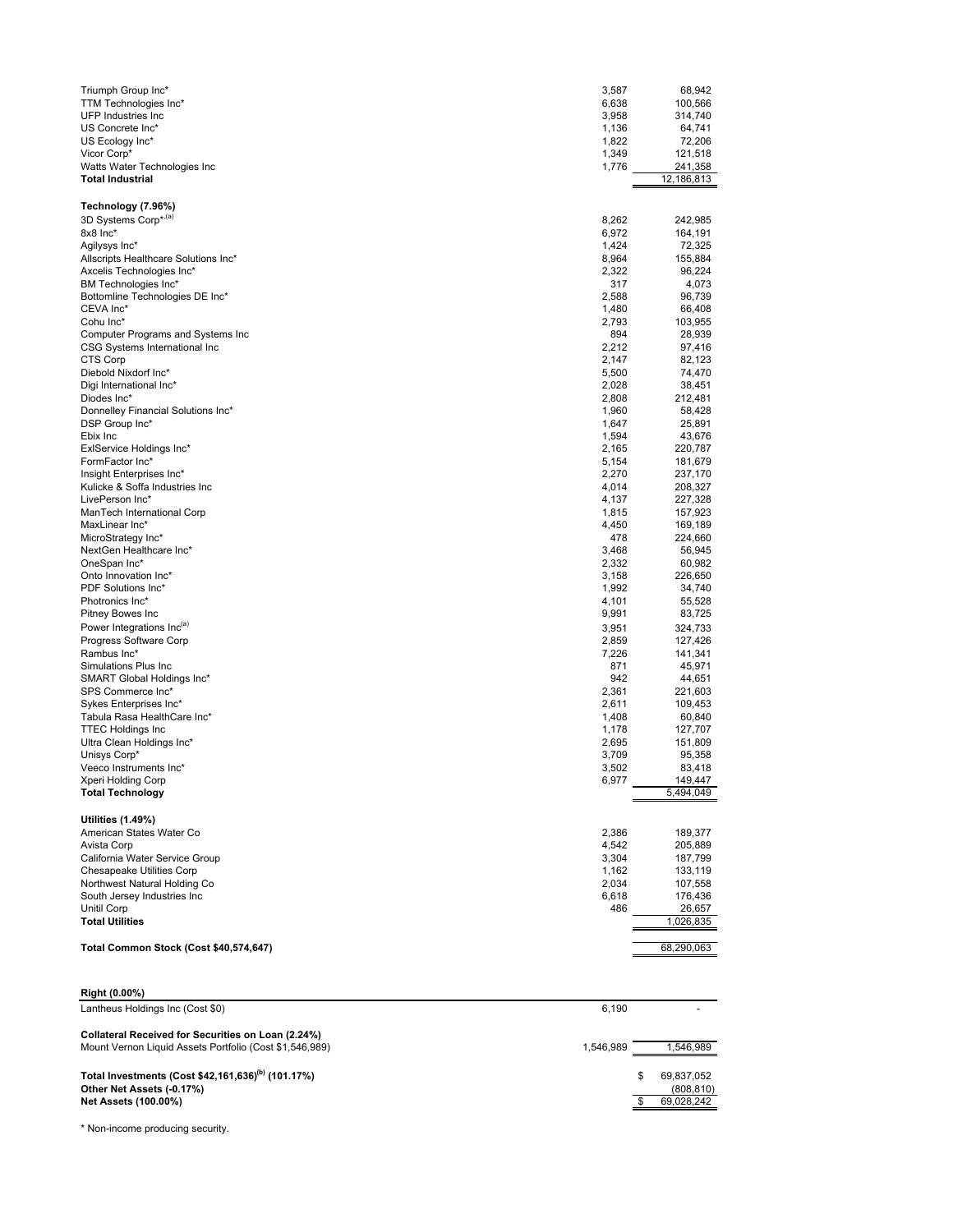# Loaned security; a portion of the security is on loan at May 31, 2021

(a) A portion of these shares have been pledged in connection with obligations for futures contracts.

(b) Aggregate cost for federal income tax purpose is \$42,147,852.

At May 31, 2021, unrealized appreciation/(depreciation) of securities for federal income tax purposes is as follows:

Unrealized appreciation  $\frac{1}{2}$  30,379,492<br>Unrealized depreciation (2,690,292) Unrealized depreciation (2,690,292)<br>
Net unrealized appreciation (2,690,292) Net unrealized appreciation

Because tax adjustments are calculated annually, the above tax figures reflect the tax adjustments outstanding at the Fund's previous fiscal year end. For the previous fiscal year's federal income tax information, please refer to the Notes to Financial Statements section in the Fund's most recent semi-annual and annual reports.

## **Futures contracts at May 31, 2021:**

Contracts - \$50 times premium / delivery month / commitment / exchange

| Russell 2000 MINI         | <b>Notional Amount</b> |         | Value Unrealized Appreciation |       |
|---------------------------|------------------------|---------|-------------------------------|-------|
| 6 / JUN 2021 / Long / CME | 672.835                | 680.580 |                               | 7.745 |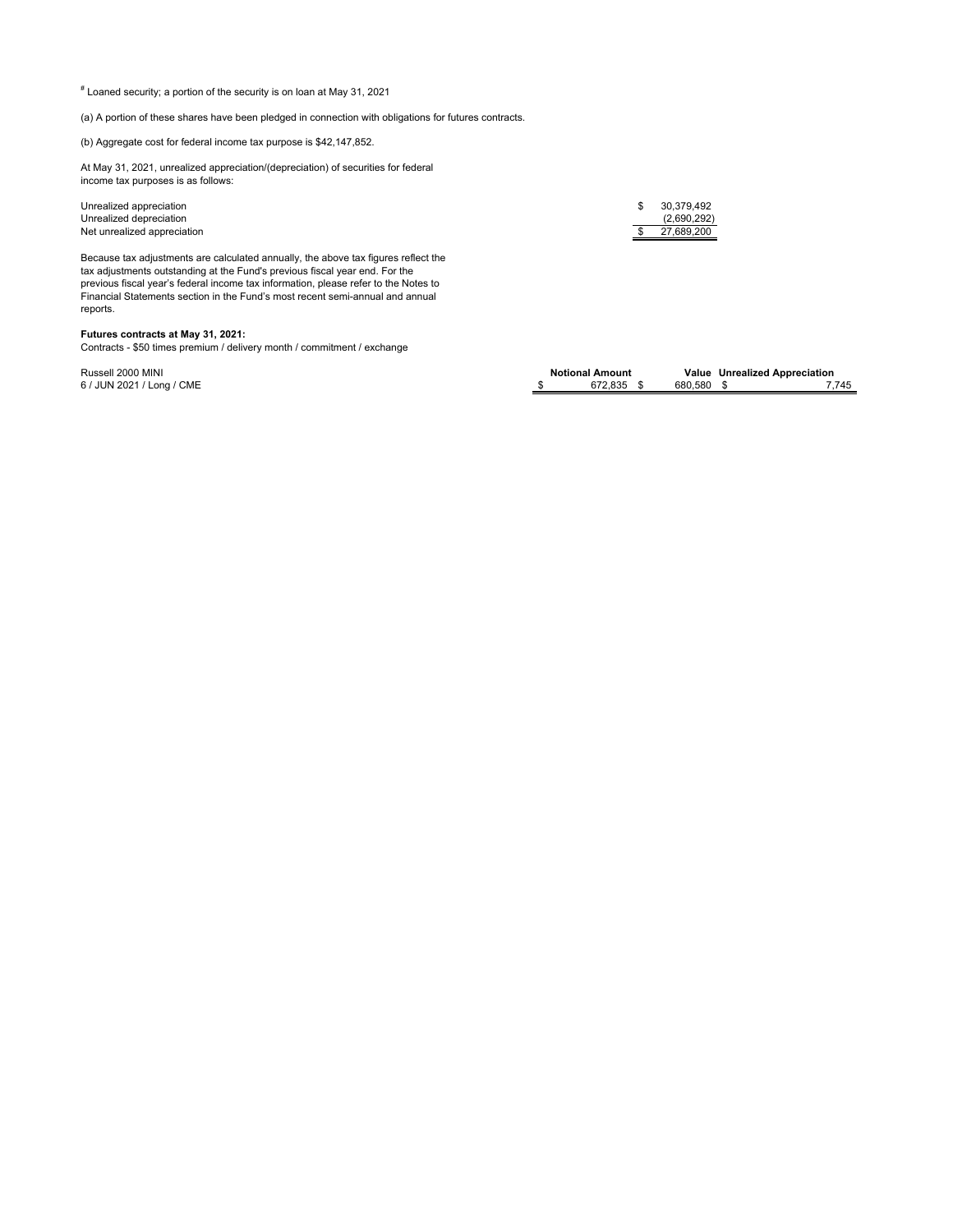## **SHELTON EQUITY INCOME**

| <b>Security Description</b>                               | <b>Shares</b>    | Value                  |
|-----------------------------------------------------------|------------------|------------------------|
| Common Stock (94.95%)                                     |                  |                        |
|                                                           |                  |                        |
| Basic Materials (5.55%)                                   |                  |                        |
| Dow Inc <sup>(a)</sup><br>DuPont de Nemours Inc(a)        | 42,800 \$        | 2,928,376              |
| Freeport-McMoRan Inc(a)                                   | 25,000<br>59,200 | 2,114,750<br>2,529,024 |
| Linde PLC                                                 | 8,300            | 2,494,980              |
| Newmont Corp <sup>(a)</sup>                               | 10,000           | 734,800                |
| Sensient Technologies Corp <sup>(a)</sup>                 | 8,500            | 737,375                |
| <b>Total Basic Materials</b>                              |                  | 11,539,305             |
|                                                           |                  |                        |
| Communications (12.98%)                                   |                  |                        |
| Alphabet Inc - Class A*                                   | 900              | 2,121,165              |
| Alphabet Inc - Class C*                                   | 900              | 2,170,404              |
| Amazon.com Inc*,(a)<br>AT&T Inc(a)                        | 1,100            | 3,545,377              |
| Cisco Systems Inc(a)                                      | 30,000           | 882,900                |
| Comcast Corp <sup>(a)</sup>                               | 52,500<br>32,500 | 2,777,250<br>1,863,550 |
| Facebook Inc*                                             | 11,200           | 3,681,776              |
| Motorola Solutions Inc(a)                                 | 11,300           | 2,320,003              |
| T-Mobile US Inc*,(a)                                      | 15,600           | 2,206,620              |
| Verizon Communications Inc(a)                             | 54,300           | 3,067,407              |
| The Walt Disney Co* <sup>,(a)</sup>                       | 13,300           | 2,376,045              |
| <b>Total Communications</b>                               |                  | 27,012,497             |
|                                                           |                  |                        |
| Consumer, Cyclical (6.21%)                                |                  |                        |
| Amerityre Corp* <sup>,(a)</sup>                           | 20,000,000       | 1,800,000              |
| Costco Wholesale Corp <sup>(a)</sup>                      | 5,900            | 2,231,793              |
| Domino's Pizza Inc(a)<br>Ford Motor Co*                   | 3,000            | 1,280,610              |
| The Home Depot Inc(a)                                     | 120,000          | 1,743,600              |
| Southwest Airlines Co* <sup>,(a)</sup>                    | 8,000<br>24,300  | 2,551,280<br>1,493,478 |
| Target Corp <sup>(a)</sup>                                | 8,000            | 1,815,360              |
| <b>Total Consumer, Cyclical</b>                           |                  | 12,916,121             |
|                                                           |                  |                        |
| Consumer, Non-Cyclical (14.62%)                           |                  |                        |
| <b>Abbott Laboratories</b>                                | 18,200           | 2,123,030              |
| AbbVie Inc                                                | 19,000           | 2,150,800              |
| AmerisourceBergen Corp<br>Amgen Inc(a)                    | 7,000            | 803,180                |
| Anthem Inc <sup>(a)</sup>                                 | 8,500<br>4,500   | 2,022,490<br>1,791,990 |
| Biogen Inc*,(a)                                           | 7,300            | 1,952,604              |
| Boston Scientific Corp*,(a)                               | 55,000           | 2,340,250              |
| Bristol-Myers Squibb Co <sup>(a)</sup>                    | 7,500            | 492,900                |
| Colgate-Palmolive Co                                      | 7,400            | 619,972                |
| Conagra Brands Inc(a)                                     | 10,000           | 381,000                |
| The Estee Lauder Cos Inc(a)                               | 6,400            | 1,961,728              |
| Gilead Sciences Inc(a)                                    | 10,000           | 661,100                |
| Johnson & Johnson <sup>(a)</sup>                          | 12,600           | 2,132,550              |
| Merck & Co Inc(a)                                         | 10,000           | 758,900                |
| Molson Coors Beverage Co <sup>*(a)</sup>                  | 38,200           | 2,227,824              |
| PayPal Holdings Inc*(a)                                   | 5,000            | 1,300,100              |
| Regeneron Pharmaceuticals Inc <sup>*</sup> <sup>(a)</sup> | 3,700            | 1,858,991              |
| Sprouts Farmers Market Inc*,(a)                           | 110,000          | 2,926,000              |
| Vertex Pharmaceuticals Inc*/(a)                           | 8,400            | 1,752,492              |
| Viatris Inc(a)                                            | 10,000           | 152,400                |
| <b>Total Consumer, Non-Cyclical</b>                       |                  | 30,410,301             |
| Energy (7.20%)                                            |                  |                        |
| <b>BP PLC</b>                                             | 52,000           | 1,363,960              |
| Chevron Corp                                              | 40,000           | 4,151,600              |
| ConocoPhillips                                            | 34,300           | 1,911,882              |
| Exxon Mobil Corp                                          | 62,100           | 3,624,777              |
| Phillips 66 <sup>(a)</sup>                                | 23,000           | 1,937,060              |
| Royal Dutch Shell PLC <sup>(a)</sup>                      | 20,000           | 772,200                |
| Schlumberger NV(a)                                        | 39,100           | 1,225,003              |
| <b>Total Energy</b>                                       |                  | 14,986,482             |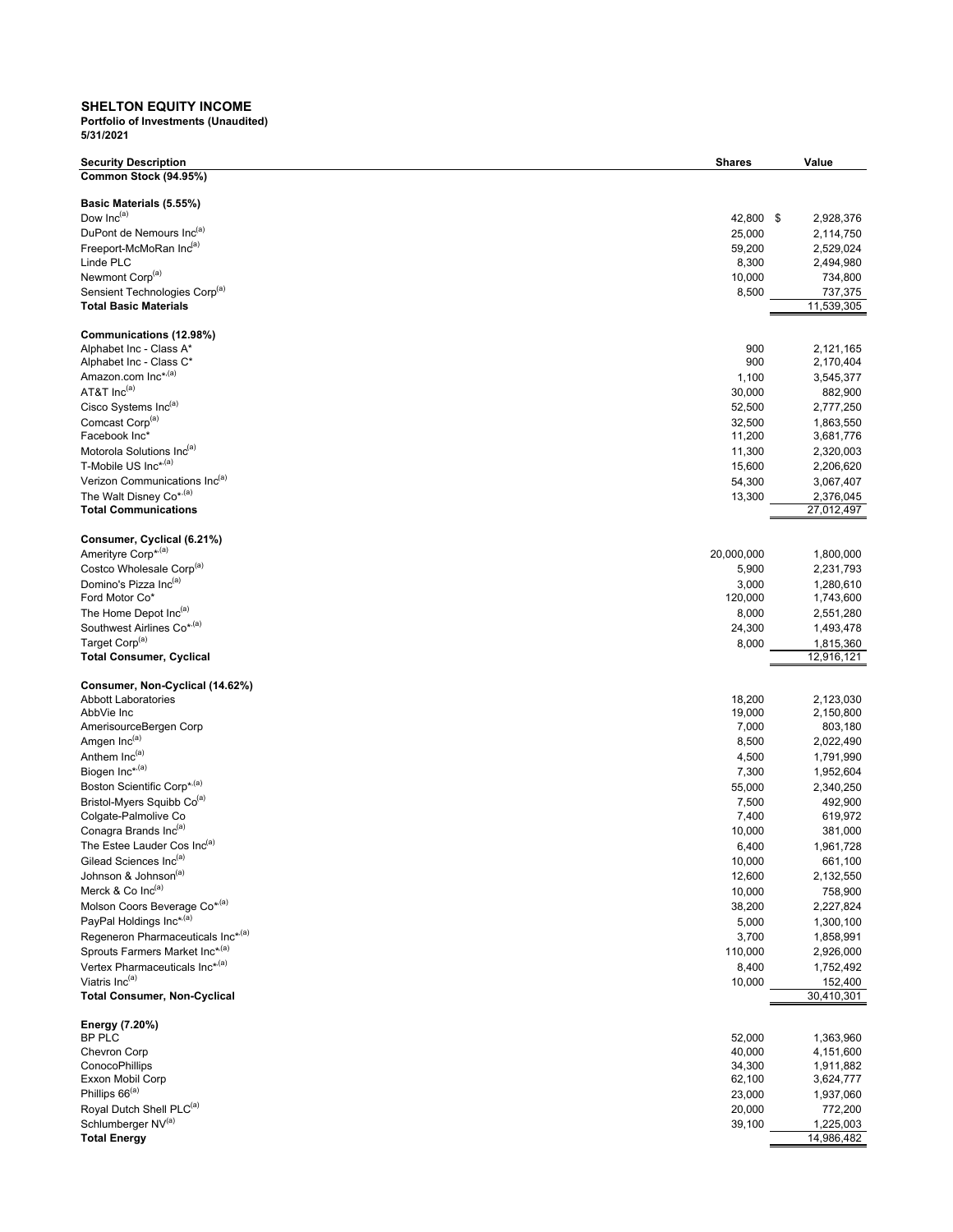| <b>Financial (23.34%)</b>                                       |                  |                         |
|-----------------------------------------------------------------|------------------|-------------------------|
| Banks (11.93%)                                                  |                  |                         |
| Bank of America Corp<br>Citigroup Inc                           | 90,000<br>36,300 | 3,815,100<br>2,857,173  |
| The Goldman Sachs Group Inc                                     | 10,500           | 3,906,210               |
| JPMorgan Chase & Co                                             | 29,100           | 4,779,384               |
| Morgan Stanley <sup>(a)</sup>                                   | 45,000           | 4,092,750               |
| SVB Financial Group* <sup>,(a)</sup>                            | 4,000            | 2,331,560               |
| US Bancorp <sup>(a)</sup>                                       | 10,000           | 607,800                 |
| Wells Fargo & Co <sup>(a)</sup>                                 | 52,500           | 2,452,800               |
|                                                                 |                  | 24,842,777              |
| Diversified Financial Service (5.56%)                           |                  |                         |
| American Express Co <sup>(a)</sup>                              | 13,400           | 2,145,742               |
| Capital One Financial Corp <sup>(a)</sup>                       | 16,000           | 2,572,480               |
| The Charles Schwab Corp <sup>(a)</sup>                          | 30,000           | 2,215,500               |
| Discover Financial Services <sup>(a)</sup><br>Mastercard Inc(a) | 15,000           | 1,758,900               |
| Visa Inc(a)                                                     | 2,500<br>8,700   | 901,450                 |
|                                                                 |                  | 1,977,510<br>11,571,582 |
| Insurance $(2.92%)$                                             |                  |                         |
| Berkshire Hathaway Inc*(a)                                      | 18,700           | 5,412,528               |
| Principal Financial Group Inc(a)                                | 10,000           | 653,900                 |
|                                                                 |                  | 6,066,428               |
|                                                                 |                  |                         |
| Real Estate (2.93%)                                             |                  |                         |
| American Tower Corp <sup>(a)</sup>                              | 11,800           | 3,014,428               |
| Public Storage <sup>(a)</sup>                                   | 10,900           | 3,079,032               |
|                                                                 |                  | 6,093,460               |
| <b>Total Financial</b>                                          |                  | 48,574,247              |
|                                                                 |                  |                         |
| Industrial (12.03%)                                             |                  |                         |
| Atlas Corp <sup>(a)</sup>                                       | 25,000           | 347,000                 |
| The Boeing Co <sup>*</sup> <sup>(a)</sup>                       | 9,700            | 2,396,094               |
| Carrier Global Corp <sup>(a)</sup>                              | 11,000           | 505,230                 |
| Caterpillar Inc                                                 | 14,200           | 3,423,336               |
| Deere & Co <sup>(a)</sup>                                       | 6,900            | 2,491,590               |
| FedEx Corp <sup>(a)</sup>                                       | 8,900            | 2,801,809               |
| Lockheed Martin Corp <sup>(a)</sup>                             | 6,700            | 2,560,740               |
| Masco Corp <sup>(a)</sup>                                       | 30,000           | 1,809,300               |
| Otis Worldwide Corp <sup>(a)</sup>                              | 6,000            | 469,980                 |
| Raytheon Technologies Corp <sup>(a)</sup>                       | 32,700           | 2,900,817               |
| Union Pacific Corp <sup>(a)</sup>                               | 16,400           | 3,685,572               |
| Westrock Co <sup>(a)</sup>                                      | 28,200           | 1,644,624               |
| <b>Total Industrial</b>                                         |                  | 25,036,092              |
| Technology (11.41%)                                             |                  |                         |
| Adobe Inc* <sup>,(a)</sup>                                      | 3,100            | 1,564,198               |
| Apple Inc                                                       | 30,000           | 3,738,300               |
| Fiserv Inc*,(a)                                                 | 10,000           | 1,152,000               |
| Intel Corp                                                      | 26,000           | 1,485,120               |
| Intuit Inc(a)                                                   | 3,000            | 1,317,270               |
| Microsoft Corp <sup>(a)</sup>                                   | 10,100           | 2,521,768               |
| NetApp Inc(a)                                                   | 25,900           | 2,003,883               |
| NVIDIA Corp <sup>(a)</sup>                                      | 4,900            | 3,183,922               |
| Oracle Corp <sup>(a)</sup>                                      | 6,500            | 511,810                 |
| QUALCOMM Inc(a)                                                 | 26,600           | 3,578,764               |
| salesforce.com Inc*,(a)                                         | 8,500            | 2,023,850               |
| Seagate Technology Holdings PLC <sup>(a)</sup>                  | 7,000            | 670,250                 |
| <b>Total Technology</b>                                         |                  | 23,751,135              |
| <b>Utilities (1.61%)</b>                                        |                  |                         |
| American Electric Power Co Inc(a)                               | 1,200            | 103,200                 |
| Consolidated Edison Inc                                         | 5,000            | 386,200                 |
| Dominion Energy Inc(a)                                          | 24,400           | 1,857,816               |
| Duke Energy Corp <sup>(a)</sup>                                 | 10,000           | 1,002,200               |
| <b>Total Utilities</b>                                          |                  | 3,349,416               |
|                                                                 |                  |                         |
| Total Common Stock (Cost \$159,944,505)                         |                  | 197,575,596             |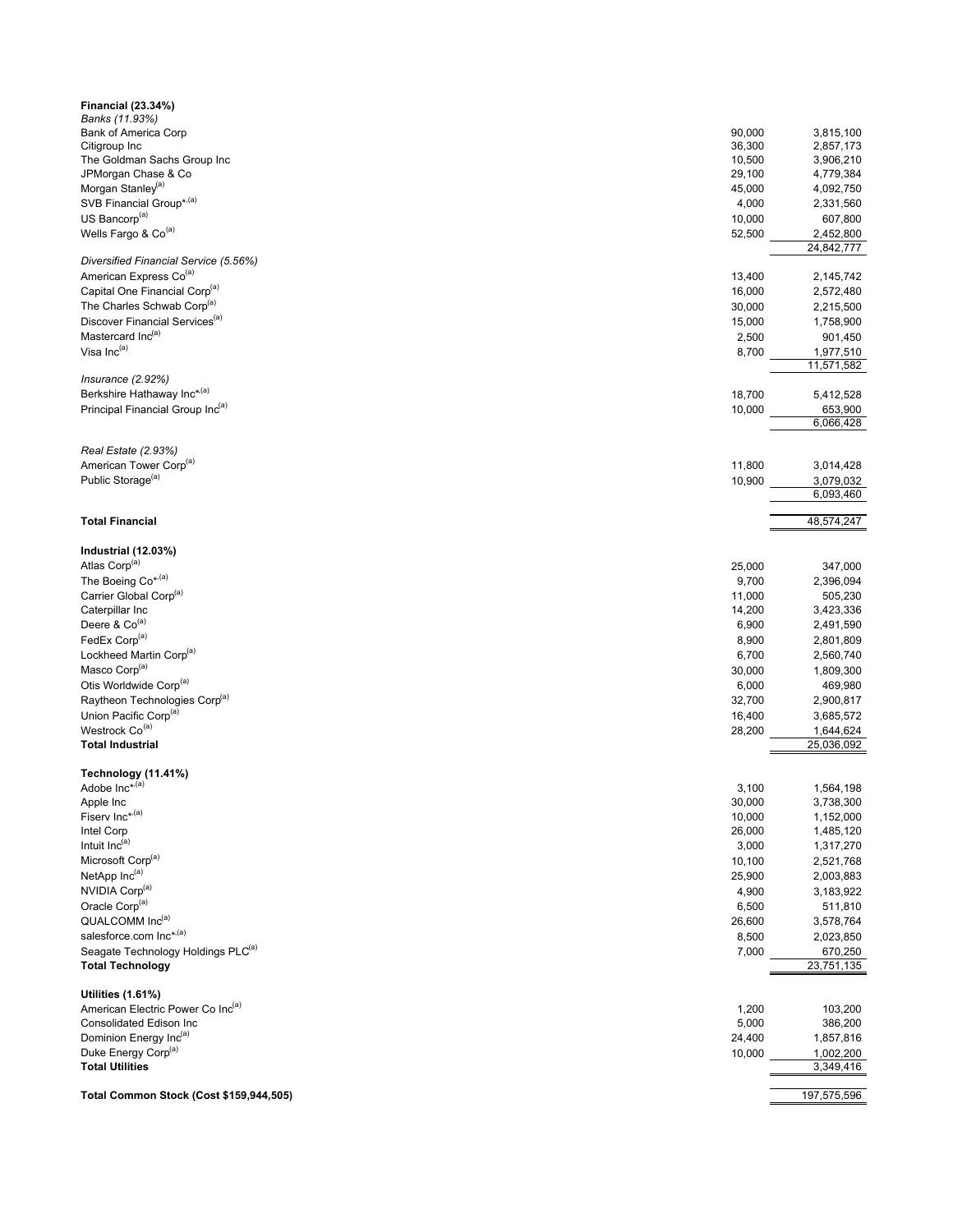### **Total Investments (Cost \$159,944,505)(b) (94.95%)** \$ 197,575,596 **Other Net Assets (5.05%)** 10,497,770 **Net Assets (100.00%) by a 208,073,366 contract to the contract of the contract of the contract of the contract of the contract of the contract of the contract of the contract of the contract of the contract of the con**

\* Non-income producing security.

(a) A portion of these shares have been pledged in connection with obligations for options contracts.

(b) Aggregate cost for federal income tax purpose is \$159,055,012.

At May 31, 2021, unrealized appreciation/(depreciation) of securities for federal income tax purposes is as follows:

Unrealized appreciation Unrealized depreciation (3,051,798) Net unrealized appreciation \$ 38,520,584

Because tax adjustments are calculated annually, the above tax figures reflect the tax adjustments outstanding at the Fund's previous fiscal year end. For the previous fiscal year's federal income tax information, please refer to the Notes to Financial Statements section in the Fund's most recent semi-annual and annual reports.

| \$ | 41,572,382  |
|----|-------------|
|    | (3,051,798) |
| S  | 38.520.584  |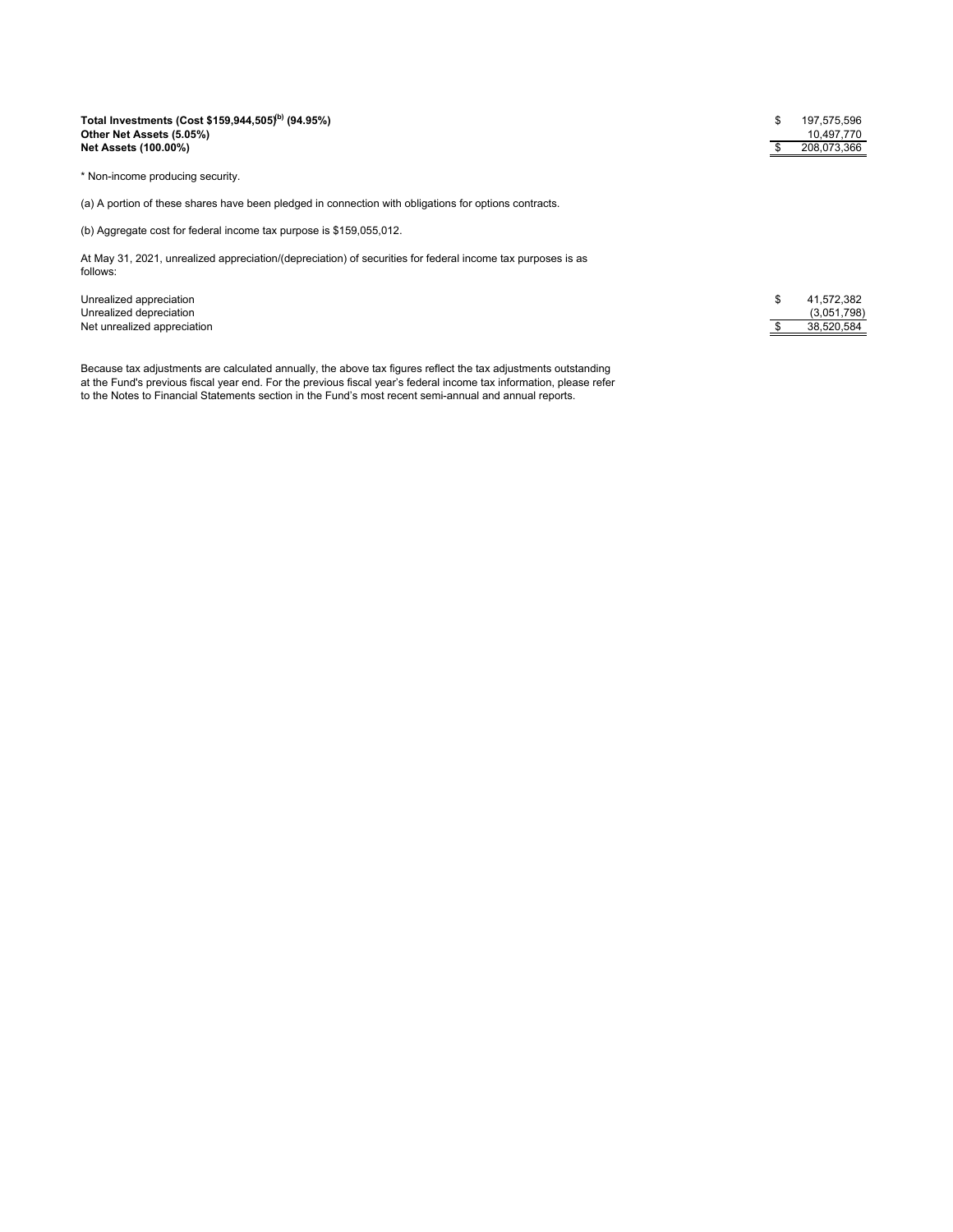| <b>Written Call Options</b>                |                        |               |                     |                        |                   |
|--------------------------------------------|------------------------|---------------|---------------------|------------------------|-------------------|
|                                            | <b>Expiration Date</b> | Contracts     | <b>Strike Price</b> | <b>Notional Amount</b> | Value             |
| <b>Abbott Laboratories</b>                 | 6/18/2021              | $(60)$ \$     | 120                 | \$<br>720,000          | \$<br>(4,260)     |
| AbbVie Inc.                                | 6/18/2021              | (30)          | 115.00              | 345,000                | (3,780)           |
| Adobe Inc                                  | 6/18/2021              | (10)          | 530.00              | 530,000                | (4,630)           |
| Alphabet Inc - Class A                     | 6/18/2021              | (3)           | 2,460.00            | 738,000                | (3, 411)          |
| Alphabet Inc - Class C<br>Amazon.com Inc   | 6/18/2021<br>6/18/2021 | (3)           | 2,510.00            | 753,000<br>1.005.000   | (3, 447)          |
| American Electric Power Co Inc             | 7/16/2021              | (3)<br>(6)    | 3,350.00<br>90.00   | 54,000                 | (5, 532)<br>(360) |
| American Express Co                        | 6/18/2021              | (33)          | 165.00              | 544,500                | (4,356)           |
| American Tower Corp                        | 6/18/2021              | (40)          | 265.00              | 1,060,000              | (5,600)           |
| AmerisourceBergen Corp                     | 6/18/2021              | (30)          | 120.00              | 360,000                | (2, 250)          |
| Amgen Inc                                  | 6/18/2021              | (85)          | 255.00              | 2,167,500              | (3,825)           |
| Anthem Inc                                 | 6/18/2021              | (15)          | 410.00              | 615,000                | (3,810)           |
| Apple Inc                                  | 6/18/2021              | (100)         | 132.00              | 1,320,000              | (4,600)           |
| AT&T Inc                                   | 6/18/2021              | (100)         | 30.00               | 300,000                | (2,600)           |
| Bank of America Corp                       | 6/18/2021              | (100)         | 44.00               | 440,000                | (2,900)           |
| Berkshire Hathaway Inc                     | 6/18/2021              | (30)          | 300.00              | 900,000                | (2,700)           |
| Biogen Inc                                 | 6/18/2021              | (25)          | 300.00              | 750,000                | (53, 500)         |
| The Boeing Co                              | 6/18/2021              | (16)          | 270.00              | 432,000                | (2,528)           |
| <b>Boston Scientific Corp</b>              | 6/18/2021              | (150)         | 43.00               | 645,000                | (10, 200)         |
| BP PLC                                     | 6/18/2021              | (100)         | 27.50               | 275,000                | (2, 100)          |
| Bristol-Myers Squibb Co                    | 6/18/2021              | (25)          | 70.00               | 175,000                | (225)             |
| Capital One Financial Corp                 | 6/18/2021              | (40)          | 160.00              | 640,000                | (18, 400)         |
| Caterpillar Inc                            | 6/18/2021              | (30)          | 255.00              | 765,000                | (3,210)           |
| The Charles Schwab Corp                    | 6/18/2021              | (70)          | 75.00               | 525,000                | (9, 100)          |
| <b>Chevron Corp</b>                        | 6/18/2021              | (70)          | 110.00              | 770,000                | (3,010)           |
| Cisco Systems Inc                          | 6/18/2021              | (125)         | 55.00               | 687,500                | (2,250)           |
| Citigroup Inc                              | 6/18/2021              | (63)          | 80.00               | 504,000                | (7, 245)          |
| Colgate-Palmolive Co                       | 7/16/2021              | (24)          | 87.50               | 210,000                | (1,200)           |
| Comcast Corp                               | 6/18/2021              | (110)         | 59.00               | 649,000                | (5,500)           |
| Conagra Brands Inc                         | 7/16/2021              | (30)          | 40.00               | 120,000                | (1,590)           |
| ConocoPhillips                             | 6/18/2021              | (43)          | 60.00               | 258.000                | (1, 591)          |
| Costco Wholesale Corp                      | 6/18/2021              | (19)          | 400.00              | 760,000                | (1, 330)          |
| Deere & Co                                 | 6/18/2021              | (15)          | 380.00              | 570,000                | (3,300)           |
| <b>Discover Financial Services</b>         | 6/18/2021              | (40)          | 120.00              | 480,000                | (7,760)           |
| Dominion Energy Inc                        | 6/18/2021              | (44)          | 77.50               | 341,000                | (1, 540)          |
| Domino's Pizza Inc                         | 6/18/2021              | (10)          | 440.00              | 440,000                | (3, 190)          |
| Dow Inc                                    | 6/18/2021              | (28)          | 70.00               | 196,000                | (2,576)           |
| Duke Energy Corp                           | 7/16/2021              | (50)          | 105.00              | 525,000                | (3,750)           |
| DuPont de Nemours Inc                      | 6/18/2021              | (50)          | 87.50               | 437,500                | (2,500)           |
| The Estee Lauder Cos Inc                   | 6/18/2021              | (20)          | 320.00              | 640,000                | (1,900)           |
| Exxon Mobil Corp                           | 6/18/2021              | (100)         | 62.00               | 620,000                | (3,600)           |
| Facebook Inc                               | 6/18/2021              | (30)          | 345.00              | 1,035,000              | (6,060)           |
| FedEx Corp                                 | 6/18/2021              | (21)          | 320.00              | 672,000                | (9,660)           |
| Ford Motor Co                              | 6/18/2021              | (200)         | 14.00               | 280,000                | (17,600)          |
| Freeport-McMoRan Inc                       | 6/18/2021              | (192)         | 45.00               | 864,000                | (17, 472)         |
| Gilead Sciences Inc                        | 6/18/2021              | (30)          | 72.50               | 217,500                | (330)             |
| The Goldman Sachs Group Inc                | 6/18/2021              | (25)          | 375.00              | 937,500                | (16, 375)         |
| The Home Depot Inc                         | 6/18/2021              | (20)          | 330.00              | 660,000                | (2,640)           |
| Intel Corp                                 | 6/18/2021              | (260)         | 62.50               | 1,625,000              | (2, 340)          |
| Intuit Inc                                 | 6/18/2021              | (10)          | 460.00              | 460,000                | (2,740)           |
| Johnson & Johnson                          | 6/18/2021              | (26)          | 170.00              | 442,000                | (4,992)           |
| JPMorgan Chase & Co                        | 6/18/2021              | (30)          | 165.00              | 495,000                | (8,040)           |
| Linde PLC                                  | 6/18/2021              | (20)          | 300.00              | 600,000                | (9,600)           |
| Lockheed Martin Corp                       | 6/18/2021              | (15)          | 400.00              | 600,000                | (1, 425)          |
| Masco Corp                                 | 7/16/2021              | (100)         | 65.00               | 650,000                | (4,000)           |
| Mastercard Inc                             | 6/18/2021              | (25)          | 370.00              | 925,000                | (9, 275)          |
| Merck & Co Inc                             | 6/18/2021<br>6/18/2021 | (20)<br>(30)  | 80.00               | 160,000                | (240)<br>(2,760)  |
| Microsoft Corp                             |                        |               | 260.00<br>60.00     | 780,000<br>600,000     | (9,000)           |
| Molson Coors Beverage Co<br>Morgan Stanley | 6/18/2021<br>6/18/2021 | (100)<br>(50) | 90.00               | 450,000                | (12, 450)         |
| Motorola Solutions Inc                     | 6/18/2021              | (33)          | 200.00              | 660,000                | (21, 285)         |
| NetApp Inc                                 | 6/18/2021              | (90)          | 85.00               | 765,000                | (7, 380)          |
| Newmont Corp                               | 6/18/2021              | (100)         | 75.00               | 750,000                | (10, 700)         |
| <b>NVIDIA Corp</b>                         | 6/18/2021              | (15)          | 670.00              | 1,005,000              | (19, 230)         |
| Oracle Corp                                | 6/18/2021              | (20)          | 82.50               | 165,000                | (1,300)           |
| PayPal Holdings Inc                        | 6/18/2021              | (15)          | 275.00              | 412,500                | (2,685)           |
| Phillips 66                                | 6/18/2021              | (30)          | 90.00               | 270,000                | (1, 350)          |
| Principal Financial Group Inc              | 7/16/2021              | (20)          | 70.00               | 140,000                | (1,300)           |
| <b>Public Storage</b>                      | 6/18/2021              | (35)          | 290.00              | 1,015,000              | (4,900)           |
| <b>QUALCOMM</b> Inc                        | 6/18/2021              | (22)          | 155.00              | 341,000                | (220)             |
| Raytheon Technologies Corp                 | 6/18/2021              | (27)          | 90.00               | 243,000                | (3, 132)          |
| Regeneron Pharmaceuticals Inc              | 6/18/2021              | (10)          | 525.00              | 525,000                | (3,600)           |
| salesforce.com Inc                         | 6/18/2021              | (30)          | 240.00              | 720,000                | (14, 100)         |
| Schlumberger NV                            | 6/18/2021              | (80)          | 34.00               | 272,000                | (1,760)           |
| <b>SVB Financial Group</b>                 | 6/18/2021              | (10)          | 630.00              | 630,000                | (2,675)           |
| <b>Target Corp</b>                         | 6/18/2021              | (20)          | 230.00              | 460,000                | (5, 340)          |
| T-Mobile US Inc                            | 6/18/2021              | (36)          | 140.00              | 504,000                | (12,780)          |
| Union Pacific Corp                         | 6/18/2021              | (25)          | 235.00              | 587,500                | (1, 575)          |
| US Bancorp                                 | 6/18/2021              | (20)          | 62.50               | 125,000                | (1,200)           |
| Verizon Communications Inc                 | 6/18/2021              | (150)         | 57.00               | 855,000                | (7,800)           |
| Vertex Pharmaceuticals Inc                 | 6/18/2021              | (25)          | 240.00              | 600,000                | (7, 325)          |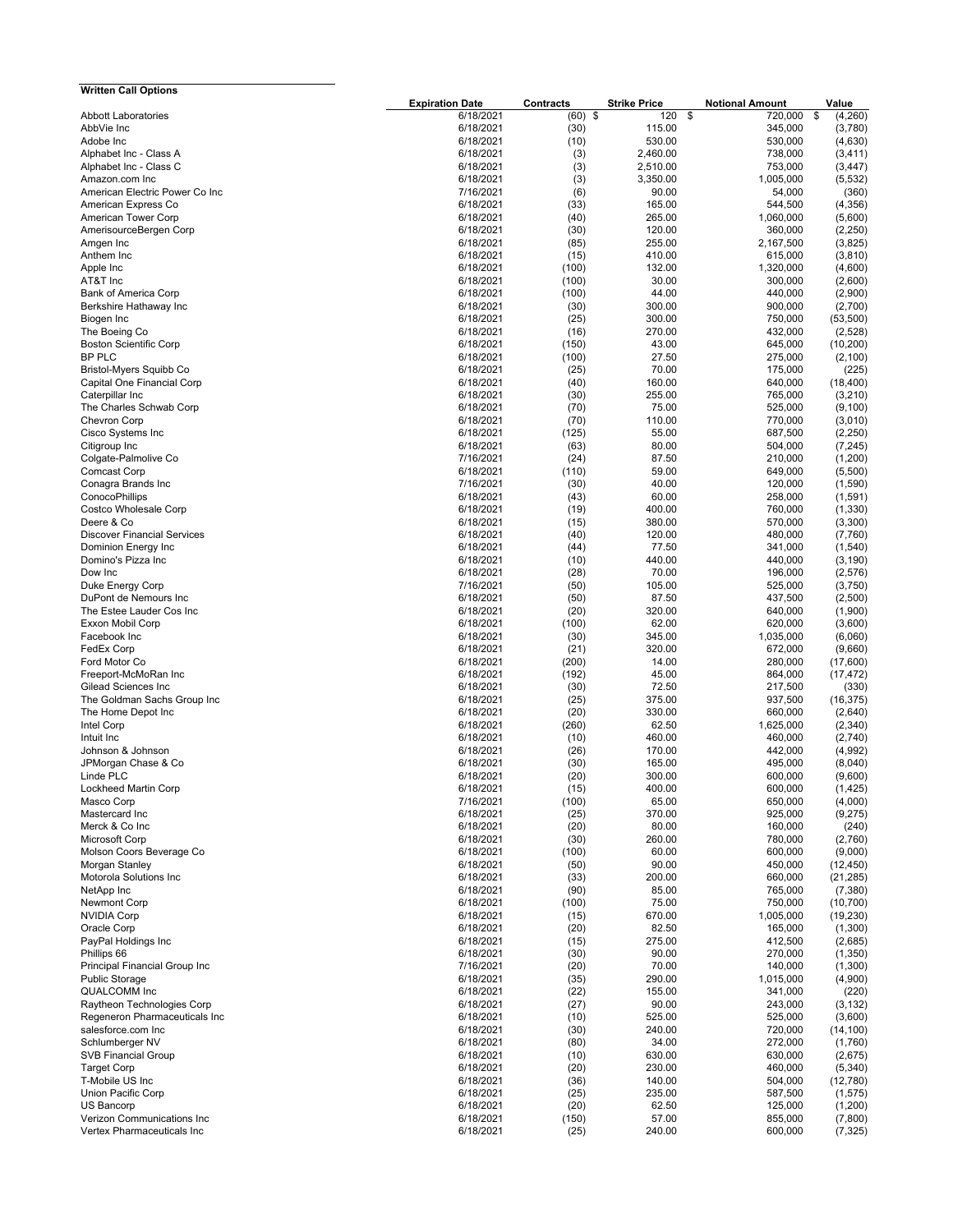| Visa Inc                          | 6/18/2021 | (25) | 237.50 | 593.750    | (2,350)    |
|-----------------------------------|-----------|------|--------|------------|------------|
| The Walt Disney Co                | 6/18/2021 | (45) | 185.00 | 832.500    | (6, 165)   |
| Wells Fargo & Co                  | 6/18/2021 | (25) | 50.00  | 125,000    | (525)      |
| Westrock Co                       | 6/18/2021 | (82) | 62.50  | 512.500    | (1.845)    |
| <b>Total Written Call Options</b> |           |      |        | 49.828.750 | (490, 677) |
| (Premiums Received \$534.909)     |           |      |        |            |            |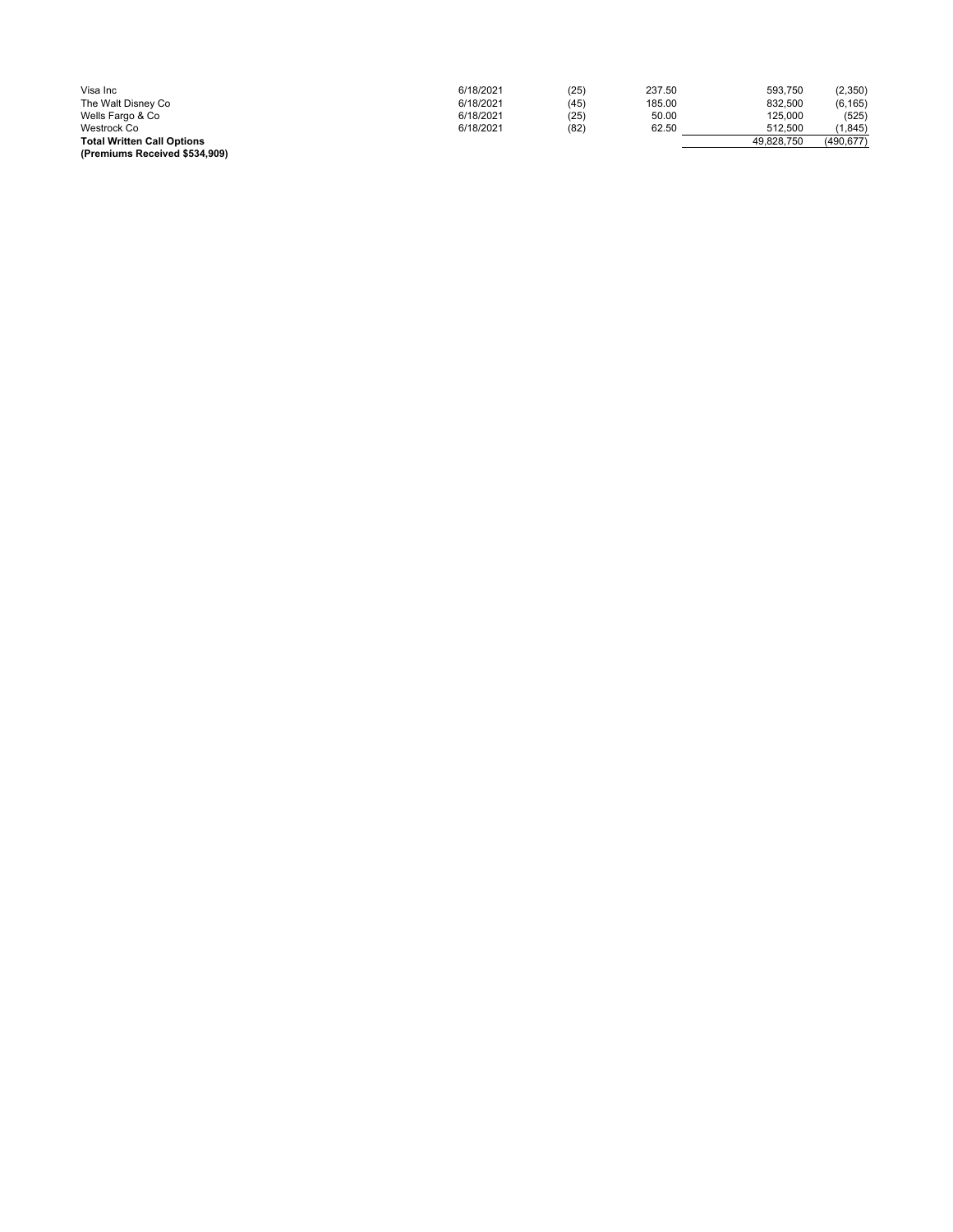## **NASDAQ 100 INDEX FUND Portfolio of Investments (Unaudited ) 5/31/2021**

| <b>Security Description</b>                                     | <b>Shares</b>      | Value                    |
|-----------------------------------------------------------------|--------------------|--------------------------|
| Common Stock (98.69%)                                           |                    |                          |
| Communications (31.79%)                                         |                    |                          |
| Internet (25.31%)                                               |                    |                          |
| Alphabet Inc - Class A*                                         | 16,116             | \$<br>37,982,995         |
| Alphabet Inc - Class C*                                         | 17,528             | 42,269,824               |
| Amazon.com Inc* <sup>,(a)</sup><br>Baidu Inc*                   | 26,947             | 86,852,067               |
| Booking Holdings Inc*                                           | 22,411<br>3,323    | 4,398,607<br>7,847,431   |
| CDW Corp                                                        | 11,603             | 1,919,368                |
| eBay Inc                                                        | 55,942             | 3,405,749                |
| Facebook Inc* <sup>,(a)</sup>                                   | 128,909            | 42,376,256               |
| JD.com Inc*                                                     | 67,741             | 5,008,770                |
| Match Group Inc*                                                | 21,585             | 3,094,857                |
| MercadoLibre Inc*<br>Netflix Inc*                               | 4,039<br>36,118    | 5,487,668<br>18,160,492  |
| Okta Inc*                                                       | 9,735              | 2,165,453                |
| Pinduoduo Inc*                                                  | 28,172             | 3,518,119                |
| Trip.com Group Ltd*                                             | 42,441             | 1,776,156                |
| VeriSign Inc*                                                   | 9,260              | 2,036,459                |
|                                                                 |                    | 268,300,271              |
| Media (3.41%)<br>Charter Communications Inc*                    | 15,798             | 10,972,185               |
| <b>Comcast Corp</b>                                             | 372,781            | 21,375,263               |
| Fox Corp - Class A                                              | 26,337             | 983,687                  |
| Fox Corp - Class B                                              | 19,554             | 709,419                  |
| Sirius XM Holdings Inc <sup>#</sup>                             | 344,861            | 2,155,381                |
|                                                                 |                    | 36,195,935               |
| Telecommunicatoins (3.07%)                                      |                    |                          |
| Cisco Systems Inc<br>T-Mobile US Inc*                           | 344,285<br>101,350 | 18,212,677<br>14,335,958 |
|                                                                 |                    | 32,548,635               |
|                                                                 |                    |                          |
| <b>Total Communications</b>                                     |                    | 337,044,841              |
|                                                                 |                    |                          |
| Consumer, Cyclical (8.84%)<br>Copart Inc*                       | 19,162             |                          |
| Costco Wholesale Corp                                           | 36,122             | 2,472,090<br>13,663,869  |
| Dollar Tree Inc*                                                | 19,086             | 1,860,885                |
| Fastenal Co                                                     | 46,586             | 2,470,921                |
| Lululemon Athletica Inc*                                        | 10,137             | 3,275,569                |
| Marriott International Inc*                                     | 26,320             | 3,779,026                |
| O'Reilly Automotive Inc*                                        | 5,879              | 3,145,971                |
| PACCAR Inc                                                      | 28,114             | 2,574,119                |
| Peloton Interactive Inc*<br>Ross Stores Inc                     | 21,499<br>28,891   | 2,371,555<br>3,651,533   |
| <b>Starbucks Corp</b>                                           | 96,008             | 10,933,391               |
| Tesla Inc*                                                      | 63,657             | 39,799,630               |
| Walgreens Boots Alliance Inc                                    | 70,271             | 3,700,471                |
| <b>Total Consumer, Cyclical</b>                                 |                    | 93,699,030               |
|                                                                 |                    |                          |
| Consumer, Non-Cyclical (13.19%)<br>Alexion Pharmaceuticals Inc* | 17,759             | 3,135,351                |
| Align Technology Inc*                                           | 6,398              | 3,775,780                |
| Amgen Inc                                                       | 47,244             | 11,241,237               |
| Automatic Data Processing Inc                                   | 34,799             | 6,821,300                |
| Biogen Inc*                                                     | 12,488             | 3,340,290                |
| Cintas Corp                                                     | 8,490              | 3,001,555                |
| Dexcom Inc*<br>Gilead Sciences Inc                              | 7,792<br>101,727   | 2,878,287<br>6,725,172   |
| IDEXX Laboratories Inc*                                         | 6,922              | 3,863,237                |
| Illumina Inc*                                                   | 11,848             | 4,806,023                |
| Incyte Corp*                                                    | 17,772             | 1,488,938                |
| Intuitive Surgical Inc*                                         | 9,540              | 8,034,397                |
| Keurig Dr Pepper Inc                                            | 114,203            | 4,220,943                |
| The Kraft Heinz Co                                              | 99,220             | 4,325,000                |
| Moderna Inc'<br>Mondelez International Inc                      | 32,601<br>116,062  | 6,031,511<br>7,373,419   |
| Monster Beverage Corp*                                          | 42,842             | 4,038,715                |
| PayPal Holdings Inc*                                            | 95,509             | 24,834,250               |
| PepsiCo Inc                                                     | 112,506            | 16,644,138               |
| Regeneron Pharmaceuticals Inc*                                  | 8,509              | 4,275,177                |
| Seagen Inc*                                                     | 14,632             | 2,273,081                |
| Verisk Analytics Inc                                            | 13,194             | 2,280,319                |
| Vertex Pharmaceuticals Inc*<br>Total Consumer, Non-Cyclical     | 21,102             | 4,402,510<br>139,810,630 |
|                                                                 |                    |                          |
| Industrial (0.59%)                                              |                    |                          |
| CSX Corp                                                        | 62,063             | 6,213,748                |
| Technology (43.32%)                                             |                    |                          |
| Computers (10.98%)                                              |                    |                          |
| Apple Inc <sup>(a)</sup>                                        | 898,390            | 111,948,378              |
| Check Point Software Technologies Ltd*                          | 11,377             | 1,330,881                |
| Cognizant Technology Solutions Corp                             | 43,387             | 3,104,774                |
|                                                                 |                    | 116,384,033              |
| Semiconductors (14.99%)<br>Advanced Micro Devices Inc*          | 98,783             | 7,910,543                |
| Analog Devices Inc                                              | 29,984             | 4,935,366                |
| Applied Materials Inc                                           | 74,835             | 10,336,959               |
| ASML Holding NV                                                 | 6,339              | 4,281,804                |
| Broadcom Inc                                                    | 33,290             | 15,723,866               |
| Intel Corp                                                      | 332,566            | 18,996,170               |
| <b>KLA Corp</b>                                                 | 12,534             | 3,971,899                |
| Lam Research Corp<br>Marvell Technology Inc                     | 11,686<br>54,385   | 7,594,147<br>2,626,796   |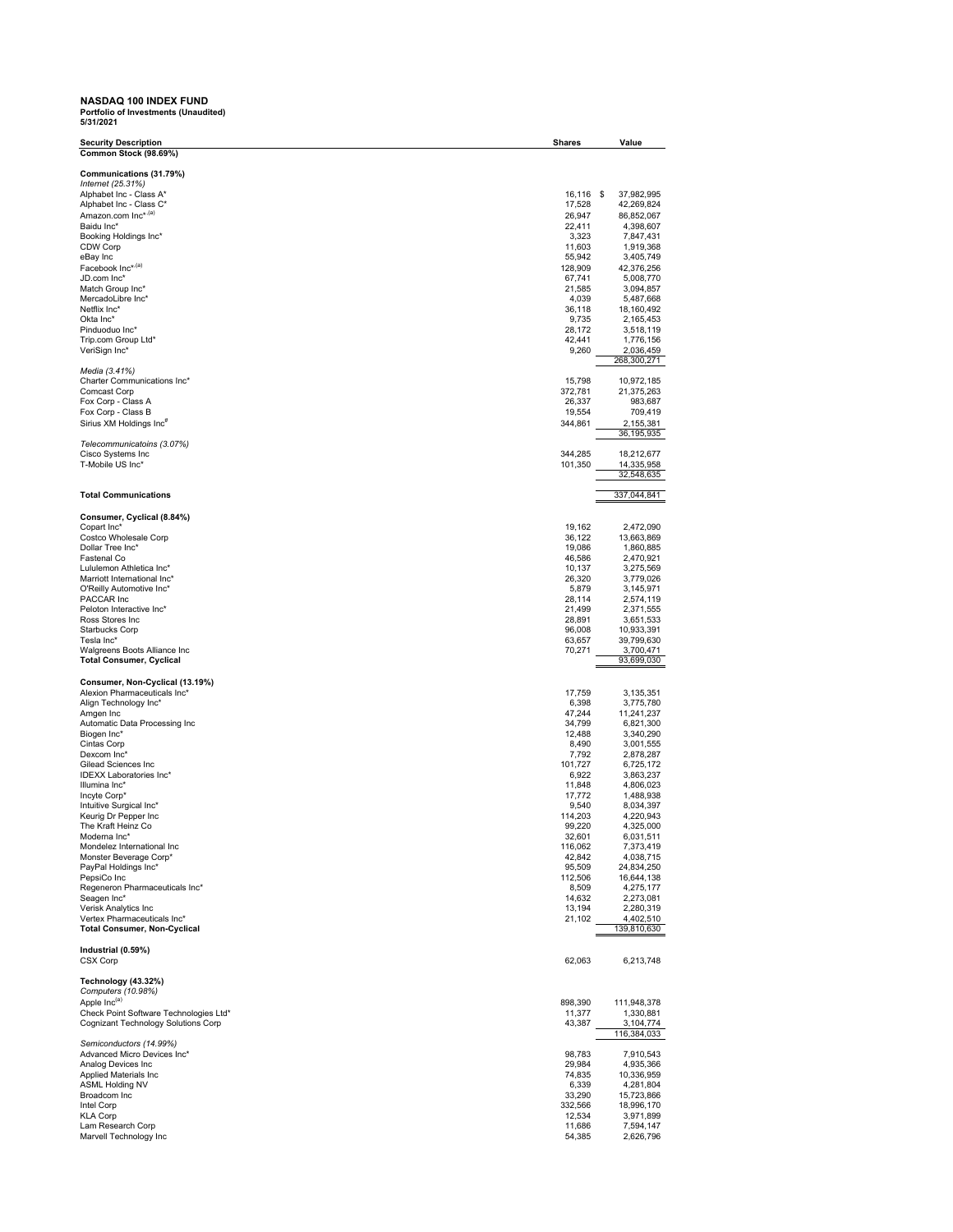| Maxim Integrated Products Inc                                                                            | 21,692    | 2,212,801                     |
|----------------------------------------------------------------------------------------------------------|-----------|-------------------------------|
| Microchip Technology Inc                                                                                 | 21,958    | 3,446,308                     |
| Micron Technology Inc*                                                                                   | 91,227    | 7,675,840                     |
| <b>NVIDIA Corp</b>                                                                                       | 50,560    | 32,852,877                    |
| <b>NXP Semiconductors NV</b>                                                                             | 22,702    | 4,799,657                     |
| QUALCOMM Inc                                                                                             | 92,640    | 12,463,786                    |
| <b>Skyworks Solutions Inc.</b>                                                                           | 13,478    | 2,291,260                     |
| Texas Instruments Inc                                                                                    | 75,045    | 14,245,042                    |
| Xilinx Inc                                                                                               |           |                               |
|                                                                                                          | 19,892    | 2,526,284                     |
|                                                                                                          |           | 158,891,405                   |
| Software (17.35%)                                                                                        |           |                               |
| Activision Blizzard Inc                                                                                  | 62,719    | 6,099,423                     |
| Adobe Inc*                                                                                               | 39,037    | 19,697,289                    |
| ANSYS Inc*                                                                                               | 6,969     | 2,355,104                     |
| Atlassian Corp PLC*                                                                                      | 10,725    | 2,501,928                     |
| Autodesk Inc*                                                                                            | 17,795    | 5,086,879                     |
| Cadence Design Systems Inc*                                                                              | 22,636    | 2,874,546                     |
| Cerner Corp                                                                                              | 24,880    | 1,946,860                     |
| DocuSign Inc*                                                                                            | 15,026    | 3,029,542                     |
| Electronic Arts Inc.                                                                                     | 23,522    | 3,361,999                     |
| Fisery Inc*                                                                                              | 54,408    | 6,267,802                     |
| Intuit Inc                                                                                               | 22,331    | 9,805,319                     |
| Microsoft Corp                                                                                           | 403,610   | 100,773,345                   |
| NetEase Inc                                                                                              | 24,433    | 2,881,384                     |
| Paychex Inc                                                                                              | 29,174    | 2,950,658                     |
| Splunk Inc*                                                                                              | 13,016    | 1,577,539                     |
| Synopsys Inc*                                                                                            | 12,315    | 3,132,197                     |
| Workday Inc*                                                                                             | 14,607    | 3,340,913                     |
| Zoom Video Communications Inc*                                                                           | 19,074    | 6,323,603                     |
|                                                                                                          |           | 184,006,330                   |
|                                                                                                          |           |                               |
| <b>Total Technology</b>                                                                                  |           | 459,281,768                   |
|                                                                                                          |           |                               |
| Utilities (0.96%)                                                                                        |           |                               |
| American Electric Power Co Inc                                                                           | 40,283    | 3,464,338                     |
| <b>Exelon Corp</b>                                                                                       | 79,170    | 3,572,150                     |
| Xcel Energy Inc                                                                                          | 43,845    | 3,107,734                     |
| <b>Total Utilities</b>                                                                                   |           | 10,144,222                    |
|                                                                                                          |           |                               |
| Total Common Stock (Cost \$397,611,773)                                                                  |           | 1,046,194,239                 |
|                                                                                                          |           |                               |
| Collateral Received for Securities on Loan (0.21%)                                                       |           |                               |
| Mount Vernon Liquid Assets Portfolio (Cost \$2,219,178)                                                  | 2,219,178 | 2,219,178                     |
|                                                                                                          |           |                               |
| Total Investments (Cost \$399,830,951) <sup>(b)</sup> (98.90%)                                           |           |                               |
|                                                                                                          |           | \$1,048,413,417               |
| Other Net Assets (1.10%)<br>Net Assets (100.00%)                                                         |           | 11,705,553<br>\$1,060,118,970 |
|                                                                                                          |           |                               |
|                                                                                                          |           |                               |
| * Non-income producing security.                                                                         |           |                               |
| # Loaned security; a portion of the security is on loan at May 31, 2021                                  |           |                               |
|                                                                                                          |           |                               |
| (a) A portion of these shares have been pledged in connection with obligations for futures contracts.    |           |                               |
|                                                                                                          |           |                               |
| (b) Aggregate cost for federal income tax purpose is \$400,462,618.                                      |           |                               |
| At May 31, 2021, unrealized appreciation/(depreciation) of securities for federal income tax purposes is |           |                               |
| as follows:                                                                                              |           |                               |

Unrealized appreciation \$ 653,980,900 Unrealized depreciation (6,030,101) Net unrealized appreciation \$ 647,950,799

Because tax adjustments are calculated annually, the above tax figures reflect the tax adjustments<br>outstanding at the Fund's previous fiscal year end. For the previous fiscal year's federal income tax<br>information, please r

**Futures contracts at May 31, 2021:**<br>Contracts - \$20 times premium / delivery month / commitment / exchange

Nasdaq 100 E-MINI<br>51 / JUN 2021 / Long / CME

**Notional**<br>**Amount**<br>\$13,811,529 \$ Amount **Value Unrealized Appreciation هال Amount Value Unrealized Appreciation**<br>51 / JUN 2021 / Long / CME \$ 13,960,230 \$ 13,811,529 \$ 13,960,230 \$ 148,701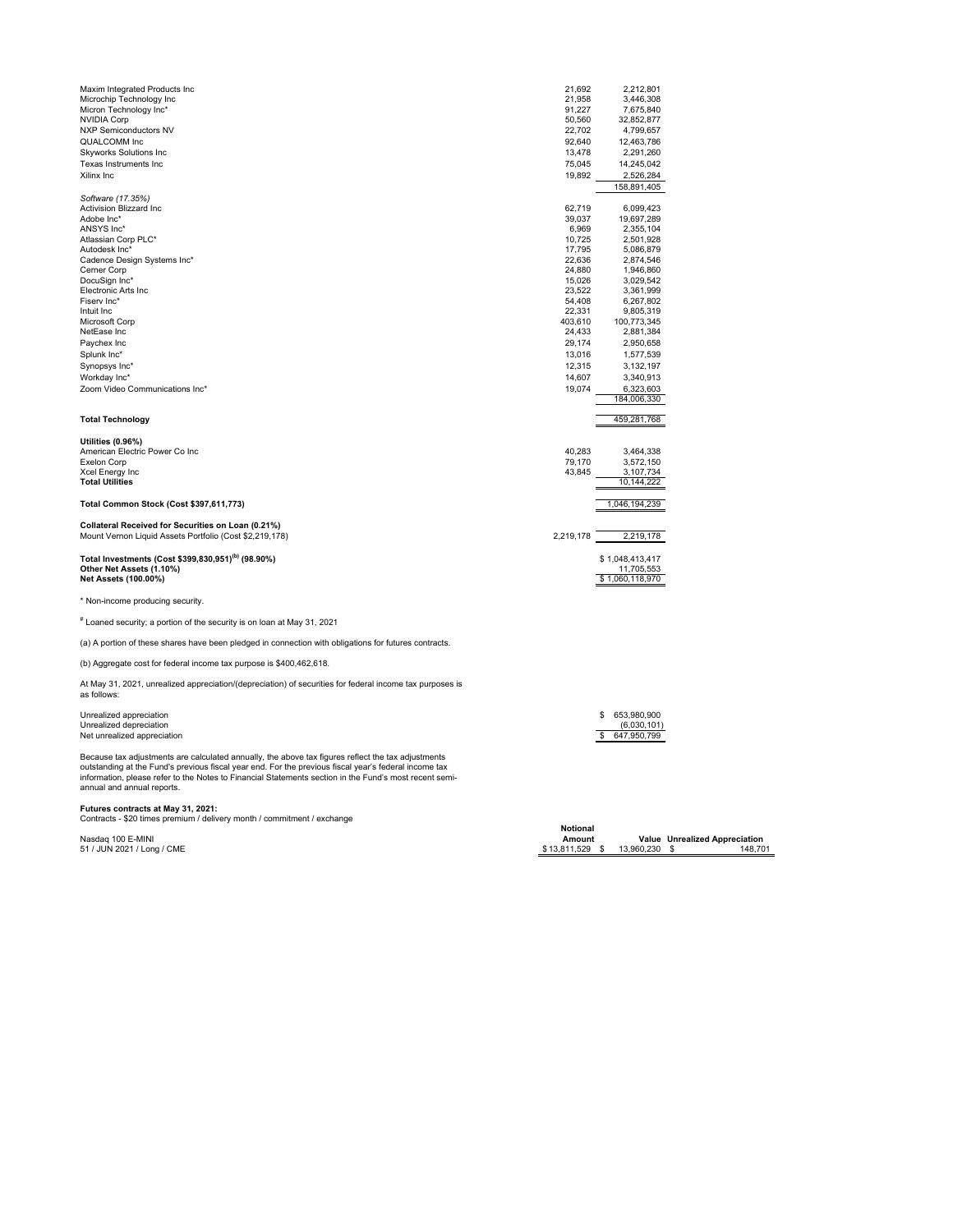## **SHELTON GREEN ALPHA FUND**

| <b>Security Description</b>                                                                | <b>Shares</b>      | Value                   |
|--------------------------------------------------------------------------------------------|--------------------|-------------------------|
| Common Stock (98.14%)                                                                      |                    |                         |
|                                                                                            |                    |                         |
| Basic Materials (2.53%)                                                                    |                    |                         |
| Daqo New Energy Corp*                                                                      | $90,000$ \$        | 6,694,200               |
| Communications (4.30%)                                                                     |                    |                         |
| Arista Networks Inc*                                                                       | 2,500              | 848,450                 |
| SK Telecom Co Ltd                                                                          | 122,000            | 3,908,880               |
| Switch Inc                                                                                 | 350,000            | 6,604,500               |
| <b>Total Communications</b>                                                                |                    | 11,361,830              |
|                                                                                            |                    |                         |
| Consumer, Cyclical (4.95%)<br>Interface Inc                                                | 50,000             | 817,000                 |
| Kandi Technologies Group Inc*                                                              | 280,000            | 1,523,200               |
| Steelcase Inc                                                                              | 95,000             | 1,374,650               |
| Tesla Inc*                                                                                 | 15,000             | 9,378,300               |
| <b>Total Consumer, Cyclical</b>                                                            |                    | 13,093,150              |
|                                                                                            |                    |                         |
| Consumer, Non-Cyclical (22.21%)<br>10X Genomics Inc*                                       | 17,000             | 3,060,000               |
| Arcturus Therapeutics Holdings Inc*                                                        | 38,000             | 1,110,360               |
| CRISPR Therapeutics AG*                                                                    | 88,000             | 10,399,840              |
| CureVac NV*                                                                                | 24,000             | 2,675,520               |
| Danone SA                                                                                  | 110,000            | 1,573,000               |
| Editas Medicine Inc*                                                                       | 158,000            | 5,364,100               |
| Illumina Inc*                                                                              | 4,000              | 1,622,560               |
| Intellia Therapeutics Inc*                                                                 | 68,300             | 5,118,402               |
| Invitae Corp*<br>Moderna Inc*                                                              | 95,000<br>72,000   | 2,734,100<br>13,320,720 |
| Natural Grocers by Vitamin Cottage Inc                                                     | 205,000            | 2,457,950               |
| Pacific Biosciences of California Inc*                                                     | 91,000             | 2,461,550               |
| Personalis Inc*                                                                            | 50,000             | 1,124,500               |
| Pluristem Therapeutics Inc*                                                                | 220,000            | 809,600                 |
| Sprouts Farmers Market Inc*                                                                | 60,000             | 1,596,000               |
| Square Inc*                                                                                | 15,000             | 3,337,800               |
| <b>Total Consumer, Non-Cyclical</b>                                                        |                    | 58,766,002              |
| Energy (20.18%)                                                                            |                    |                         |
| Azure Power Global Ltd*                                                                    | 65,000             | 1,352,650               |
| Canadian Solar Inc*                                                                        | 120,000            | 4,749,600               |
| Enphase Energy Inc*                                                                        | 24,000             | 3,433,200               |
| First Solar Inc*                                                                           | 55,000             | 4,186,050               |
| JinkoSolar Holding Co Ltd*                                                                 | 280,000            | 10,250,800              |
| Maxeon Solar Technologies Ltd*                                                             | 210,000            | 3,280,200               |
| SolarEdge Technologies Inc*<br>SunPower Corp*                                              | 8,500              | 2,193,085               |
| TPI Composites Inc*                                                                        | 200,000<br>139,000 | 4,678,000<br>6,713,700  |
| Vestas Wind Systems A/S                                                                    | 962,500            | 12,541,375              |
| ⊺otal Energy                                                                               |                    | 53,378,660              |
|                                                                                            |                    |                         |
| <b>Financial (11.86%)</b>                                                                  |                    |                         |
| Alexandria Real Estate Equities Inc                                                        | 21,000             | 3,743,460               |
| Digital Realty Trust Inc                                                                   | 28,000             | 4,243,680               |
| Equinix Inc                                                                                | 4,000              | 2,946,880               |
| Hannon Armstrong Sustainable Infrastructure Capital Inc<br>Horizon Technology Finance Corp | 140,000<br>300,000 | 6,889,400<br>4,944,000  |
| Hudson Pacific Properties Inc                                                              | 200,000            | 5,798,000               |
| <b>Kilroy Realty Corp</b>                                                                  | 40,000             | 2,808,400               |
| <b>Total Financial</b>                                                                     |                    | 31,373,820              |
|                                                                                            |                    |                         |
| Industrial (3.67%)                                                                         |                    |                         |
| ABB Ltd                                                                                    | 100,000            | 3,414,000               |
| Advanced Energy Industries Inc                                                             | 19,000             | 1,938,190               |
| Trex Co Inc*<br>Universal Display Corp                                                     | 18,000<br>12,000   | 1,753,380<br>2,590,320  |
| <b>Total Industrial</b>                                                                    |                    | 9,695,890               |
|                                                                                            |                    |                         |
| Technology (24.06%)                                                                        |                    |                         |
| Analog Devices Inc                                                                         | 12,000             | 1,975,200               |
|                                                                                            |                    |                         |